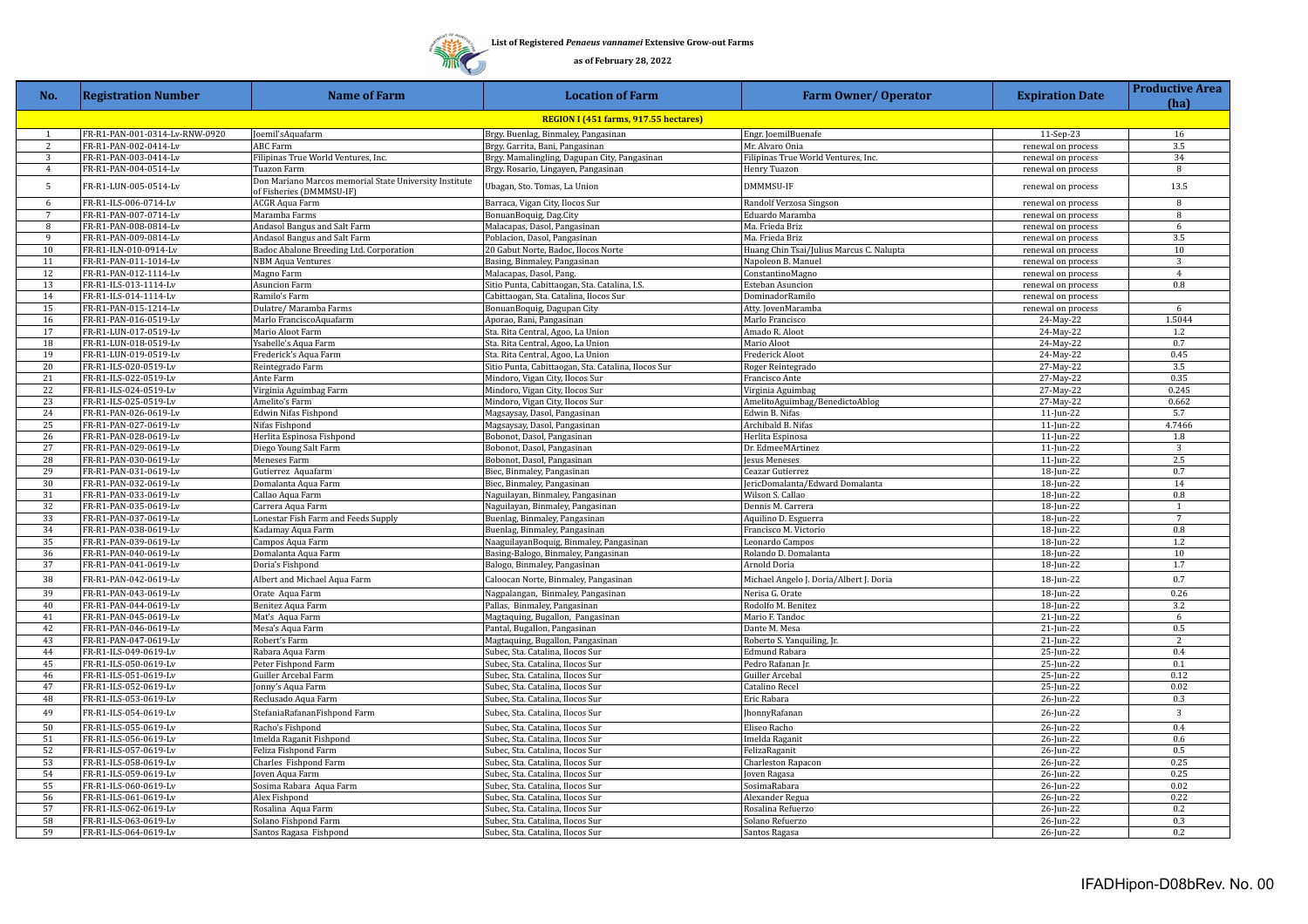

| No. | <b>Registration Number</b> | <b>Name of Farm</b>         | <b>Location of Farm</b>                               | <b>Farm Owner/ Operator</b>                 | <b>Expiration Date</b> | <b>Productive Area</b><br>(ha) |
|-----|----------------------------|-----------------------------|-------------------------------------------------------|---------------------------------------------|------------------------|--------------------------------|
| 60  | FR-R1-ILS-065-0619-Lv      | Patriluz Farm               | Subec, Sta. Catalina, Ilocos Sur                      | Patricio Rapacon                            | 26-Jun-22              | 0.08                           |
| 61  | FR-R1-ILS-066-0619-Lv      | SeverinoRanchez Fishpond    | Subec, Sta. Catalina, Ilocos Sur                      | SeverinoRanchez                             | 26-Jun-22              | 0.1                            |
| 62  | FR-R1-ILS-067-0619-Lv      | esus Aquafarm               | Subec, Sta. Catalina, Ilocos Sur                      | esus Rafanan                                | 26-Jun-22              | 0.2                            |
| 63  | FR-R1-ILS-068-0619-Lv      | PaulinoRaganit Sr. Fishpond | Subec, Sta. Catalina, Ilocos Sur                      | PaulinoRaganit Sr.                          | 26-Jun-22              | 0.907                          |
| 64  | FR-R1-ILS-069-0619-Lv      | Catherine Fishpond          | Subec, Sta. Catalina, Ilocos Sur                      | Catalina Racadio                            | 26-Jun-22              | 0.55                           |
| 65  | FR-R1-ILS-070-0619-Lv      | Mauro's Aquafarm            | Subec, Sta. Catalina, Ilocos Sur                      | Mauro Rapacon                               | 26-Jun-22              | 0.6                            |
| 66  | FR-R1-ILS-071-0619-Lv      | Roberto Aquafarm            | Subec, Sta. Catalina, Ilocos Sur                      | Roberto Realista                            | 26-Jun-22              | 0.3                            |
| 67  | FR-R1-ILS-072-0619-Lv      | Marciano Aquafarm           | Subec, Sta. Catalina, Ilocos Sur                      | Marciano Ragunjan                           | 26-Jun-22              | 0.03                           |
| 68  | FR-R1-ILS-073-0619-Lv      | Edward Aquafarm             | Subec, Sta. Catalina, Ilocos Sur                      | Edward Rafanan                              | 26-Jun-22              | 0.25                           |
| 69  | FR-R1-ILS-074-0619-Lv      | Antero Raguindin Fishpond   | Sitio Punta, Cabittaogan, Sta. Catalina, Ilocos Sur   | Antero Raguindin                            | 26-Jun-22              | 0.9                            |
| 70  | FR-R1-ILS-075-0619-Lv      | Roberto Aquafarm            | Sitio Punta, Cabittaogan, Sta. Catalina, Ilocos Sur   | Roberto Reintegrado                         | $26$ -Jun- $22$        | 0.2                            |
| 71  | FR-R1-ILS-076-0619-Lv      | Abe's Fish Farm             | Sitio Punta, Cabittaogan, Sta. Catalina, Ilocos Sur   | Angel Rafanan                               | 26-Jun-22              | 0.4                            |
| 72  | FR-R1-ILS-077-0619-Lv      | IC's Farm                   | Sitio Punta, Cabittaogan, Sta. Catalina, Ilocos Sur   | John Christian Raqueňo                      | 26-Jun-22              | 0.8                            |
| 73  | FR-R1-ILS-078-0619-Lv      | Racadio Aqua Farm           | Sitio Punta, Cabittaogan, Sta. Catalina, Ilocos Sur   | CharitoRacadio                              | $26$ -Jun-22           | $\mathbf{1}$                   |
| 74  | FR-R1-ILS-079-0619-Lv      | Danny Farm                  | Sitio Punta, Cabittaogan, Sta. Catalina, Ilocos Sur   | Danny Alay-ay                               | 26-Jun-22              | $\mathbf{1}$                   |
| 75  | FR-R1-ILS-080-0619-Lv      | Raguindin Farm              | Sitio Punta, Cabittaogan, Sta. Catalina, Ilocos Sur   | Manuel Viaje                                | 26-Jun-22              | 0.3                            |
| 76  | FR-R1-PAN-081-0619-Lv      | Jimnancy Farm               | Ambabaay, Bani, Pangasinan                            | Omar Cortez                                 | 27-Jun-22              | 9.7                            |
| 77  | FR-R1-PAN-082-0619-Lv      | FreidaEstallo Farm          | Ambabaay, Bani, Pangasinan                            | FreidaEstallo                               | 27-Jun-22              | 2.7                            |
| 78  | FR-R1-PAN-083-0619-Lv      | Finez Farm                  | Ambabaay, Bani, Pangasinan                            | Nancy G. Finez                              | 27-Jun-22              | 2.7                            |
| 79  | FR-R1-PAN-084-0619-Lv      | Gutay Aqua Farm             | SitioTondaligan, Caloocan Norte, Binmaley, Pangasinan | Sonny T. Gutay, Sr.                         | 26-Jun-22              | 3                              |
| 80  | FR-R1-PAN-087-0619-Lv      | Fabia Farm                  | Biec West, Binmaley, Pangasinan                       | Apolinario S. Fabia                         | 26-Jun-22              | $20\,$                         |
| 81  | FR-R1-PAN-088-0619-Lv      | Fabia Farm                  | Poblacion, Binmaley, Pangasinan                       | Apolinario S. Fabia                         | 26-Jun-22              | 5                              |
| 82  | FR-R1-PAN-089-0619-Lv      | Fabia Farm                  | Tombor, Binmaley, Pangasinan                          | Apolinario S. Fabia                         | 26-Jun-22              | 6                              |
| 83  | FR-R1-PAN-090-0619-Lv      | Fabia Farm                  | Linoc, Binmaley, Pangasinan                           | Apolinario S. Fabia                         | 26-Jun-22              | 5                              |
| 84  | FR-R1-PAN-091-0619-Lv      | Fabia Farm                  | Nagpalangan, Binmaley, Pangasinan                     | Apolinario S. Fabia                         | 26-Jun-22              | 30                             |
| 85  | FR-R1-PAN-092-0619-Lv      | Fabia Farm                  | Lomboy, Binmaley, Pangasinan                          | Apolinario S. Fabia                         | 26-Jun-22              | 8                              |
| 86  | FR-R1-PAN-093-0619-Lv      | Fabia Farm                  | Manat, Binmaley, Pangasinan                           | Apolinario S. Fabia                         | 26-Jun-22              | 22                             |
| 87  | FR-R1-PAN-094-0619-Lv      | Fabia Farm                  | Baay, Lingayen, Pangasinan                            | Apolinario S. Fabia                         | 26-Jun-22              | $\overline{3}$                 |
| 88  | FR-R1-PAN-095-0619-Lv      | Fabia Farm                  | Namolan, Lingayen, Pangasinan                         | Apolinario S. Fabia                         | 26-Jun-22              | $\overline{c}$                 |
| 89  | FR-R1-PAN-096-0619-Lv      | Carrera Farm                | Salapingao, Binmaley, Pangasinan                      | Dan T. Carrera                              | 28-Jun-22              | 0.3                            |
| 90  | FR-R1-PAN-097-0619-Lv      | Gene Jimenez Farm           | Sabangan, Binmaley, Pangasinan                        | Gene Jimenez                                | 28-Jun-22              | 0.19                           |
| 91  | FR-R1-PAN-098-0619-Lv      | Francisco Aqua Farm         | Sabangan, Binmaley, Pangasinan                        | Cesar D. Francisco                          | 28-Jun-22              | 1.5.                           |
| 92  | FR-R1-PAN-099-0619-Lv      | Dela Cruz Aqua Farm         | Caloocan Sur, Binmaley, Pangasinan                    | Rafael M. Dela Cruz                         | 28-Jun-22              | 10                             |
| 93  | FR-R1-PAN-0100-0619-Lv     | Perez Aqua Farm             | Caloocan Sur, Binmaley, Pangasinan                    | Roque Rosario                               | 28-Jun-22              | $\mathbf{1}$                   |
| 94  | FR-R1-PAN-102-0719-Lv      | Mejia's Farm                | Pantal, Bugallon Pangasinan                           | William Mejia                               | 10-Jul-22              | 2.8                            |
| 95  | FR-R1-PAN-103-0719-Lv      | De Guzman Farm              | Salasa, Bugallon Pangasinan                           | Salvador de Guzman                          | $10$ -Jul-22           | 2.3                            |
| 96  | FR-R1-PAN-104-0719-Lv      | Consisa Andrade Santos Farm | Salasa, Bugallon Pangasinan                           | Consisa Andrade Santos                      | $10$ -Jul-22           | 1.9                            |
| 97  | FR-R1-LUN-105-0719-Lv      | Silverio's Farm             | San Julian Norte, Agoo, La Union                      | Silverio Laron                              | 12-Jul-22              | 0.4                            |
| 98  | FR-R1-LUN-106-0719-Lv      | Borlongan Aqua Farm         | Banog Norte, Bani, Pangasinan                         | Alma Veronica Adcede/Ma.Raquel<br>Borlongan | 12-Jul-22              | 38                             |
| 99  | FR-R1-LUN-107-0719-Lv      | Tagumpay Aqua Farm          | San Miguel, Bani Pangasinan                           | Christina V. Dizon                          | $12$ -Jul-22           | 38                             |
| 100 | FR-R1-ILN-108-0719-Lv      | Sioco'sFarm                 | Ablan, Burgos, Ilocos Norte                           | Augusto E. Sioco, Jr.                       | 23-Jul-22              | 0.5                            |
| 101 | FR-R1-PAN-114-0719-Lv      | Jackierie De Leon Farm      | Banaoang, Calasiao, Pangasinan                        | JackierieS. De Leon                         | 26-Jul-22              | 0.5                            |
| 102 | FR-R1-ILS-127-0919-Lv      | Rabe Aqua Farm              | Pantay Laud, Vigan City, Ilocos Sur                   | Maria Concepcion C. Rabe                    | 12-Sep-22              | 2.6                            |
| 103 | FR-R1-ILS-128-0919-Lv      | Ronnie Arca Jr. Aqua Farm   | Pantay Laud, Vigan City, Ilocos Sur                   | Ronnie Arca Jr.                             | 12-Sep-22              | 0.29                           |
| 104 | FR-R1-ILS-129-0919-Lv      | Antonia Rafanan Farm        | Pantay Laud, Vigan City, Ilocos Sur                   | Antonia Rafanan/LuzvimindaRamilo            | 12-Sep-22              | 0.3                            |
| 105 | FR-R1-ILS-130-0919-Lv      | Virgies Farm                | Pantay Laud, Vigan City, Ilocos Sur                   | Virginia L. Arce                            | 12-Sep-22              | 0.25                           |
| 106 | FR-R1-ILS-131-0919-Lv      | Quintal Farm                | Pantay Laud, Vigan City, Ilocos Sur                   | Grace Remolete Quintal                      | 12-Sep-22              | 0.55                           |
| 107 | FR-R1-ILS-132-0919-Lv      | RafaelleArca Aqua Farm      | Pantay Laud, Vigan City, Ilocos Sur                   | RafaelleArca                                | 12-Sep-22              | 0.35                           |
| 108 | FR-R1-ILS-134-0919-Lv      | RR Farm                     | Pantay Laud, Vigan City, Ilocos Sur                   | Eddie R. Ragasa/Jacqueline R. Ragasa        | 12-Sep-22              | 0.28                           |
| 109 | FR-R1-ILS-135-0919-Lv      | Teodora's Farm              | Pantay Laud, Vigan City, Ilocos Sur                   | Teodora Balangue                            | 12-Sep-22              | 0.4                            |
| 110 | FR-R1-ILS-136-0919-Lv      | <b>Balangue Farm</b>        | Pantay Laud, Vigan City, Ilocos Sur                   | Eduardo Balangue                            | 12-Sep-22              | 0.44                           |
| 111 | FR-R1-ILS-137-0919-Lv      | Rafanan Farm                | Pantay Laud, Vigan City, Ilocos Sur                   | Felimon Rafanan                             | 12-Sep-22              | 0.35                           |
| 112 | FR-R1-ILS-138-0919-Lv      | Remolete Farm               | Pantay Laud, Vigan City, Ilocos Sur                   | ovito Remolete                              | 12-Sep-22              | 0.5                            |
| 113 | FR-R1-ILS-139-0919-Lv      | Rommel Arca Farm            | Pantay Laud, Vigan City, Ilocos Sur                   | Rommel Arca                                 | 12-Sep-22              | 0.7723                         |
| 114 | FR-R1-ILS-140-0919-Lv      | Ramirez Farm                | Pantay Laud, Vigan City, Ilocos Sur                   | Daisy J. Rabilas                            | 12-Sep-22              | 0.1845                         |
| 115 | FR-R1-ILS-141-0919-Lv      | Angel's Farm                | Pantay Laud, Vigan City, Ilocos Sur                   | Angelito A. Rafanan                         | 12-Sep-22              | 0.0875                         |
| 116 | FR-R1-ILS-142-0919-Lv      | Metring Farm                | Pantay Laud, Vigan City, Ilocos Sur                   | Diosdado Arca                               | 12-Sep-22              | 0.28                           |
| 117 | FR-R1-ILS-143-0919-Lv      | Romulo Aninag Farm          | Pantay Laud, Vigan City, Ilocos Sur                   | Romulo Aninag                               | 12-Sep-22              | 1                              |
| 118 | FR-R1-LUN-144-1119-Lv      | Automo Tira Ko Farm         | San Roque East, Agoo, La Union                        | Raul C. Larosa                              | 28-Nov-22              | 0.09                           |
| 119 | FR-R1-LUN-145-1119-Lv      | Larosa Aqua Farm            | San Roque East, Agoo, La Union                        | Conrado D. Larosa                           | 28-Nov-22              | 0.3                            |
|     |                            |                             |                                                       |                                             |                        |                                |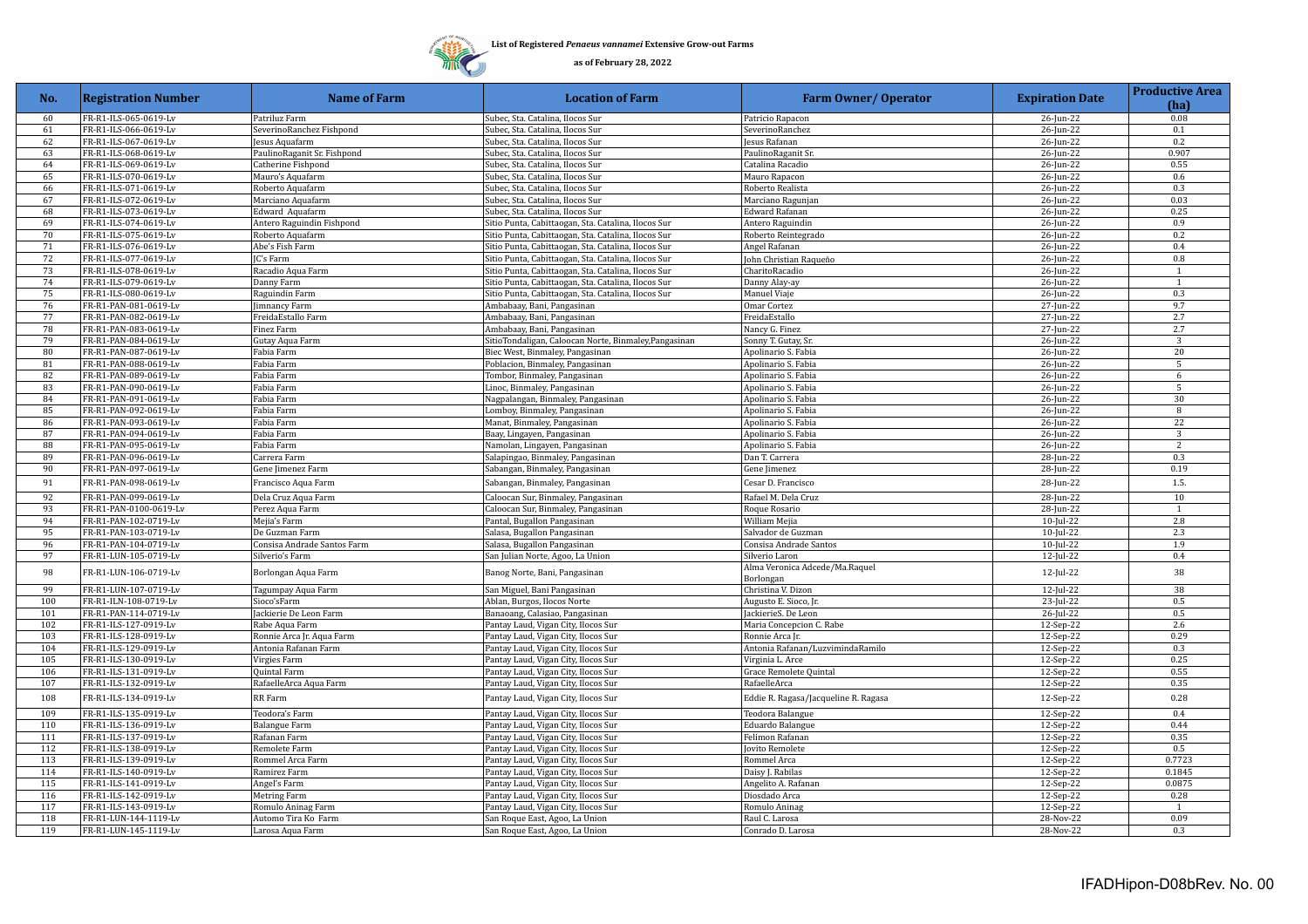

| No.        | <b>Registration Number</b>                     | <b>Name of Farm</b>                      | <b>Location of Farm</b>                                    | <b>Farm Owner/ Operator</b>            | <b>Expiration Date</b> | <b>Productive Area</b><br>(ha) |
|------------|------------------------------------------------|------------------------------------------|------------------------------------------------------------|----------------------------------------|------------------------|--------------------------------|
| 120        | FR-R1-LUN-146-1119-Lv                          | Rico Aqua Farm                           | San Roque East, Agoo, La Union                             | Francisco C. Ulat                      | 28-Nov-22              | 2.5                            |
| 121        | FR-R1-LUN-147-1119-Lv                          | Enrique's Farm                           | San Roque East, Agoo, La Union                             | <b>Enrique Gagucas</b>                 | 28-Nov-22              | 1.8                            |
| 122        | FR-R1-LUN-150-1119-Lv                          | Panergo's Fish Farm                      | San Roque East, Agoo, La Union                             | Nimfa Panergo                          | 28-Nov-22              | $\mathbf{1}$                   |
| 123        | FR-R1-LUN-154-1119-Lv                          | Pedro's Farm                             | San Roque West, Agoo, La Union                             | Pedro R. Villanueva                    | 28-Nov-22              | 0.5                            |
| 124        | FR-R1-LUN-155-1119-Lv                          | MJM Farm                                 | San Julian Norte, Agoo, La Union                           | Ruben Regacho                          | 28-Nov-22              | 0.12                           |
| 125        | FR-R1-LUN-156-1119-Lv                          | De Gracia Fish Farm                      | San Julian Norte, Agoo, La Union                           | Whelym de Gracia                       | 28-Nov-22              | 0.6                            |
| 126        | FR-R1-LUN-158-1119-Lv                          | Refuerzo Aqua Farm                       | San Julian Norte, Agoo, La Union                           | Monsano & Cecilia Refuerzo             | 28-Nov-22              | 0.149                          |
| 127        | FR-R1-LUN-159-1219-Lv                          | De Guzman Aqua Farm                      | San Roque East, Agoo, La Union                             | esus E. De Guzman                      | 3-Dec-22               | 1.2                            |
| 128        | FR-R1-LUN-160-1219-Lv                          | Galiste Farm                             | San Roque East, Agoo, La Union                             | Federico Galiste                       | 3-Dec-22               | 5.9                            |
| 129        | FR-R1-LUN-164-1219-Lv                          | Arnel Ofiana Miranda Farm                | San Roque East, Agoo, La Union                             | Arnel O. Miranda                       | 3-Dec-22               | 3                              |
| 130        | FR-R1-LUN-165-1219-Lv                          | Florante Aquino Farm                     | San Roque West, Agoo, La Union                             | Florante R. Aquino                     | 3-Dec-22               | 0.75                           |
| 131        | FR-R1-LUN-166-1219-Lv                          | M. Galiste Jr. Farm                      | San Roque West, Agoo, La Union                             | Maximino Galiste, Jr.                  | 3-Dec-22               | 2.5                            |
| 132        | FR-R1-LUN-167-1219-Lv                          | Nilda Farm                               | San Roque West, Agoo, La Union                             | Nilda Rualo                            | 3-Dec-22               | 0.15                           |
| 133        | FR-R1-LUN-168-1219-Lv                          | Francisco Farm                           | San Roque West, Agoo, La Union                             | Francisco Miranda                      | 3-Dec-22               | 1                              |
| 134        | FR-R1-LUN-169-1219-Lv                          | Domingo Farm                             | San Roque West, Agoo, La Union                             | Domingo De Guzman                      | 3-Dec-22               | 2                              |
| 135        | FR-R1-LUN-170-1219-Lv                          | Kenneth Sales Farm                       | San Roque West, Agoo, La Union                             | Kenneth Sales                          | 3-Dec-22               | 0.3                            |
| 136        | FR-R1-LUN-171-1219-Lv                          | Norial Farm                              | San Roque West, Agoo, La Union                             | Evelyn Valenzuela                      | 3-Dec-22               | 0.3659                         |
| 137        | FR-R1-LUN-173-1219-Lv                          | Catalan Farm                             | San Roque West, Agoo, La Union                             | Angelito Catalan                       | 3-Dec-22               | 0.75                           |
| 138        | FR-R1-LUN-175-1219-Lv                          | Estacio Farm                             | San Roque West, Agoo, La Union                             | Mario Estacio                          | 3-Dec-22               | 0.83                           |
| 139        | FR-R1-PAN-177-0220-Pv                          | Navarro Aqua Farm                        | Estanza, Lingayen, Pangasinan                              | Rodolfo Quimson et. Al/Tirso Navarro   | 20-Feb-23              | 15                             |
| 140        | FR-R1-PAN-178-0220-Pv                          | Escaño Fish Farm                         | Estanza, Lingayen, Pangasinan                              | Dialita S. Escaño/Flori Caletal        | 20-Feb-23              | 2.5                            |
| 141        | FR-R1-PAN-179-0220-Pv                          | Agido Farm                               | Estanza, Lingayen, Pangasinan                              | Demetrio R. Parangat                   | 20-Feb-23              | 3.5                            |
| 142        | FR-R1-PAN-180-0220-Pv                          | aime and Jangco Rosario Farm             | Estanza, Lingayen, Pangasinan                              | aime & Jangco Rosario/Albert Escaño    | 20-Feb-23              | 1.5                            |
| 143        | FR-R1-PAN-181-0220-Pv                          | esus Daprosa Farm                        | Estanza, Lingayen, Pangasinan                              | Marivic Dadivas/Jesus Daprosa          | 20-Feb-23              | 2                              |
| 144        | FR-R1-PAN-182-0220-Pv                          | Cecilia Pangan Farm                      | Estanza, Lingayen, Pangasinan                              | Cecilia Pangan/Elizabeth Rocaberte     | 20-Feb-23              | $\mathbf{1}$                   |
| 145        | FR-R1-PAN-183-0220-Pv                          | Silvino Aqua Farm                        | Estanza, Lingayen, Pangasinan                              | Claudio Silvino                        | 20-Feb-23              | 1.5                            |
| 146        | FR-R1-PAN-184-0220-Pv                          | Remy M. Sison Farm                       | Estanza, Lingayen, Pangasinan                              | Romulado Villanueva/Remy Sison         | 20-Feb-23              | $\overline{4}$                 |
| 147        | FR-R1-PAN-185-0220-Pv                          | Daprosa/Reyes Fish Farm                  | Estanza, Lingayen, Pangasinan                              | Rosemarie Daprosa/Danilo Reyes         | 20-Feb-23              | $\overline{4}$                 |
| 148        | FR-R1-PAN-186-0220-Pv                          | Nida S. Rosario Farm                     | Estanza, Lingayen, Pangasinan                              | Nida S. Rosario                        | 20-Feb-23              | 1                              |
| 149        | FR-R1-PAN-187-0220-Pv                          | Santos Soriano Uson Farm                 | Estanza, Lingayen, Pangasinan                              | Aurelio Cruz III/Santos Soriano Uson   | 20-Feb-23              | $\overline{4}$                 |
| 150        | FR-R1-PAN-188-0220-Pv                          | Benjamin Escaño Farm                     | Magsaysay, Labrador, Pangasinan                            | Benjamin Escaño                        | 20-Feb-23              | $\overline{2}$                 |
| 151        | FR-R1-PAN-189-0220-Pv                          | eymar Chico Rio Farm                     | Magsaysay, Labrador, Pangasinan                            | eymar Chico Rio                        | 20-Feb-23              | 0.5                            |
| 152        | FR-R1-PAN-190-0220-Pv                          | Adonis-Caballero Farm                    | Magsaysay, Labrador, Pangasinan                            | osefina Caballero                      | 20-Feb-23              | 1.5                            |
| 153        | FR-R1-PAN-191-0220-Pv                          | Layson Fish Farm                         | Magsaysay, Labrador, Pangasinan                            | Rodolfo Layson                         | 20-Feb-23              | 1.85                           |
| 154        | FR-R1-PAN-192-0220-Pv                          | Crusada Fish Farm                        | Magsaysay, Labrador, Pangasinan                            | Serapion Crusada                       | 20-Feb-23              | 1.9                            |
| 155        | FR-R1-PAN-193-0220-Pv                          | Noly Ocampo Farm                         | Magsaysay, Labrador, Pangasinan                            | Noli Ocampo                            | $20$ -Feb-23           | 0.5                            |
| 156        | FR-R1-PAN-194-0220-Pv                          | Uson Farm                                | Magsaysay, Labrador, Pangasinan                            | Noriel P. Sales                        | 20-Feb-23              | 2.5                            |
| 157        | FR-R1-PAN-195-0220-Pv                          | Marlon Domalanta Farm                    | Magsaysay, Labrador, Pangasinan                            | Marlon Domalanta                       | 20-Feb-23              | 5                              |
| 158        | FR-R1-PAN-196-0220-Pv                          | uanito Fernandez Farm                    | Magsaysay, Labrador, Pangasinan                            | uanito Fernandez                       | 20-Feb-23              | 0.9<br>$\mathbf{1}$            |
| 159        | FR-R1-PAN-197-0220-Pv                          | Socoro Cagampan Farm                     | Magsaysay, Labrador, Pangasinan                            | Socoro Cagampan                        | 20-Feb-23              |                                |
| 160<br>161 | FR-R1-PAN-198-0220-Pv                          | essie Parangat Farm<br>Veloria Fish Farm | Dulig, Labrador, Pangasinan                                | Roland Uson/Jessie Parangat            | 20-Feb-23<br>20-Feb-23 | 1.2<br>2.5                     |
| 162        | FR-R1-PAN-199-0220-Pv<br>FR-R1-PAN-200-0220-Pv | <b>BOMADUS ARC-MPC Farm</b>              | Dulig, Labrador, Pangasinan                                | Romanito Silvino                       | 20-Feb-23              | 12                             |
| 163        | FR-R1-PAN-201-0220-Pv                          | Silvino Aqua Farm                        | Dulig, Labrador, Pangasinan<br>Dulig, Labrador, Pangasinan | Roberto E. Parangat<br>Claudio Silvino | 20-Feb-23              | $1.5\,$                        |
| 164        | FR-R1-PAN-202-0220-Pv                          | Renante Hernandez Farm                   | Dulig, Labrador, Pangasinan                                | Renante Hernandez                      | 20-Feb-23              | 2                              |
| 165        | FR-R1-PAN-203-0220-Pv                          | oe Sison Farm                            | Dulig, Labrador, Pangasinan                                | oe Sison/Jerrymie Mercado              | 20-Feb-23              | 0.25                           |
| 166        | FR-R1-ILS-204-0320-Pv                          | Rabilas Fish Farm                        | Tamorong, Sta. Catalina, Ilocos Sur                        | Leovino Realin/Josefina Realin         | 6-Mar-23               | 0.1                            |
| 167        | FR-R1-ILS-205-0320-Pv                          | Rapanot Aqua Farm                        | Sitio Calawaan, Tamorong, Sta. Catalina, Ilocos Sur        | Dennis Rapanot                         | 6-Mar-23               | 0.9                            |
| 168        | FR-R1-ILS-206-0320-Pv                          | Gil Realin Farm                          | Sitio Calawaan, Tamorong, Sta. Catalina, Ilocos Sur        | Gil Realin                             | 6-Mar-23               | 0.1                            |
| 169        | FR-R1-ILS-207-0320-Pv                          | Rafanan Aqua Farm                        | Subec, Sta. Catalina, Ilocos Sur                           | Pedro R. Rafanan Jr.                   | 6-Mar-23               | 0.1                            |
| 170        | FR-R1-LUN-208-0520-Lv                          | Marina Duritan Farm                      | Balaoc, Sto. Tomas, La Union                               | Marina Duritan                         | 14-May-23              | 0.6                            |
| 171        | FR-R1-LUN-210-0520-Lv                          | Diosdado Niduaza Farm                    | Balaoc, Sto. Tomas, La Union                               | Diosdado Niduaza                       | 14-May-23              | 0.4                            |
| 172        | FR-R1-LUN-211-0520-Lv                          | Rodolfo Llobrera's Farm                  | Balaoc, Sto. Tomas, La Union                               | Rodolfo G. Llobrera                    | 14-May-23              | 0.05                           |
| 173        | FR-R1-LUN-212-0520-Lv                          | Kimberly Rose De Guzman Farm             | Balaoc, Sto. Tomas, La Union                               | Kimberly Rose De Guzman                | $14$ -May-23           | $\overline{2}$                 |
| 174        | FR-R1-LUN-213-0520-Lv                          | Zenaida Posadas Farm                     | Balaoc, Sto. Tomas, La Union                               | Zenaida Posadas                        | 14-May-23              | 2                              |
| 175        | FR-R1-LUN-214-0520-Lv                          | Isagani de Guzman Farm                   | Balaoc, Sto. Tomas, La Union                               | sagani V. de Guzman                    | 14-May-23              | 0.5                            |
| 176        | FR-R1-LUN-215-0520-Lv                          | oseph Padilla Farm                       | Balaoc, Sto. Tomas, La Union                               | oseph V. Padilla                       | 14-May-23              | $\mathbf{1}$                   |
| 177        | FR-R1-LUN-216-0520-Lv                          | Noel Llobrera Farm                       | Balaoc, Sto. Tomas, La Union                               | Noel R. Llobrera                       | 14-May-23              | 1.5                            |
| 178        | FR-R1-LUN-217-0520-Lv                          | Loreto Llobrera Farm                     | Balaoc, Sto. Tomas, La Union                               | Loreto S. Llobrera                     | 14-May-23              | 0.2                            |
| 179        | FR-R1-LUN-218-0520-Lv                          | Domingo Garcia Farm                      | Balaoc, Sto. Tomas, La Union                               | Domingo Ferrer Garcia                  | 14-May-23              | 0.2                            |
| 180        | FR-R1-LUN-219-0520-Lv                          | Virgilio Daz Farm                        | Balaoc, Sto. Tomas, La Union                               | Virgilio R. Daz                        | 14-May-23              | 0.9                            |
| 181        | FR-R1-LUN-220-0520-Lv                          | Jesus Villanueva Farm                    | Balaoc, Sto. Tomas, La Union                               | Jesus Villanueva                       | 14-May-23              | 0.5                            |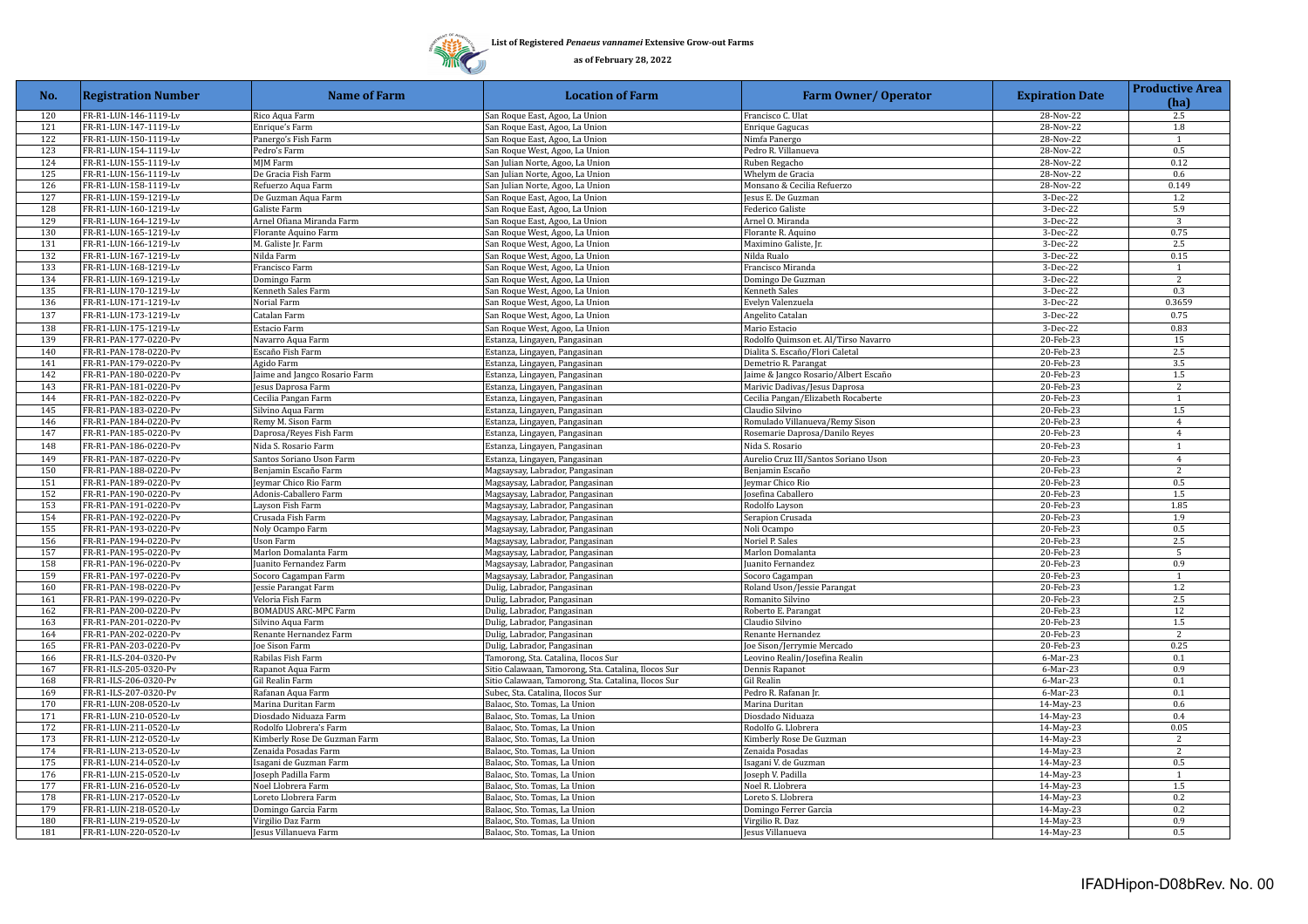

| No. | <b>Registration Number</b> | <b>Name of Farm</b>       | <b>Location of Farm</b>        | <b>Farm Owner/ Operator</b>         | <b>Expiration Date</b> | <b>Productive Area</b><br>(ha) |
|-----|----------------------------|---------------------------|--------------------------------|-------------------------------------|------------------------|--------------------------------|
| 182 | FR-R1-LUN-221-0520-Lv      | Donardo Llobrera Farm     | Balaoc, Sto. Tomas, La Union   | Donardo T. Llobrera                 | 14-May-23              | 0.5                            |
| 183 | FR-R1-LUN-222-0520-Lv      | Federico Baniaga Farm     | Balaoc, Sto. Tomas, La Union   | Federico V. Baniaga                 | 14-May-23              | 0.07                           |
| 184 | FR-R1-LUN-223-0520-Lv      | Willie Fishpond           | Balaoc, Sto. Tomas, La Union   | Willie Maala                        | 14-May-23              | 0.5                            |
| 185 | FR-R1-LUN-224-0520-Lv      | Villanueva Fishpond       | Balaoc, Sto. Tomas, La Union   | Rufino Villanueva                   | 14-May-23              | 0.04                           |
| 186 | FR-R1-LUN-225-0520-Lv      | Ramos Fishpond            | Balaoc, Sto. Tomas, La Union   | Romeo Ramos                         | 14-May-23              | 0.19                           |
| 187 | FR-R1-LUN-226-0520-Lv      | Diosdado Farm             | Balaoc, Sto. Tomas, La Union   | Diosdado Llobrera                   | 14-May-23              | $\mathbf{1}$                   |
| 188 | FR-R1-LUN-227-0520-Lv      | Roberto Fishpond          | Balaoc, Sto. Tomas, La Union   | Roberto Villanueva                  | 14-May-23              | -1                             |
| 189 | FR-R1-LUN-228-0520-Lv      | Geneta Farm               | Balaoc, Sto. Tomas, La Union   | Eric Geneta Villanueva              | 14-May-23              | $\mathbf{1}$                   |
| 190 | FR-R1-LUN-229-0520-Lv      | Rolando Fish Farm         | Balaoc, Sto. Tomas, La Union   | Rolando Nifa Tadeo                  | 14-May-23              | 0.04                           |
| 191 | FR-R1-LUN-230-0520-Lv      | Garcia Farm               | Balaoc, Sto. Tomas, La Union   | Geronimo Paculan                    | 14-May-23              | 0.025                          |
| 192 | FR-R1-LUN-231-0520-Lv      | RogelioFarm               | Balaoc, Sto. Tomas, La Union   | Rolly Dacanay                       | 14-May-23              | 0.045                          |
| 193 | FR-R1-LUN-232-0520-Lv      | Benido Fish Farm          | Balaoc, Sto. Tomas, La Union   | Benido Damian                       | 14-May-23              | 0.13                           |
| 194 | FR-R1-LUN-233-0520-Lv      | Juanito Fish Farm         | Balaoc, Sto. Tomas, La Union   | uanito Daz                          | 14-May-23              | 1.6                            |
| 195 | FR-R1-LUN-234-0520-Lv      | Costales & Eisma Farm     | Balaoc, Sto. Tomas, La Union   | Adelina Eisma/Wilfredo Costales     | 14-May-23              | 0.5                            |
| 196 | FR-R1-LUN-235-0520-Lv      | Villanueva Farm           | Balaoc, Sto. Tomas, La Union   | Rufino Villanueva/Arturo Lagao      | 14-May-23              | 0.9                            |
| 197 | FR-R1-LUN-236-0520-Lv      | Lagao Farm                | Balaoc, Sto. Tomas, La Union   | Arturo Lagao                        | 14-May-23              | 0.25                           |
| 198 | FR-R1-LUN-237-0520-Lv      | Damian Farm               | Balaoc, Sto. Tomas, La Union   | Esmeralda Damian                    | 14-May-23              | 0.1                            |
| 199 | FR-R1-LUN-238-0520-Lv      | Llobrera Farm             | Balaoc, Sto. Tomas, La Union   | Bernardo Llobrera                   | 14-May-23              | 0.25                           |
| 200 | FR-R1-LUN-239-0520-Lv      | Geneta Farm               | Balaoc, Sto. Tomas, La Union   | Arsenio D. Geneta                   | 14-May-23              | 0.07                           |
| 201 | FR-R1-LUN-240-0520-Lv      | Cornelio Villanueva Farm  | Balaoc, Sto. Tomas, La Union   | Cornelio Villanueva                 | 14-May-23              | 0.25                           |
| 202 | FR-R1-LUN-241-0520-Lv      | Pagar Farm                | Balaoc, Sto. Tomas, La Union   | Crisostomo Pagar                    | 14-May-23              | 0.5                            |
| 203 | FR-R1-LUN-242-0520-Lv      | Estonactoc Farm           | Balaoc, Sto. Tomas, La Union   | Rosario Estonactoc/Esmeralda Garcia | 14-May-23              | 3                              |
| 204 | FR-R1-LUN-243-0520-Lv      | Estacio Farm              | Balaoc, Sto. Tomas, La Union   | Renato Estacio/Arnold Mirando       | 14-May-23              | 0.1                            |
| 205 | FR-R1-LUN-244-0520-Lv      | Nestor Leonardo Fish Farm | Balaoc, Sto. Tomas, La Union   | Nestor Leonardo                     | 14-May-23              | 0.36                           |
| 206 | FR-R1-LUN-245-0520-Lv      | Estonactoc Fish Farm      | Balaoc, Sto. Tomas, La Union   | Rosario Estonactoc/Eduardo Leonardo | 14-May-23              | $\mathbf{1}$                   |
| 207 | FR-R1-LUN-246-0520-Lv      | Marisa Fish Farm          | Balaoc, Sto. Tomas, La Union   | Marisa Duritan/Ma. Anicia Llobrera  | 14-May-23              | 0.5                            |
| 208 | FR-R1-LUN-247-0520-Lv      | Damian Fish Farm          | Balaoc, Sto. Tomas, La Union   | Pedro N. Damian                     | 14-May-23              | 0.75                           |
| 209 | FR-R1-LUN-248-0520-Lv      | Adelina Fish Farm         | Balaoc, Sto. Tomas, La Union   | Adelina Paneda                      | 14-May-23              | 0.5                            |
| 210 | FR-R1-LUN-249-0520-Lv      | Antonio Fish Farm         | Balaoc, Sto. Tomas, La Union   | Antonio Estacio                     | 14-May-23              | 0.1                            |
| 211 | FR-R1-LUN-250-0520-Lv      | Santiago Fish Farm        | Balaoc, Sto. Tomas, La Union   | Santiago Ramos                      | 14-May-23              | 0.14                           |
| 212 | FR-R1-LUN-252-0520-Lv      | Renato Farm               | Balaoc, Sto. Tomas, La Union   | Renato Abenojar Villanueva          | 14-May-23              | 1                              |
| 213 | FR-R1-LUN-253-0520-Lv      | Alfonso Farm              | Balaoc, Sto. Tomas, La Union   | Alfonso Lagao                       | 14-May-23              | 0.06                           |
| 214 | FR-R1-LUN-254-0520-Lv      | Cresencio Farm            | Balaoc, Sto. Tomas, La Union   | Cresencio R. Estacio                | 14-May-23              | $\mathbf{1}$                   |
| 215 | FR-R1-LUN-255-0520-Lv      | Florendo Farm             | Balaoc, Sto. Tomas, La Union   | Florendo Villanueva                 | 14-May-23              | $\overline{1}$                 |
| 216 | FR-R1-LUN-256-0520-Lv      | Marcelo Farm              | Balaoc, Sto. Tomas, La Union   | Marcelo Geneta                      | 14-May-23              | $\overline{3}$                 |
| 217 | FR-R1-LUN-257-0520-Lv      |                           | Balaoc, Sto. Tomas, La Union   | Henry Lacebal                       |                        | 0.9                            |
|     |                            | Henry Farm                |                                |                                     | 14-May-23              |                                |
| 218 | FR-R1-LUN-258-0520-Lv      | Sherwin Farm              | Balaoc, Sto. Tomas, La Union   | Sherwin Daz                         | 14-May-23              | 0.48<br>0.3                    |
| 219 | FR-R1-LUN-259-0520-Lv      | Garcia Fishpond           | Balaoc, Sto. Tomas, La Union   | Isabelo Garcia                      | 14-May-23              |                                |
| 220 | FR-R1-LUN-260-0520-Lv      | Raymundo Damian Farm      | Balaoc, Sto. Tomas, La Union   | Raymundo Damian                     | 14-May-23              | 1.3                            |
| 221 | FR-R1-LUN-261-0520-Lv      | Dacanay Farm              | Balaoc, Sto. Tomas, La Union   | Crisanto Monte/Salvador Dacanay     | 14-May-23              | 0.5                            |
| 222 | FR-R1-LUN-262-0520-Lv      | Villanueva Farm           | Balaoc, Sto. Tomas, La Union   | Alma Villanueva Ulat                | 14-May-23              | 0.05                           |
| 223 | FR-R1-LUN-263-0520-Lv      | Benema Farm               | Balaoc, Sto. Tomas, La Union   | Bienvenido Lagao                    | 14-May-23              | 0.1                            |
| 224 | FR-R1-LUN-264-0520-Lv      | Soriano Farm              | Balaoc, Sto. Tomas, La Union   | Crisanto Soriano                    | 14-May-23              | 1                              |
| 225 | FR-R1-LUN-265-0520-Lv      | Reynaldo Farm             | Balaoc, Sto. Tomas, La Union   | Reynaldo Pozadas                    | 14-May-23              | 0.03                           |
| 226 | FR-R1-LUN-266-0520-Lv      | EduardoFarm               | Balaoc, Sto. Tomas, La Union   | Eduardo Pozadas                     | 14-May-23              | $\mathbf{1}$                   |
| 227 | FR-R1-LUN-267-0520-Lv      | Estacio Farm              | Balaoc, Sto. Tomas, La Union   | Jaime Estacio                       | 14-May-23              | 0.5                            |
| 228 | FR-R1-LUN-268-0520-Lv      | Posadas Fishpond          | Balaoc, Sto. Tomas, La Union   | Samson Posadas                      | 14-May-23              | 1.5                            |
| 229 | FR-R1-LUN-269-0520-Lv      | Norberto Villanueva Farm  | Balaoc, Sto. Tomas, La Union   | Beatriz Villanueva                  | 14-May-23              | 0.5                            |
| 230 | FR-R1-LUN-270-0520-Lv      | Christopher Farm          | Balaoc, Sto. Tomas, La Union   | Christopher Daz                     | 14-May-23              | 0.6058                         |
| 231 | FR-R1-LUN-271-0520-Lv      | Padilla Farm              | Balaoc, Sto. Tomas, La Union   | Edwardo Padilla                     | 14-May-23              | 0.7                            |
| 232 | FR-R1-LUN-272-0520-Lv      | Fernandez Farm            | Tococ, Sto. Tomas, La Union    | Rogelio T. Fernandez                | 14-May-23              | 0.05                           |
| 233 | FR-R1-LUN-273-0520-Lv      | Kid Farm                  | Tococ, Sto. Tomas, La Union    | Kid Reyes                           | 14-May-23              | 0.5                            |
| 234 | FR-R1-LUN-274-0520-Lv      | Lachica Fishpond          | Tococ, Sto. Tomas, La Union    | Adorable Lachica                    | 14-May-23              | 0.845                          |
| 235 | FR-R1-LUN-275-0520-Lv      | Oscar Hamada Fish Farm    | Tococ, Sto. Tomas, La Union    | Oscar Hamada                        | 14-May-23              | $\overline{1}$                 |
| 236 | FR-R1-LUN-276-0520-Lv      | Lachica Fishpond          | Tococ, Sto. Tomas, La Union    | Lodevico Pagan                      | 14-May-23              | 0.05                           |
| 237 | FR-R1-LUN-277-0520-Lv      | Ricarte Farm              | Tococ, Sto. Tomas, La Union    | Ricarte Panergo                     | 14-May-23              | 3                              |
| 238 | FR-R1-LUN-301-0520-Lv      | Rodelio Fish Farm         | Tococ, Sto. Tomas, La Union    | Rodelio Estacio                     | 14-May-23              | 0.125                          |
| 239 | FR-R1-LUN-304-0520-Lv      | Rivera Farm               | Tococ, Sto. Tomas, La Union    | Marcos Rivera/Veronica Rivera       | 14-May-23              | 0.3                            |
| 240 | FR-R1-LUN-306-0520-Lv      | Miranda Farm              | Tococ, Sto. Tomas, La Union    | Ricardo V. Miranda                  | 14-May-23              | 0.3                            |
| 241 | FR-R1-LUN-308-0520-Lv      | Sapitula Farm             | Tococ, Sto. Tomas, La Union    | Susana Sapitula/Oscar Hamada        | 14-May-23              | 0.035                          |
| 242 | FR-R1-LUN-311-0520-Lv      | Feliza Farm               | Tococ, Sto. Tomas, La Union    | Feliza Barbachano                   | 14-May-23              | 0.1                            |
| 243 | FR-R1-ILS-318-0520-Lv      | Ancheta Aqua Farm         | Bao-as, Sta. Lucia, Ilocos Sur | Gamaliel Ancheta                    | 22-May-23              | 0.8                            |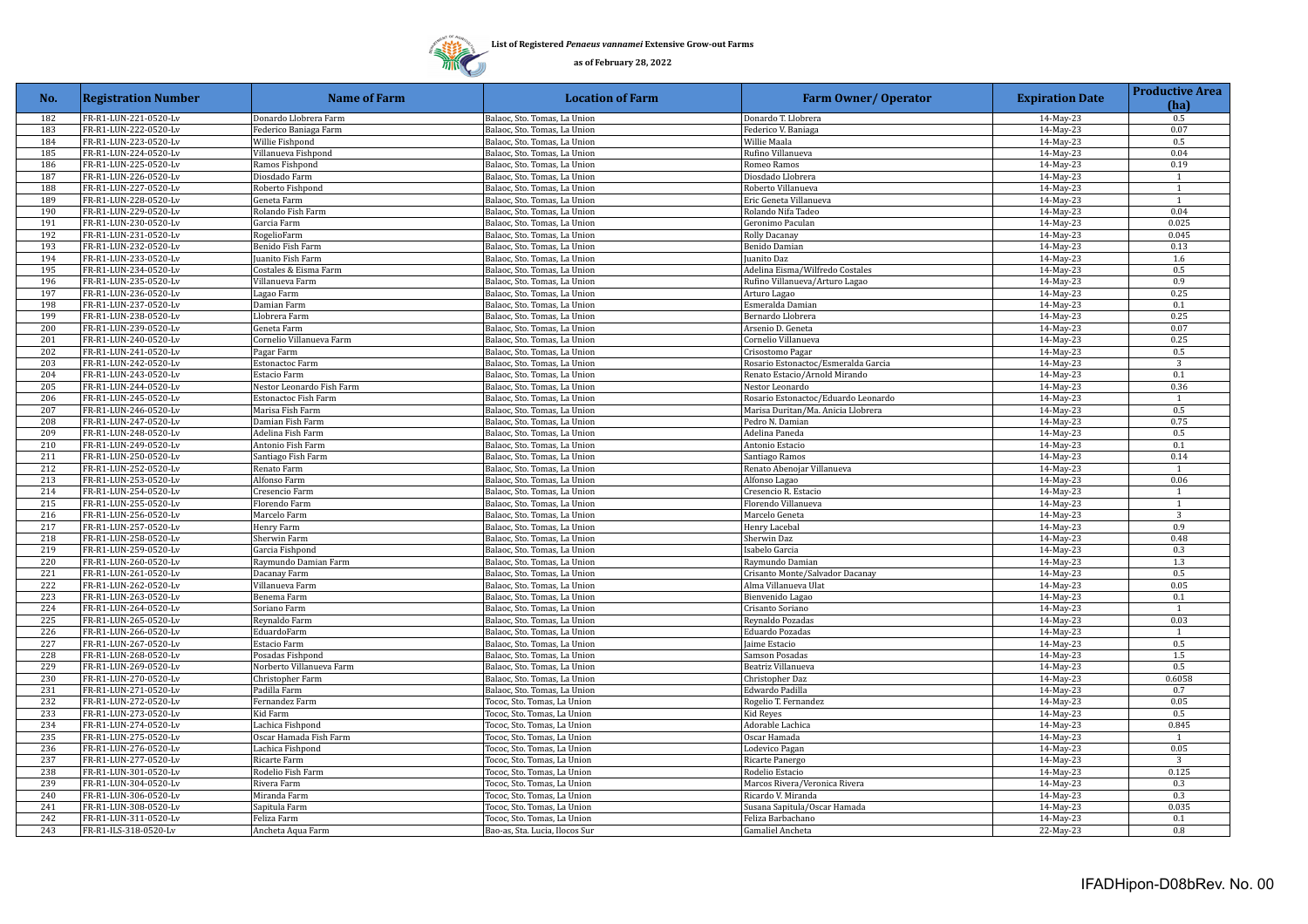

| No.        | <b>Registration Number</b>                     | <b>Name of Farm</b>         | <b>Location of Farm</b>                                              | <b>Farm Owner/ Operator</b>            | <b>Expiration Date</b> | <b>Productive Area</b><br>(ha) |
|------------|------------------------------------------------|-----------------------------|----------------------------------------------------------------------|----------------------------------------|------------------------|--------------------------------|
| 244        | FR-RI-ILS-329-0520-Lv                          | Ancheta Aqua Farm           | Bao-as, Sta. Lucia, Ilocos Sur                                       | Gamaliel Ancheta                       | 22-May-23              | 0.8                            |
| 245        | FR-RI-ILS-336-0520-Lv                          | Aurelio Fabro Fishpond      | Bao-as, Sta. Lucia, Ilocos Sur                                       | Aurelio S. Fabro                       | 22-May-23              | 0.3114                         |
| 246        | FR-RI-ILS-338-0520-Lv                          | Martina's Farm              | Bao-as, Sta. Lucia, Ilocos Sur                                       | Martina Bugayong                       | 22-May-23              | 0.04                           |
| 247        | FR-RI-ILS-341-0520-Lv                          | Melecio Farm                | Bao-as, Sta. Lucia, Ilocos Sur                                       | Melecio Viloria                        | 29-May-23              | 0.777                          |
| 248        | FR-RI-ILS-363-0520-Lv                          | Rabaino/Ritamal Farm        | Tamurong, Sta. Catalina, Ilocos Sur                                  | Alejandro Ritamal/Dennis Rabaino       | 29-May-23              | 0.75                           |
| 249        | FR-RI-ILS-364-0520-Lv                          | Ernesto Ravena Farm         | Tamurong, Sta. Catalina, Ilocos Sur                                  | Ernesto Ravena                         | 29-May-23              | 2.2                            |
| 250        | FR-RI-ILS-365-0520-Lv                          | Felix Realin Farm           | Tamurong, Sta. Catalina, Ilocos Sur                                  | Felix Realin Jr.                       | 29-May-23              | 0.25                           |
| 251        | FR-RI-ILS-366-0520-Lv                          | Mariano Farm                | Tamurong, Sta. Catalina, Ilocos Sur                                  | Mariano Rapisura                       | 29-May-23              | 0.06                           |
| 252        | FR-RI-ILS-367-0520-Lv                          | Reynon Aquafarm             | Tamurong, Sta. Catalina, Ilocos Sur                                  | Leonardo Reynon                        | 29-May-23              | 0.24                           |
| 253        | FR-RI-ILS-369-0520-Lv                          | ose Rapisura Aquafarm       | Tamurong, Sta. Catalina, Ilocos Sur                                  | Jose Rapisura                          | 29-May-23              | 0.02                           |
| 254        | FR-RI-ILS-370-0520-Lv                          | Racoma Aquafarm             | Tamurong, Sta. Catalina, Ilocos Sur                                  | Marlon Racoma                          | 29-May-23              | 1.2                            |
| 255        | FR-RI-ILS-371-0520-Lv                          | Elizar Reclusado Farm       | Tamurong, Sta. Catalina, Ilocos Sur                                  | Elizar Reclusado Farm                  | 29-May-23              | $\overline{2}$                 |
| 256        | FR-RI-ILS-372-0520-Lv                          | Lilia Realin Aquafarm       | Tamurong, Sta. Catalina, Ilocos Sur                                  | Lilia Realin                           | 29-May-23              | 0.02                           |
| 257        | FR-RI-ILS-373-0520-Lv                          | Danilo Rapanut Aquafarm     | Tamurong, Sta. Catalina, Ilocos Sur                                  | Danilo Rapanut                         | 29-May-23              | 0.1                            |
| 258        | FR-RI-ILS-374-0520-Lv                          | Catalina Reynon Aquafarm    | Tamurong, Sta. Catalina, Ilocos Sur                                  | Catalina Reynon                        | 29-May-23              | 0.015                          |
| 259        | FR-RI-ILS-376-0520-Lv                          | Rosario Rapisura Aquafarm   | Tamurong, Sta. Catalina, Ilocos Sur                                  | Rosario Rapisura                       | 29-May-23              | 0.015                          |
| 260        | FR-RI-ILS-377-0520-Lv                          | Rapisura/Realin Aquafarm    | Tamurong, Sta. Catalina, Ilocos Sur                                  | Juan Rapisura/Gil Realin               | 29-May-23              | 0.25                           |
| 261        | FR-RI-ILS-378-0520-Lv                          | Arturo Rabara Farm          | Subec, Sta. Catalina, Ilocos Sur                                     | Arturo Rabara                          | 29-May-23              | 0.0024                         |
| 262        | FR-RI-ILS-379-0520-Lv                          | Mauro Rapacon Farm          | Subec, Sta. Catalina, Ilocos Sur                                     | Mauro Rapacon                          | 29-May-23              | 0.8                            |
| 263        | FR-RI-ILS-381-0520-Lv                          | Moises Rabena Farm          | Subec, Sta. Catalina, Ilocos Sur                                     | Moises Rabena                          | 29-May-23              | 0.03                           |
| 264        | FR-RI-ILS-382-0520-Lv                          | Sederino Aquafarm           | Subec, Sta. Catalina, Ilocos Sur                                     | Sederino Ranchez                       | 29-May-23              | 0.1                            |
| 265        | FR-RI-ILS-383-0520-Lv                          | Catalino Ragonton Farm      | Subec, Sta. Catalina, Ilocos Sur                                     | Catalino Ragonton                      | 29-May-23              | 0.15                           |
| 266        | FR-RI-ILS-384-0520-Lv                          | Eliseo Ragasa Farm          | Subec, Sta. Catalina, Ilocos Sur                                     | Eliseo Ragasa                          | 29-May-23              | 0.08                           |
| 267        | FR-RI-ILS-385-0520-Lv                          | Rafanan & Ragonjan Farm     | Subec, Sta. Catalina, Ilocos Sur                                     | Serapio Ragonjan/Carmen Rafanan        | 29-May-23              | 0.04                           |
| 268        | FR-RI-ILS-386-0520-Lv                          | Felipa Ragasa Farm          | Subec, Sta. Catalina, Ilocos Sur                                     | Felipa Ragasa                          | 29-May-23              | 0.25                           |
| 269        | FR-RI-ILS-387-0520-Lv                          | Raymund Rapanut Farm        | Subec, Sta. Catalina, Ilocos Sur                                     | Raymund Rapanut                        | 29-May-23              | 0.09                           |
| 270        | FR-RI-ILS-388-0520-Lv                          | Rafanan's Farm              | Subec, Sta. Catalina, Ilocos Sur                                     | Ludivina Rafanan                       | 29-May-23              | 0.02                           |
| 271        | FR-RI-ILS-389-0520-Lv                          | esus Rafanan Farm           | Subec, Sta. Catalina, Ilocos Sur                                     | Jesus Rafanan                          | 29-May-23              | 0.03                           |
| 272        | FR-RI-ILS-390-0520-Lv                          | Richard Raguindin Farm      | Subec, Sta. Catalina, Ilocos Sur                                     | Richard Raguindin                      | 29-May-23              | 0.3                            |
| 273        | FR-RI-ILS-391-0520-Lv                          | Gil Tacis Farm              | Subec, Sta. Catalina, Ilocos Sur                                     | Gil Tacis                              | 29-May-23              | 0.075                          |
| 274        | FR-RI-ILS-392-0520-Lv                          | Felipe Rabot Farm           | Subec, Sta. Catalina, Ilocos Sur                                     | Felipe Rabot                           | 29-May-23              | 0.07                           |
| 275        | FR-RI-ILS-393-0520-Lv                          | Maria Rafanan Farm          | Subec, Sta. Catalina, Ilocos Sur                                     | Maria Rafanan                          | 29-May-23              | 0.01                           |
| 276        | FR-RI-ILS-394-0520-Lv                          | Pepe Ramilo Aquafarm        | Subec, Sta. Catalina, Ilocos Sur                                     | Pepe Ramilo Aquafarm                   | $29$ -May-23           | 0.08                           |
| 277        | FR-RI-ILS-395-0520-Lv                          | Avelina Realista Farm       | Subec, Sta. Catalina, Ilocos Sur                                     | Avelina Realista                       | 29-May-23              | 0.3                            |
| 278        | FR-RI-ILS-396-0520-Lv                          | Corazon Realista Farm       | Subec, Sta. Catalina, Ilocos Sur                                     | Corazon Realista                       | 29-May-23              | 0.25                           |
| 279        | FR-RI-ILS-397-0520-Lv                          | Constante Ramboyon Farm     | Subec, Sta. Catalina, Ilocos Sur                                     | Constante Ramboyon                     | 29-May-23              | 0.3                            |
| 280        | FR-RI-ILS-398-0520-Lv                          | Eutropia Aquafarm           | Subec, Sta. Catalina, Ilocos Sur                                     | Eutropia Raganit                       | 29-May-23              | 0.8                            |
| 281        | FR-RI-ILS-399-0520-Lv                          |                             |                                                                      | Victor Raccachot                       | 29-May-23              | 0.2                            |
| 282        | FR-RI-ILS-400-0520-Lv                          | Victor Aquafarm             | Subec, Sta. Catalina, Ilocos Sur                                     | Cinderella delos Santos                |                        | 0.1                            |
| 283        |                                                | Cinderella Aquafarm         | Subec, Sta. Catalina, Ilocos Sur<br>Subec, Sta. Catalina, Ilocos Sur |                                        | 29-May-23              | 0.14                           |
| 284        | FR-RI-ILS-401-0520-Lv<br>FR-RI-ILS-402-0520-Lv | Cecilio Rapacon Farm        | Subec, Sta. Catalina, Ilocos Sur                                     | Cecilio Rapacon Jr.                    | 29-May-23<br>29-May-23 | 0.5                            |
| 285        |                                                | Claudia Raganit Farm        |                                                                      | Claudia Raganit<br>Florencia Reclusado |                        | 0.6                            |
| 286        | FR-RI-ILS-403-0520-Lv                          | Florencia Aquafarm          | Subec, Sta. Catalina, Ilocos Sur                                     |                                        | 29-May-23              | 0.9                            |
|            | FR-RI-ILS-404-0520-Lv                          | Medardo Aquafarm            | Subec, Sta. Catalina, Ilocos Sur                                     | Medardo Rafanan                        | 29-May-23              |                                |
| 287<br>288 | FR-RI-ILS-405-0520-Lv                          | uanito Rafanan Farm         | Subec, Sta. Catalina, Ilocos Sur                                     | Juanito Rafanan                        | 29-May-23              | 1.55<br>0.12                   |
| 289        | FR-RI-ILS-406-0520-Lv                          | ennifer Aquafarm            | Subec, Sta. Catalina, Ilocos Sur                                     | Jennifer Rafanan                       | 29-May-23              | 0.03                           |
| 290        | FR-RI-ILS-407-0520-Lv                          | Monaliza Aquafarm           | Subec, Sta. Catalina, Ilocos Sur                                     | Monaliza C. Rapanut                    | 29-May-23              | 0.5                            |
|            | FR-RI-ILS-408-0520-Lv                          | Claro Aquafarm              | Subec, Sta. Catalina, Ilocos Sur                                     | Claro Ragonjan                         | 29-May-23              | 0.1                            |
| 291<br>292 | FR-RI-ILS-409-0520-Lv<br>FR-RI-ILS-410-0520-Lv | ohn Victor Aquafarm         | Subec, Sta. Catalina, Ilocos Sur                                     | John Victor Ragunjan                   | 29-May-23              | 0.5                            |
| 293        |                                                | Dominga Aquafarm            | Subec, Sta. Catalina, Ilocos Sur                                     | Dominga Realista                       | 29-May-23              | 0.05                           |
|            | FR-RI-ILS-411-0520-Lv                          | Santos Aquafarm             | Subec, Sta. Catalina, Ilocos Sur                                     | Santos Ragasa                          | 29-May-23              |                                |
| 294        | FR-RI-LUN-412-0720-Lv                          | Benjamin B. Villanueva Farm | Balaoc, Sto. Tomas, La Union                                         | Benjamin B. Villanueva                 | 24-Jul-23              | 0.4<br>0.08                    |
| 295        | FR-RI-LUN-413-0720-Lv                          | George Daculan Farm         | Balaoc, Sto. Tomas, La Union                                         | George D. Daculan                      | 24-Jul-23              | 0.08                           |
| 296        | FR-RI-LUN-414-0720-Lv                          | Manolito Daz Farm           | Balaoc, Sto. Tomas, La Union                                         | Manolito R. Daz                        | $24$ -Jul-23           |                                |
| 297        | FR-RI-LUN-415-0720-Lv                          | Manaois Farm                | Balaoc, Sto. Tomas, La Union                                         | Alfred Villanueva Jr                   | 24-Jul-23              | 0.09                           |
| 298        | FR-RI-LUN-416-0720-Lv                          | Carlitos Farm               | Balaoc, Sto. Tomas, La Union                                         | Carlito Pasodas                        | 24-Jul-23              | 0.02                           |
| 299        | FR-RI-LUN-417-0720-Lv                          | Soriano's Farm              | Balaoc, Sto Tomas La Union                                           | Sonny Soriano                          | 24-Jul-23              | 0.045                          |
| 300        | FR-RI-LUN-418 -0720 -Lv                        | Liabrera Farm               | Balaoc, Sto Tomas La Union                                           | Leonardo Liobrera                      | 24-Jul-23              | 1                              |
| 301        | FR-RI-LUN-419-0720-Lv                          | eolito Repugia Farm         | Balaoc, Sto Tomas La Union                                           | Segundina Repugia                      | 24-Jul-23              | 0.025                          |
| 302        | FR-RI-LUN-420-0720 - Lv                        | Gina Villanueva Farm        | Balaoc, Sto Tomas La Union                                           | Gina Villanueva                        | 24-Jul-23              | 0.07                           |
| 303        | FR-RI-LUN-421-0720-Lv                          | .iobrera Farm               | Balaoc, Sto Tomas La Union                                           | Mary Joyce Llobrera                    | 24-Jul-23              | 0.03                           |
| 304        | FR-RI-LUN-422-0720-Lv                          | Dalanay Farm                | Balaoc, Sto. Tomas, La Union                                         | Francisco Agasas                       | 24-Jul-23              | 0.05                           |
| 305        | FR-RL_LUN-423-0720-Lv                          | Bernardo's Farm             | Balaoc, Sto. Tomas, La Union                                         | Bernardos Valdez                       | 24-Jul-23              | 0.06                           |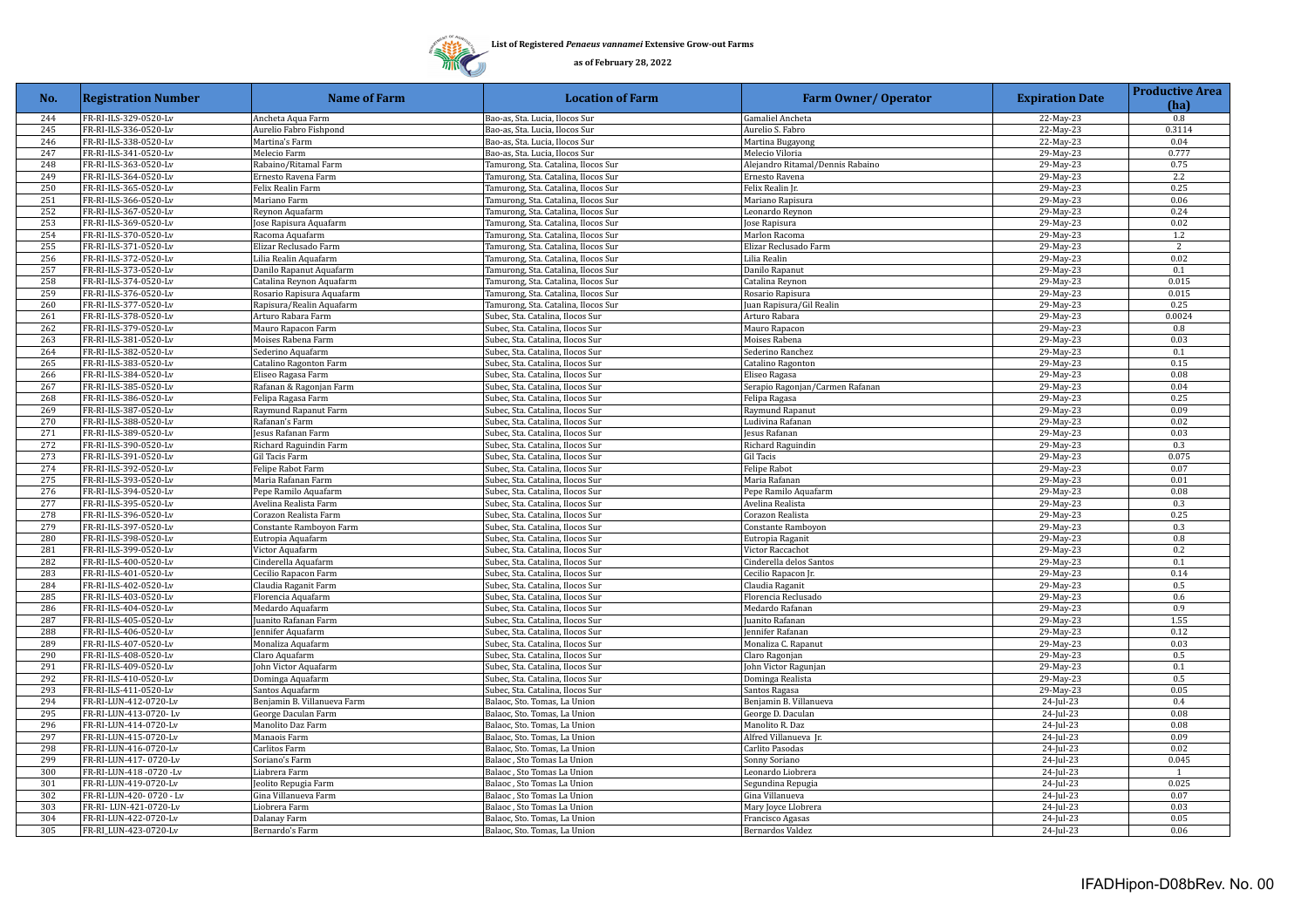

| No. | <b>Registration Number</b> | <b>Name of Farm</b>        | <b>Location of Farm</b>                 | <b>Farm Owner/ Operator</b>                                        | <b>Expiration Date</b> | <b>Productive Area</b><br>(ha) |
|-----|----------------------------|----------------------------|-----------------------------------------|--------------------------------------------------------------------|------------------------|--------------------------------|
| 306 | FR-RI-LUN-424-0720-Lv      | Teodora's Farm             | Balaoc, Sto. Tomas, La Union            | Teodoro Villanueva                                                 | 24-Jul-23              | 0.5                            |
| 307 | FR-RI-LUN-425-0720-Lv      | Dalanay Farm               | Balaoc, Sto. Tomas, La Union            | Rudy Dalanay                                                       | 24-Jul-23              | 0.15                           |
| 308 | FR-RI-LUN-426-0720-Lv      | Villanueva's Farm          | Balaoc, Sto Tomas La Union              | Edgardo F. Villanueva                                              | 24-Jul-23              | 0.03                           |
| 309 | FR-RI-LUN-427-0720-Lv      | Garcia's Farm              | Balaoc, Sto Tomas La Union              | Noli C. Garcias                                                    | 24-Jul-23              | 0.65                           |
| 310 | FR-RI-LUN-428-0720-Lv      | Ferder Farm                | Balaoc, Sto. Tomas, La Union            | Ricardo Ferder                                                     | 24-Jul-23              | 0.05                           |
| 311 | FR-RI-LUN-429-0720-Lv      | Esmeralda's Farm           | Balaoc, Sto Tomas La Union              | Esmeralda Damian                                                   | 24-Jul-23              | 0.06                           |
| 312 | FR-RI-LUN-430-0720-Lv      | Ulysses Reyes              | Cabaruan, Sto, Tomas La Union           | <b>Ulysses Reyes</b>                                               | 24-Jul-23              | 2                              |
| 313 | FR-RI-LUN-431-0720-Lv      | <b>Balmores Farm</b>       | Cabaruan, Sto, Tomas La Union           | Marcelino Balmores                                                 | 24-Jul-23              | 0.35                           |
| 314 | FR-RI-PAN-433-0920-Lv      | Padlan Integrated Farm     | Calomboyan, San Carlos City, Pangasinan | Engr. Rosalinda Frias                                              | 30-Sep-23              | 0.7716                         |
| 315 | FR-R1-PAN-434-1120-LV      | Dalton De Leon Farm        | Estanza, Lingayen, Pangasinan           | Dalton De Leon/Robert Perez                                        | 5-Nov-23               | 3                              |
| 316 | FR-R1-PAN-435-1120-LV      | Abalos Farm                | Estanza, Lingayen, Pangasinan           | Rebecca Abalos/Miller Ocampo                                       | 5-Nov-23               | $5\overline{)}$                |
| 317 | FR-R1-PAN-436-1120-LV      | Lisa Soriano Bautista Farm | Estanza, Lingayen, Pangasinan           | Lisa Soriano/Rosalia Q. Aviles                                     | 5-Nov-23               | 2.5<br>$\overline{2}$          |
| 318 | FR-R1-PAN-437-1120-LV      | Esperanza Bautista Farm    | Estanza, Lingayen, Pangasinan           | Esperanza Bautista/Rhodora Bautista                                | 5-Nov-23               |                                |
| 319 | FR-R1-PAN-438-1120-LV      | Florentina Abalos Farm     | Estanza, Lingayen, Pangasinan           | Florentina Abalos/Analou Gallardo                                  | 5-Nov-23               | 1<br>$\overline{2}$            |
| 320 | FR-R1-PAN-439-1120-LV      | Joe Bautista Farm          | Estanza, Lingayen, Pangasinan           | Joe Bautista/Ricky Estrada                                         | 5-Nov-23               |                                |
| 321 | FR-R1-PAN-440-1120-LV      | Severino Villanueva Farm   | Estanza, Lingayen, Pangasinan           | Severino Villanueva/Romeo Dulce                                    | 5-Nov-23               | 0.5                            |
| 322 | FR-R1-PAN-441-1120-LV      | Orpilla Farm               | Estanza, Lingayen, Pangasinan           | Rodolfo Dulce                                                      | 5-Nov-23               | $\overline{4}$                 |
| 323 | FR-R1-PAN-442-1120-LV      | Lina M. Gallardo Farm      | Estanza, Lingayen, Pangasinan           | Lina M. Gallardo/Dionisio M. Gallardo                              | 5-Nov-23               | 0.5                            |
| 324 | FR-R1-PAN-443-1120-LV      | Loreta Aquino Farm         | Estanza, Lingayen, Pangasinan           | Loreta Aquino/Joel Mangabay                                        | 5-Nov-23               | 2                              |
| 325 | FR-R1-PAN-444-1120-LV      | Julie Bandong Farm         | Estanza, Lingayen, Pangasinan           | Danny Bandong/Julie Bandong                                        | 5-Nov-23               | 1                              |
| 326 | FR-R1-PAN-445-1120-LV      | Tony Abalos Farm           | Estanza, Lingayen, Pangasinan           | Tony Abalos/Guillermo Aviles                                       | 5-Nov-23               | 2                              |
| 327 | FR-R1-PAN-446-1120-LV      | Marcelina Milo Farm        | Estanza, Lingayen, Pangasinan           | Mer Abalos/Jesus Mamuyac                                           | 5-Nov-23               | $\overline{2}$                 |
| 328 | FR-R1-PAN-447-1120-LV      | Abalos Dizon Farm          | Estanza, Lingayen, Pangasinan           | Orlando Abalos/<br>William Dizon                                   | 5-Nov-23               | 3                              |
| 329 | FR-R1-PAN-448-1120-LV      | Jun Mamuyac Farm           | Estanza, Lingayen, Pangasinan           | Jun Mamuyac/<br>Robert Q. Aviles                                   | 5-Nov-23               | $\mathbf{1}$                   |
| 330 | FR-R1-PAN-449-1120-LV      | Loreta Aquino Farm         | Estanza, Lingayen, Pangasinan           | Loreta Aquino/Arturo Mendoza                                       | 5-Nov-23               | $\overline{c}$                 |
| 331 | FR-R1-PAN-450-1120-LV      | Mer Navarro Farm           | Estanza, Lingayen, Pangasinan           | Mer Navarro/<br>Tita Mamuyac                                       | 5-Nov-23               | $\overline{2}$                 |
| 332 | FR-R1-PAN-451-1120-LV      | Wendy Obinque Farm         | Estanza, Lingayen, Pangasinan           | Wendy Obinque/Rizaldy Dulce                                        | 5-Nov-23               | $\overline{3}$                 |
| 333 | FR-R1-PAN-452-1120-LV      | Resty Ocampo Farm          | Estanza, Lingayen, Pangasinan           | Resty Ocampo/<br><b>Bobby Dulce</b>                                | 5-Nov-23               | $\mathbf{1}$                   |
| 334 | FR-R1-PAN-453-1120-LV      | Bonie Perez Farm           | Estanza, Lingayen, Pangasinan           | Mar Navarro/Bonie Perez                                            | 5-Nov-23               | $\overline{2}$                 |
| 335 | FR-R1-PAN-454-1120-LV      | Juan Ocampo Farm           | Estanza, Lingayen, Pangasinan           | Sabilo Ocampo/<br>Juan Ocampo                                      | 5-Nov-23               | 1                              |
| 336 | FR-R1-PAN-455-1120-LV      | Primitivo Abalos Farm      | Estanza, Lingayen, Pangasinan           | Primitivo Abalos/Elven S. Felarca                                  | $5-Nov-23$             | 3                              |
| 337 | FR-R1-PAN-456-1120-LV      | Lito Castro Farm           | Estanza, Lingayen, Pangasinan           | Lito Castro/Sanielito Aviles                                       | 5-Nov-23               | 2.5                            |
| 338 | FR-R1-PAN-457-1120-LV      | Lauro Manuel Farm          | Estanza, Lingayen, Pangasinan           | Lauro Manuel/<br>Abundio Manuel                                    | 5-Nov-23               | $\overline{2}$                 |
| 339 | FR-R1-PAN-458-1120-LV      | M. Perez Farm              | Estanza, Lingayen, Pangasinan           | Sabina Mangabay/<br>Michelle S. Perez                              | 5-Nov-23               | <sup>1</sup>                   |
| 340 | FR-R1-PAN-459-1120-LV      | Ramon Navarro Farm         | Estanza, Lingayen, Pangasinan           | Ramon Navarro/John Paul Perez                                      | 5-Nov-23               | $\overline{3}$                 |
| 341 | FR-R1-PAN-460-1120-LV      | Conrado Esmada Farm        | Estanza, Lingayen, Pangasinan           | Conrado Esmada/Maria Cecelia S. Perez                              | 5-Nov-23               | 3                              |
| 342 | FR-R1-PAN-461-1120-LV      | Eduardo Santos Farm        | Estanza, Lingayen, Pangasinan           | Eduardo Santos/<br>Benigno Santos Jr.                              | 5-Nov-23               | $\overline{4}$                 |
| 343 | FR-R1-PAN-462-1120-LV      | Hipolito Perez Farm        | Estanza, Lingayen, Pangasinan           | Modesta Abalos/Hipolito Perez                                      | 5-Nov-23               | 3.5                            |
| 344 | FR-R1-PAN-463-1220-Lv      | Lily Cabornay Farm         | Magtaquing, Bugallon, Pangasinan        | August Cabornay (owner)<br>Enriquez Sabangan (Caretaker)           | $2$ -Dec-23            | $\mathbf{1}$                   |
| 345 | FR-R1-PAN-464-1220-Lv      | Eugenio Padilla Sr Farm    | Magtaquing, Bugallon, Pangasinan        | Mark Padilla (lessee)                                              | $2-Dec-23$             | 0.0486                         |
| 346 | FR-R1-PAN-465-1220-Lv      | Barbara Farm               | Magtaquing, Bugallon, Pangasinan        | Barbara Bravo Tinidor (lessee)<br>Emmanuel Bravo Magat (Caretaker) | 2-Dec-23               | 1.2                            |
| 347 | FR-R1-PAN-466-1220-Lv      | Quezon Farm                | Magtaquing, Bugallon, Pangasinan        | Salid Seanio/Jon Jon N. Quezon                                     | $2-Dec-23$             | 1.3                            |
| 348 | FR-R1-PAN-467-1220-Lv      | De Vera Farm               | Magtaquing, Bugallon, Pangasinan        | Olivia Peralta/Reynaldo De Vera                                    | 2-Dec-23               | <sup>1</sup>                   |
| 349 | FR-R1-PAN-468-1220-Lv      | Tabora Fish Farm           | Magtaquing, Bugallon, Pangasinan        | <b>Buddy Tabora</b>                                                | $2-Dec-23$             | 5                              |
| 350 | FR-R1-PAN-469-1220-Lv      | Navarro Fish Farm          | Magtaquing, Bugallon, Pangasinan        | Rodel U. Navarro                                                   | 2-Dec-23               | 0.5                            |
| 351 | FR-R1-PAN-470-1220-Lv      | Caoile/ Urbano Farm        | Magtaquing, Bugallon, Pangasinan        | Charita Caoile/Flora & Jose Aviles                                 | 2-Dec-23               | 4.5                            |
| 352 | FR-R1-PAN-471-1220-Lv      | Aldo Aqua Farm             | Magtaquing, Bugallon, Pangasinan        | Alejandro P. Zaratan                                               | 2-Dec-23               | $\overline{2}$                 |
| 353 | FR-R1-PAN-472-1220-Lv      | Peter Soriano Farm         | Magtaquing, Bugallon, Pangasinan        | Peter Soriano/Rodolfo Zaratan                                      | 2-Dec-23               | 0.25                           |
| 354 | FR-R1-PAN-473-1220-Lv      | Robinson/Austria Aquafarm  | Magtaquing, Bugallon, Pangasinan        | Narcisa Robinson/James Austria                                     | 2-Dec-23               | $\overline{\mathbf{3}}$        |
| 355 | FR-R1-PAN-474-1220-Lv      | Rudilyn Aquino Farm        | Magtaquing, Bugallon, Pangasinan        | Rudilyn Aquino/Karen Mallo                                         | $2-Dec-23$             | 1.5                            |
| 356 | FR-R1-PAN-475-1220-Lv      | Primicias/Bravo Aquafarm   | magtaquing, Bugallon, Pangasinan        | Jeffrey Primicias/Cris Bravo                                       | 2-Dec-23               | $1.5\,$                        |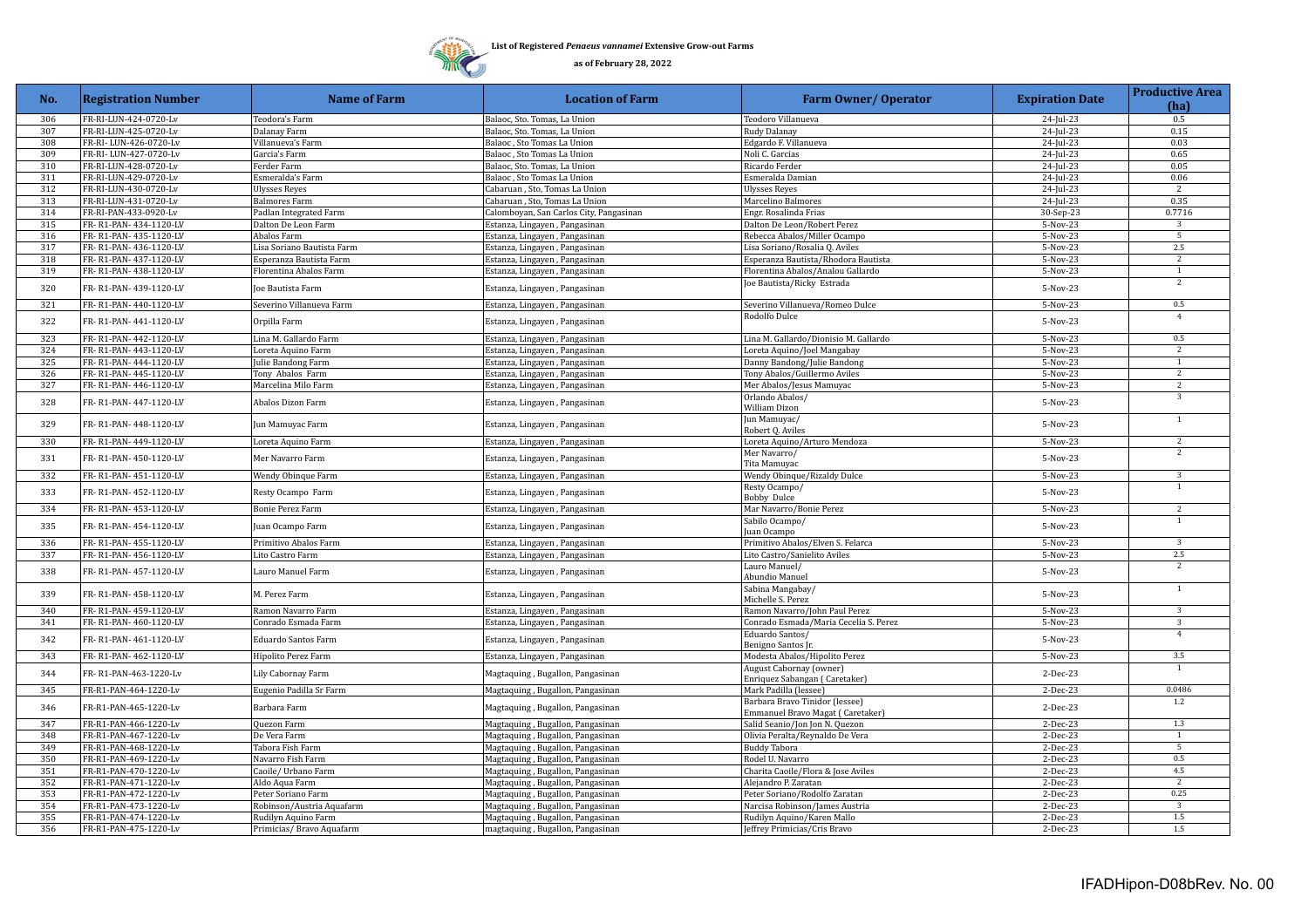

| No. | <b>Registration Number</b> | <b>Name of Farm</b>             | <b>Location of Farm</b>          | <b>Farm Owner/ Operator</b>                    | <b>Expiration Date</b> | <b>Productive Area</b><br>(ha) |
|-----|----------------------------|---------------------------------|----------------------------------|------------------------------------------------|------------------------|--------------------------------|
| 357 | FR-R1-PAN-476-1220-Lv      | Florencio R. Turay Jr. Aquafarm | Magtaquing, Bugallon, Pangasinan | <b>Florencio Turay</b>                         | $2-Dec-23$             | 0.5                            |
| 358 | FR-R1-PAN-477-1220-Lv      | Garcia Farm                     | Magtaquing, Bugallon, Pangasinan | Vilma Garcia & Agapito Sabangan/ Rowena Garcia | 2-Dec-23               | 2.01                           |
| 359 | FR-R1-PAN-478-1220-Lv      | Al Bravo Magat Farm             | Magtaquing, Bugallon, Pangasinan | Al B. Magat                                    | 2-Dec-23               | 0.9                            |
| 360 | FR-R1-PAN-479-1220-Lv      | Jesus S. Gallardo Fishpond      | Magtaquing, Bugallon, Pangasinan | Ronald G. Gallardo                             | 2-Dec-23               | 1.2                            |
| 361 | FR-R1-PAN-480-1220-Lv      | Perlyn Q. Balagot Farm          | Magtaquing, Bugallon, Pangasinan | Lamberto M. Perez, Jr.                         | 2-Dec-23               | 2                              |
| 362 | FR-R1-PAN-481-1220-Lv      | Jerry Macaraeg Farm             | Magtaquing, Bugallon, Pangasinan | Efren Bravo/Jerry Macaraeg                     | 2-Dec-23               |                                |
| 363 | FR-R1-PAN-482-1220-Lv      | Romeo's Farm                    | Magtaquing, Bugallon, Pangasinan | Romeo Soriano                                  | 2-Dec-23               | 1.6                            |
| 364 | FR-R1-PAN-483-1220-Lv      | Leonardo's Farm                 | Magtaquing, Bugallon, Pangasinan | Leonardo B. Estratada                          | 2-Dec-23               | $0.8\,$                        |
| 365 | FR-R1-PAN-484-1220-Lv      | Bert Farm                       | Magtaquing, Bugallon, Pangasinan | Bert Candot/Jose Carrera                       | 2-Dec-23               | $\overline{2}$                 |
| 366 | FR-R1-PAN-485-1220-Lv      | Victoriano's Farm               | Magtaquing, Bugallon, Pangasinan | Jesus Macaraeg/Victoriano Palaganas            | 2-Dec-23               | 1                              |
| 367 | FR-R1-PAN-486-1220-Lv      | Magat Aquafarm                  | Magtaquing, Bugallon, Pangasinan | Joswe Magat/Norma Valencia                     | $2-Dec-23$             | $\overline{1}$                 |
| 368 | FR-R1-PAN-487-1220-Lv      | Peralta Farm                    | Magtaquing, Bugallon, Pangasinan | Mat Peralta/Victor Palma Jr.                   | $2-Dec-23$             | $\mathbf{1}$                   |
| 369 | FR-R1-PAN-488-1220-Lv      | Vidal Farm                      | Magtaquing, Bugallon, Pangasinan | Marcy Vidal                                    | $2-Dec-23$             | 2                              |
| 370 | FR-R1-PAN-489-1220-Lv      | Macaraeg Fish Farm              | Magtaquing, Bugallon, Pangasinan | Lucy Bravo// Arsenia Macaraeg                  | 2-Dec-23               | 0.25                           |
| 371 | FR-R1-PAN-490-1220-LV      | Mallo Fish Farm                 | Magtaquing, Bugallon, Pangasinan | Rosie Mallo                                    | 2-Dec-23               | 1.5                            |
| 372 | FR-R1-PAN-491-1220-Lv      | Evelyn dela Cruz Aqua Farm      | Magtaquing, Bugallon, Pangasinan | Evelyn P. dela Cruz                            | 2-Dec-23               | 1.5606                         |
| 373 | FR-R1-PAN-492-1220-Lv      | Dela Cruz Aquafarm              | Magtaquing, Bugallon, Pangasinan | Aguido dela Cruz / Andres dela Cruz, Jr.       | 2-Dec-23               | <sup>1</sup>                   |
| 374 | FR-R1-PAN-493-1220-Lv      | Mercado Fish Farm               | Magtaquing, Bugallon, Pangasinan | Brenda Mercado                                 | 2-Dec-23               | 0.05                           |
| 375 | FR-R1-PAN-494-1220-Lv      | Camposano Farm                  | Magtaquing, Bugallon, Pangasinan | Romeo Camposano                                | 2-Dec-23               | 1,4                            |
| 376 | FR-R1-PAN-495-1220-Lv      | Santos Farm                     | Magtaquing, Bugallon, Pangasinan | Adelia Navarro/Richard M. Santos               | 2-Dec-23               | $1.2\,$                        |
| 377 | FR-R1-PAN-496-1220-Lv      | Valerio Farm                    | Magtaquing, Bugallon, Pangasinan | Bonifacio M, Valerio                           | 2-Dec-23               | 0.09                           |
| 378 | FR-R1-PAN-497-1220-Lv      | Malicdec Farm                   | Magtaquing, Bugallon, Pangasinan | Rosie Saratan/Lorna Dela Cruz                  | 2-Dec-23               | 1                              |
| 379 | FR-R1-PAN-498-1220-Lv      | Leo Magat Aqua Farm             | Magtaquing, Bugallon, Pangasinan | Leonelo Magat                                  | 2-Dec-23               | <sup>1</sup>                   |
| 380 | FR-R1-PAN-499-1220 - LV    | Ventecruz Aqua Farm             | Magtaquing, Bugallon, Pangasinan | Cristituto Ventecruz/Florante Macaraig         | 2-Dec-23               | $3.5\,$                        |
| 381 | FR-R1-PAN-500-1220-Lv      | Camposano Farm                  | Magtaquing, Bugallon, Pangasinan | Reynaldo Q. Camposano                          | 2-Dec-23               | $1.2\,$                        |
| 382 | FR-R1- PAN- 501-1220-Lv    | Rogelio Bravo Sabangan Farm     | Magtaquing, Bugallon, Pangasinan | Rogelio B. Sabangan                            | 2-Dec-23               | 1                              |
| 383 | FR-R1-PAN -502-1220-Lv     | Mat's Farm                      | Magtaquing, Bugallon, Pangasinan | Menandro F. Tandoc                             | 2-Dec-23               | 1.14                           |
| 384 | FR-R1-PAN -503-1220-Lv     | Eric P. Yanquiling Farm         | Magtaquing, Bugallon, Pangasinan | Eric P. Yanquiling                             | 2-Dec-23               | $1.1\,$                        |
| 385 | FR-R1-PAN-504-1220-Lv      | RB Yanquiling Farm              | Magtaquing, Bugallon, Pangasinan | Roberto Yanquiling, Jr                         | 2-Dec-23               | 1.7                            |
| 386 | FR-R1-PAN-505-1220-Lv      | Leonito Bravo Bautista Farm     | Magtaquing, Bugallon, Pangasinan | Leonito B. Bautista                            | 2-Dec-23               | $1.1\,$                        |
| 387 | FR-R1-PAN-506-1220-Lv      | Lina's Farm                     | Magtaquing, Bugallon, Pangasinan | Lina Bravo/Victoriano Soriano                  | 2-Dec-23               | $\mathbf{1}$                   |
| 388 | FR-R1-PAN-507-1220-Lv      | Balong's Farm                   | Magtaquing, Bugallon, Pangasinan | Balong Sison/Eddie Bravo                       | 2-Dec-23               |                                |
| 389 | FR-R1-PAN-508-1220-Lv      | Zaratan Fish Farm               | Magtaquing, Bugallon, Pangasinan | Peralta Zaratan/Isaias Zaratan                 | 3-Dec-23               | 14                             |
| 390 | FR-R1-PAN-509-1220-Lv      | Eduardo F. Mislang Fishpond     | Magtaquing, Bugallon, Pangasinan | Eduardo F. Mislang                             | 3-Dec-23               | 2.6                            |
| 391 | FR-R1-PAN-510-1220-Lv      | Bravo Fish Farm                 | Magtaquing, Bugallon, Pangasinan | Regalo Estratada/<br>Alma Bravo                | 3-Dec-23               | 1.2                            |
| 392 | FR-R1-PAN-511-1220-Lv      | Renato Soriano Palma Fishpond   | Magtaquing, Bugallon, Pangasinan | Renato S. Palma                                | 3-Dec-23               | 0.9                            |
| 393 | FR-R1-PAN-512-1220-Lv      | Mat's Farm                      | Magtaquing, Bugallon, Pangasinan | Mario F. Tandoc                                | 3-Dec-23               | 6                              |
| 394 | FR-R1-PAN-513-1220-Lv      | Keith Flores Farm               | Magtaquing, Bugallon, Pangasinan | Marks P. Dela Cruz                             | 3-Dec-23               | 2                              |
| 395 | FR-R1-PAN-514-1220-Lv      | Jefrey Sabangan Farm            | Magtaquing, Bugallon, Pangasinan | Jefrey S. Sabnagan                             | 3-Dec-23               | 0.875                          |
| 396 | FR-R1-PAN-515-1220-Lv      | Quezon Fish Farm                | Magtaquing, Bugallon, Pangasinan | Rachell Quezon/Leopoldo Quezon                 | 3-Dec-23               | 0.1621                         |
| 397 | FR-R1-PAN-516-1220-Lv      | Barrozo Farm                    | Magtaquing, Bugallon, Pangasinan | Roy Cruz/Rudy Barrozo                          | 3-Dec-23               | 2.8                            |
| 398 | FR-R1-PAN-517-1220-Lv      | Ronel Llona Farm                | Magsaysay, Labrador, Pangasinan  | Ronel Llona                                    | 10-Dec-23              | $1.2\,$                        |
| 399 | FR-R1-PAN-518-1220-Lv      | Michael Angelo M. Arcinal Farm  | Magsaysay, Labrador, Pangasinan  | Jaime Fabia                                    | 10-Dec-23              | 1.6                            |
| 400 | FR-R1-PAN-519-1220-Lv      | Layson Farm                     | Magsaysay, Labrador, Pangasinan  | Elisa S. Layson                                | 10-Dec-23              | 2.5                            |
| 401 | FR-R1-PAN-520-1220-Lv      | Layson Farm                     | Magsaysay, Labrador, Pangasinan  | Peter Layson                                   | 10-Dec-23              | $\overline{2}$                 |
| 402 | FR-R1-PAN-521-1220-Lv      | Recto-Lita Farm                 | Magsaysay, Labrador, Pangasinan  | Bienvenido Estrada/Ricardo Fernandez           | 10-Dec-23              | 2                              |
| 403 | FR-R1-PAN-522-1220-Lv      | Jeffrey O. Nastor Farm          | Magsaysay, Labrador, Pangasinan  | Jeffrey O. Nastor                              | 10-Dec-23              | 1.5                            |
| 404 | FR-R1-PAN-523-1220-Lv      | Cesario C. Uson Farm            | Estanza, Lingayen, Pangasinan    | Cesario C. Uson                                | 10-Dec-23              | $\overline{2}$                 |
| 405 | FR-R1-PAN-524-1220-Lv      | Reynard Sison Rosario Farm      | Estanza, Lingayen, Pangasinan    | Reynard S, Rosario                             | 10-Dec-23              | $\overline{2}$                 |
| 406 | FR-R1-PAN-525-1220-Lv      | Mendoza Farm                    | Estanza, Lingayen, Pangasinan    | Jun Valenzuela/Eduardo Mendoza                 | 10-Dec-23              | $2.5\,$                        |
| 407 | FR-R1-PAN-526-1220-Lv      | Robert C.Uson Farm              | Magsaysay, Labrador, Pangasinan  | Robert C.Uson                                  | 10-Dec-23              | 2                              |
| 408 | FR-R1-PAN-527-1220-Lv      | Erlinda E. Uson Farm            | Magsaysay, Labrador, Pangasinan  | Marlon Domalanta/Erlinda E. Uson               | 10-Dec-23              | 2                              |
| 409 | FR-R1-PAN-528-1220-Lv      | Christopher V. Navarro Farm     | Estanza, Lingayen, Pangasinan    | Christopher V. Navarro                         | 10-Dec-23              | 1.8                            |
| 410 | FR-R1-PAN-529-1220-Lv      | Silvino Farm                    | Estanza, Lingayen, Pangasinan    | Mariza Silvino                                 | 10-Dec-23              | $1.2\,$                        |
| 411 | FR-R1-PAN-530-1220-Lv      | Raymark V. Ignacio Farm         | Estanza, Lingayen, Pangasinan    | Romel Mustajo / Reymark Ignacio                | 10-Dec-23              | $\overline{3}$                 |
| 412 | FR-R1-PAN-531-1220-Lv      | Robert P. Ignacio Farm          | Estanza, Lingayen, Pangasinan    | Robert P. Ignacio                              | 10-Dec-23              | 3                              |
| 413 | FR-R1-PAN-532-1220-Lv      | Jonathan S. Mercado Farm        | Estanza, Lingayen, Pangasinan    | Jonathan Mercado                               | 10-Dec-23              | 1                              |
| 414 | FR-R1-PAN-533-1220-Lv      | Fermandielo M. Sison Farm       | Estanza, Lingayen, Pangasinan    | Felix Castro                                   | 10-Dec-23              | 3                              |
|     |                            |                                 |                                  |                                                |                        |                                |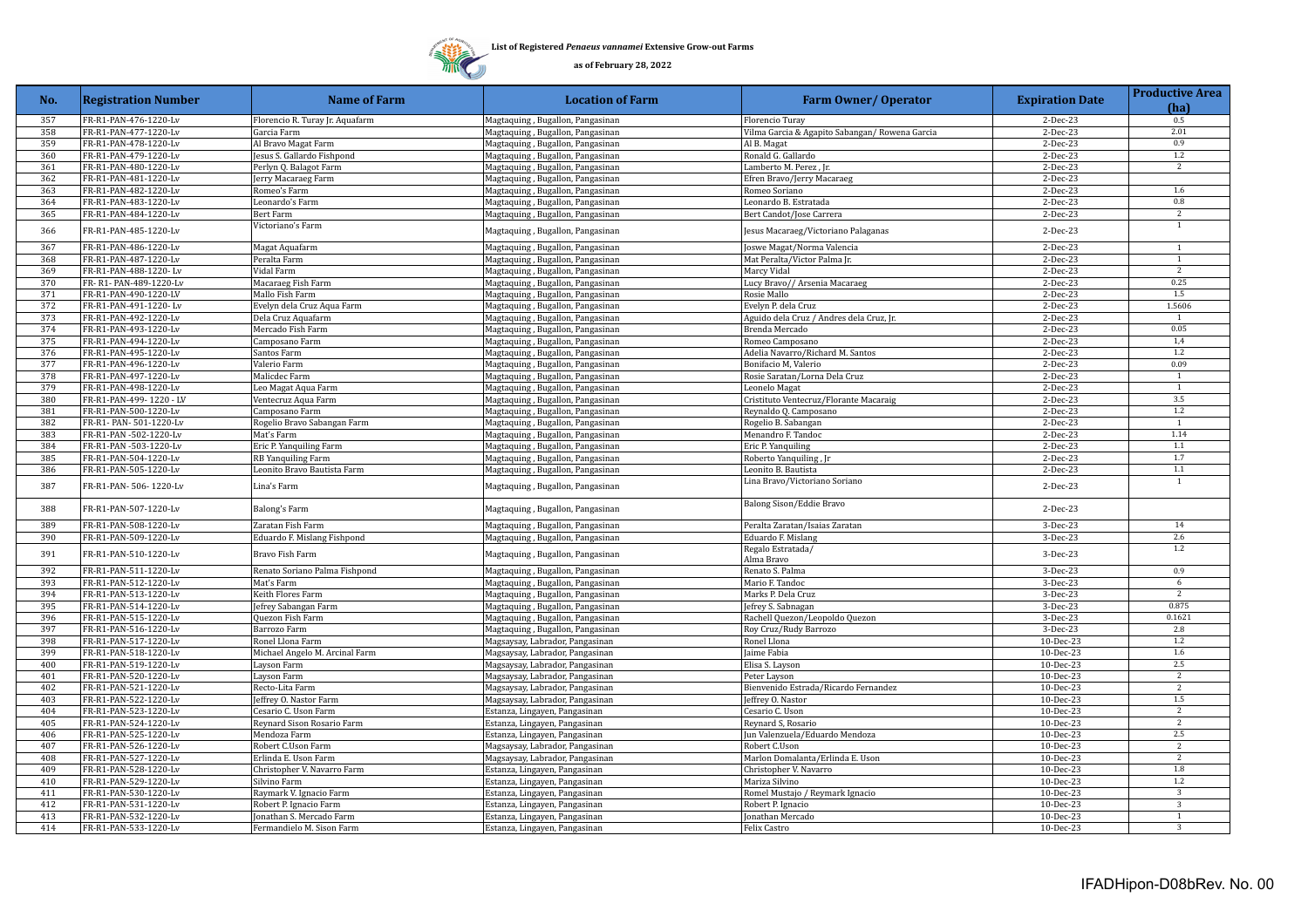

| No. | <b>Registration Number</b> | <b>Name of Farm</b>                        | <b>Location of Farm</b>                     | <b>Farm Owner/ Operator</b>                        | <b>Expiration Date</b> | <b>Productive Area</b><br>(ha) |
|-----|----------------------------|--------------------------------------------|---------------------------------------------|----------------------------------------------------|------------------------|--------------------------------|
| 415 | FR-R1-LUN-534-1220-Lv      | A & J Aqua Farm and Trading                | Sta. Rita, Agoo, La Union                   | Sheryl Ann P. Galban                               | 15-Dec-23              | $\overline{3}$                 |
| 416 | FR-R1-PAN-535-0121-Lv      | Dagupan Aqua Farm                          | Bonuan Binloc, Dagupan City                 | Arlito Gomez                                       | $15$ -Jan-23           |                                |
| 417 | FR-R1-PAN-536-0121-Lv      | DOD and Sons Phil., Inc.                   | Basing, Binmaley, Pangasinan                | Dominador D. Domalanta, Jr.                        | 22-Jan-23              | 10                             |
| 418 | FR-R1-PAN-537-0221-Lv      | Wilfredo F. Tandoc Farm                    | Magtaquing, Bugallon, Pangasinan            | Wilfredo F. Tandoc                                 | 24-Feb-23              | 2                              |
| 419 | FR-R1-PAN-538-0221-Lv      | Alberto F. Tandoc Farm                     | Magtaquing, Bugallon, Pangasinan            | Alberto F. Tandoc                                  | 24-Feb-23              | 0.76                           |
| 420 | FR-R1-PAN-539-0221-Lv      | erry Gil P. Fabia Farm                     | Magtaquing, Bugallon, Pangasinan            | erry Gil P. Fabia                                  | 24-Feb-23              | $\mathbf{1}$                   |
| 421 | FR-R1-PAN-540-0221-Lv      | essie Austria Vidal Farm                   | Magtaquing, Bugallon, Pangasinan            | essie A. Vidal                                     | 24-Feb-23              | $\overline{1}$                 |
| 422 | FR-R1-PAN-541-0221-Lv      | Isabelo Sabangan Farm                      | Magtaquing, Bugallon, Pangasinan            | Terry Cervantes/Isabelo Sabangan                   | 24-Feb-23              | 1.5                            |
| 423 | FR-R1-PAN-542-0221-Lv      | Amparo Santos Farm                         | Magtaquing, Bugallon, Pangasinan            | Amparo Santos                                      | 24-Feb-23              | 1.2                            |
| 424 | FR-R1-PAN-543-0221-Lv      | Castillo Brothers Aqua Farm                | Magtaquing, Bugallon, Pangasinan            | Oliver Castillo                                    | 24-Feb-23              | 4.4                            |
| 425 | FR-R1-PAN-544-0221-Lv      | Salazar Aquafarm                           | Magtaquing, Bugallon, Pangasinan            | Apolinario Salazar Jr./Freddy Vince Cruz           | 24-Feb-23              | 3.3                            |
| 426 | FR-R1-PAN-545-0221-Lv      | Dave Rivera Aquafarm                       | Domalandan, Lingayen, Pangasinan            | Dave Rivera/Rissa Malicdem                         | 24-Feb-23              | $\mathbf{1}$                   |
| 427 | FR-R1-PAN-546-0221-Lv      | Wilma Navarro Aquafarm                     | Dulig, Labrador, Pangasinan                 | Wilma Navarro/Rissa Malicdem                       | 24-Feb-23              | 1.3                            |
| 428 | FR-R1-PAN-547-0221-Lv      | Gualberto Doria Aquafarm                   | Maasin, Mangaldan, Pangasinan               | Gualberto Doria                                    | 26-Feb-23              | 0.5                            |
| 429 |                            |                                            |                                             |                                                    |                        | 1.3                            |
|     | FR-R1-PAN-548-0421-Lv      | Reymond Farm                               | Magtaquing, Bugallon, Pangasinan            | Reymond Abarrozo                                   | 22-Apr-24              |                                |
| 430 | FR-R1-PAN-549-0421-Lv      | Lucila Farm                                | Magtaquing, Bugallon, Pangasinan            | Lucila V. Pasco                                    | 22-Apr-24              | 1.4                            |
| 431 | FR-R1-PAN-550-0421-Lv      | Sergio Jr. Farm                            | Magtaquing, Bugallon, Pangasinan            | Sergio O. Bravo Jr.                                | 22-Apr-24              | 1.5                            |
| 432 | FR-R1-PAN-551-0421-Lv      | Bienvenido Farm                            | Magtaquing, Bugallon, Pangasinan            | CJ B. Pesayco                                      | $22$ -Apr-24           | 1.9                            |
| 433 | FR-R1-PAN-552-0421-Lv      | Edwin Amigo Farm                           | Magtaquing, Bugallon, Pangasinan            | Edwin S. Amigo Jr.                                 | 22-Apr-24              | 0.9                            |
| 434 | FR-R1-PAN-553-0421-Lv      | Edmund Amigo Farm                          | Magtaquing, Bugallon, Pangasinan            | Edmund S. Amigo                                    | 22-Apr-24              | 0.9                            |
| 435 | FR-R1-PAN-554-0421-Lv      | Cesar Dadacay Farm                         | Magtaquing, Bugallon, Pangasinan            | Cesar O. Dadacay                                   | 22-Apr-24              | <sup>1</sup>                   |
| 436 | FR-R1-PAN-555-0421-Lv      | Edfer Amigo Farm                           | Magtaquing, Bugallon, Pangasinan            | Edfer S. Amigo                                     | 22-Apr-24              | 0.9                            |
| 437 | FR-R1-PAN-556-0421-Lv      | Corleto's Farm                             | Magtaquing, Bugallon, Pangasinan            | Corleto B. Sabangan                                | 22-Apr-24              | 3                              |
| 438 | FR-R1-PAN-557-0421-Lv      | Noli DV Farm                               | Magtaquing, Bugallon, Pangasinan            | Noli de Vera/Arnulfo Galvez                        | 22-Apr-24              | 0.52                           |
| 439 | FR-R1-PAN-558-0521-Pm      | Lopez Aqua Farm                            | Balagan, Binmaley, Pangasinan               | Marcos Lopez                                       | 5-May-24               | 6                              |
| 440 | FR-R1-PAN-559-0521-Lv      | RCV/Belen Farm                             | San Miguel, Bani Pangasinan                 | Romeo Jordan De Vera/Florence Sarmiento            | 5-May-24               | 28                             |
| 441 | FR-R1-PAN-560-0621-Lv      | Domy Aqua Farm                             | Laois, Labrador, Pangasinan                 | Dominador Arenas                                   | 10-Jun-24              | $\overline{\mathbf{3}}$        |
| 442 | FR-R1-PAN-561-0621-Lv      | Cagampan Farm                              | Magsaysay, Labrador, Pangasinan             | ulius V. Cagampan                                  | $10$ -Jun-24           | $1.2\,$                        |
| 443 | FR-R1-PAN-562-0621-Lv      | Fernandez Aqua Farm                        | Dulig, Labrador, Pangasinan                 | Paolo Fernandez/Perfecto Fernandez                 | 10-Jun-24              | $\overline{1}$                 |
| 444 | FR-R1-PAN-563-0621-Lv      | un Palma Farm                              | Dulig, Labrador, Pangasinan                 | Amado P. Palma Jr.                                 | $10$ -Jun-24           | 1.2                            |
| 445 | FR-R1-PAN-564-0621-Lv      | Servillano Zacarias Jr. Farm               | Dulig, Labrador, Pangasinan                 | Servillano Zacarias Jr.                            | 10-Jun-24              | 1.5                            |
| 446 | FR-R1-PAN-565-0621-Lv      | Richard Camacho Farm                       | Estanza, Lingayen, Pangasinan               | Roger Ignacio                                      | $10$ -Jun-24           | 1                              |
| 447 | FR-R1-PAN-566-0621-Lv      | essie Del Rosario Farm                     | Estanza, Lingayen, Pangasinan               | unior Ignacio                                      | $10$ -Jun-24           | 1                              |
| 448 | FR-R1-PAN-567-0621-Lv      | De Guzman Farm                             | Estanza, Lingayen, Pangasinan               | Danny Ignacio                                      | 10-Jun-24              | $\overline{2}$                 |
| 449 | FR-R1-PAN-568-0621-Lv      | Know Well Agribiz Integrated Farm          | Tugui Grande, Bani, Pangasinan              | Noeljon Marbella                                   | $11$ -Jun-24           | 16                             |
| 450 | FR-R1-LUN-569-0921-Lv      | UNICORP Agri-Aqua Ventures, Inc.           | Ubagan, Sto. Tomas, La Union                | Jinxiong Jacob Li                                  | 24-Sep-24              | 4.5                            |
|     |                            |                                            |                                             |                                                    |                        | 4.076                          |
| 451 | FR-R1-PAN-570-1021-Lv      | Roschazz Farm                              | Estanza, Lingayen, Pangasinan               | Bennet Meepegama                                   | 8-Oct-24               |                                |
|     |                            |                                            | <b>REGION II (11 farms, 8.71 hectares)</b>  |                                                    |                        |                                |
| 452 | FR-R2-Cag-001-080514-Lv    | Asuncion Brother's Fish Farm               | Pata East, Claveria, Cagayan                | Bernardo Asuncion                                  | renewal on process     | 3.07                           |
| 453 | FR-R2-Cag-002-080514-Lv    | Claveria Brackishwater Fish Farm           | Pata East, Claveria, Cagayan                | BFAR-R02 (John Figuracion)                         | renewal on process     | $\mathbf{1}$                   |
| 454 | FR-R2-Cag-003-090814-Lv    | CSUA-Aqua Farm                             | CSU-Aparri Compound, Maura, Aparri, Cagayan | CSU-Aparri (Leonardo F. Layugan)                   | renewal on process     | 0.5                            |
| 455 | FR-R2-Cag-004-090814-Lv    | Northern Luzon Technology Outreach Station | Simpatuyo, Sta. Teresita, Cagayan           | BFAR-R02 (Quirino G. Pascua & Betty Tomas Cagayan) | renewal on process     | 2.8                            |
| 456 | FR-R2-Cag-005-082316-Lv    | E-Valencia's Fish Farm                     | Macanaya, Aparri, Cagayan                   | Mr. Elisanto Valencia                              | renewal on process     | 0.06                           |
| 457 | FR-R2-Cag-006-082346-Lv    | R-Valencia's Fish Farm                     | Macanaya, Aparri, Cagayan                   | Mr. Rodrigo Valencia                               | renewal on process     | 0.06                           |
| 458 | FR-R2-Cag-007-082516Lv     | Gonzaga's Fish Farm                        | Pata East, Claveria, Cagayan                | Ms. Jocelyn A. Gonzaga                             | renewal on process     | 0.05                           |
| 459 | FR-R2-Cag-008-082516Lv     | Asuncion's Fish Farm                       | Pata East, Claveria, Cagayan                | Mr. Richard Asuncion                               | renewal on process     | 0.06                           |
| 460 | FR-R2-Cag-009-082516Lv     | Antonio's Fish Farm                        | Pata East, Claveria, Cagayan                | Mr. Sammy Antonio                                  | renewal on process     | 0.06                           |
| 461 | FR-R2-Cag-010-082616Lv     | Bayani's Fish Farm                         | Tayak-Siguiran, abulag, Cagayan             | Mr. Jenaro Bayani                                  | renewal on process     | 0.05                           |
| 462 | FR-R2-Cag-011-12061616-Lv  | Bisguera's Fish Farm                       | Quezon, Nueva, Vizcaya                      | Mr. Fred Bisguera                                  | renewal on process     | 1                              |
|     |                            |                                            | REGION III (180 farms, 1090.3425 hectares)  |                                                    |                        |                                |
| 463 | FR-R3-PAM-098-031219-Pv    |                                            | Brgy. San Jose, Gumi, Pampanga              | Agustin dela Cruz                                  | 12-Mar-22              | $\mathbf{1}$                   |
| 464 | FR-R3-PAM-100-031219-Pv    |                                            | Brgy. San Jose, Gumi, Pampanga              | Ding dela Cruz                                     | 12-Mar-22              | $\mathbf{1}$                   |
| 465 | FR-R3-PAM-104-031219-Pv    |                                            | Brgy. San Jose, Gumi, Pampanga              | immy Manuyag                                       | 12-Mar-22              | 1                              |
| 466 | FR-R3-PAM-108-031219-Pv    |                                            | Brgy. San Jose, Gumi, Pampanga              | Ledimar Ocampo                                     | 12-Mar-22              | 1.5                            |
| 467 | FR-R3-PAM-111-031319-Pv    |                                            | Brgy. San Jose, Gumi, Pampanga              | Orlando Ocampo                                     | 13-Mar-22              | 1.5                            |
| 468 | FR-R3-PAM-113-031319-Pv    |                                            | Brgy. San Jose, Gumi, Pampanga              | Robert Orquiolla                                   | 13-Mar-22              | 0.5                            |
|     |                            |                                            |                                             |                                                    |                        | $\mathbf{1}$                   |
| 469 | FR-R3-PAM-116-031319-Pv    |                                            | Brgy. San Jose, Gumi, Pampanga              | Arturo Tandingan                                   | 13-Mar-22              |                                |
| 470 | FR-R3-PAM-117-031319-Pv    |                                            | Brgy. San Jose, Gumi, Pampanga              | Robert Tandingan                                   | 13-Mar-22              | $\mathbf{1}$                   |
| 471 | FR-R3-PAM-126-031419-Pv    |                                            | Brgy. San Juan Pampanga                     | Daniel Buscas                                      | 14-Mar-22              | 0.6                            |
| 472 | FR-R3-PAM-127-031419-Pv    |                                            | Brgy. San Juan Pampanga                     | Balen Hutchison                                    | 14-Mar-22              | 8                              |
| 473 | FR-R3-PAM-129-031419-Pv    |                                            | Brgy. San Juan Pampanga                     | Nympha Miguel                                      | 14-Mar-22              | 7.5                            |
| 474 | FR-R3-PAM-130-031419-Pv    |                                            | Brgy. San Juan Pampanga                     | <b>Rosito Vitug</b>                                | 14-Mar-22              | 0.4                            |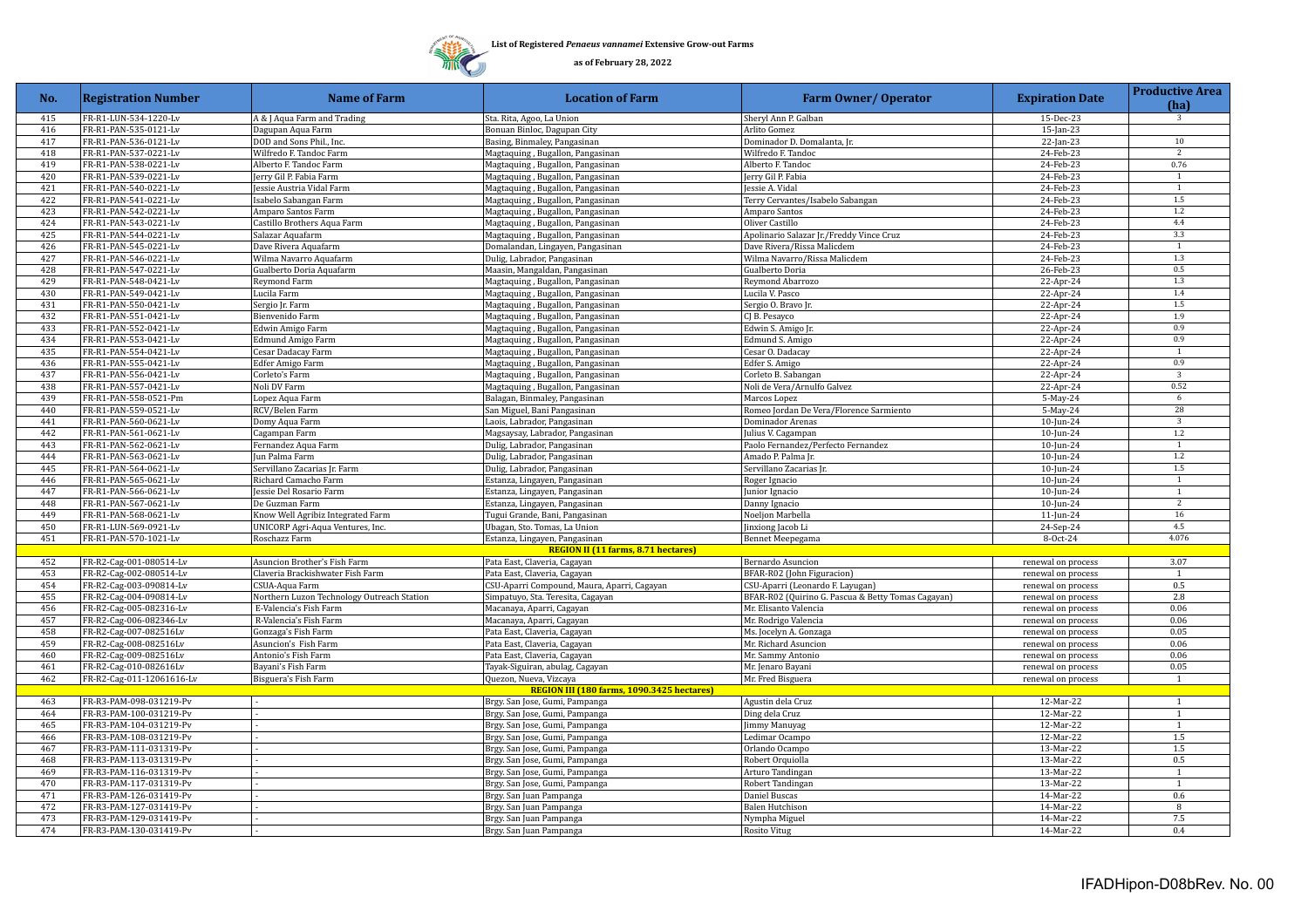## 珊  $\mathcal{W}$

**List of Registered** *Penaeus vannamei* **Extensive Grow-out Farms**

| No.        | <b>Registration Number</b>                         | <b>Name of Farm</b>                                | <b>Location of Farm</b>                                      | <b>Farm Owner/ Operator</b>           | <b>Expiration Date</b> | <b>Productive Area</b> |
|------------|----------------------------------------------------|----------------------------------------------------|--------------------------------------------------------------|---------------------------------------|------------------------|------------------------|
|            |                                                    |                                                    |                                                              |                                       |                        | (ha)                   |
| 475        | FR-R3-PAM-132-031519-Pv                            |                                                    | Brgy. Balantacan Pampanga                                    | Edwin Alipio                          | 15-Mar-22              | 3                      |
| 476        | FR-R3-PAM-133-031519-Pv                            |                                                    | Brgy. Balantacan Pampanga                                    | ALMIRON, Reynaldo                     | 15-Mar-22              | 1                      |
| 477        | FR-R3-PAM-134-031519-Pv                            |                                                    | Brgy. Balantacan Pampanga                                    | Marlon Bayam                          | 15-Mar-22              | $\mathbf{1}$           |
| 478        | FR-R3-PAM-138-031519-Pv                            |                                                    | Brgy. Balantacan Pampanga                                    | Ronald Larioza                        | 15-Mar-22              | 2                      |
| 479        | FR-R3-PAM-144-032119-Pv                            |                                                    | Brgy. Calangain Pampanga                                     | Ricardo D. Santos                     | 21-Mar-22              | 1                      |
| 480        | FR-R3-PAM-149-031919-Pv                            |                                                    | Brgy. Calangain Pampanga                                     | Ali G. Danan                          | 19-Mar-22              | 0.2                    |
| 481        | FR-R3-PAM-150-031919-Pv                            |                                                    | Brgy. Calangain Pampanga                                     | Eliseo C. Danan                       | 19-Mar-22              | 1.8                    |
| 482        | FR-R3-PAM-153-031919-Pv                            |                                                    | Brgy. Calangain Pampanga                                     | Ponciano V. Danan                     | 19-Mar-22              | 4.5                    |
| 483        | FR-R3-PAM-154-031919-Pv                            |                                                    | Brgy. Calangain Pampanga                                     | Monico S. de Leon                     | 19-Mar-22              | 4.5                    |
| 484<br>485 | FR-R3-PAM-155-031919-Pv<br>FR-R3-PAM-156-031919-Pv |                                                    | Brgy. Calangain Pampanga                                     | Rogelio S. dela Cruz                  | 19-Mar-22<br>19-Mar-22 | 1<br>0.4               |
| 486        | FR-R3-PAM-157-031919-Pv                            |                                                    | Brgy. Calangain Pampanga<br>Brgy. Calangain Pampanga         | Noel R. Gigante<br>Sean Guintu        | 19-Mar-22              | 5                      |
| 487        | FR-R3-PAM-158-031919-Pv                            |                                                    | Brgy. Calangain Pampanga                                     | Andress A. Jimenez                    | 19-Mar-22              | 8                      |
| 488        | FR-R3-PAM-160-032019-Pv                            |                                                    | Brgy. Calangain Pampanga                                     | Ruben S. Jimenez                      | 20-Mar-22              | $\overline{4}$         |
| 489        | FR-R3-PAM-162-032019-Pv                            |                                                    | Brgy. Calangain Pampanga                                     | Roy P. Lansang                        | 20-Mar-22              | 1.8                    |
| 490        | FR-R3-PAM-163-032019-Pv                            |                                                    | Brgy. Calangain Pampanga                                     | Noel L. Lejarde                       | 20-Mar-22              | $\mathbf{1}$           |
| 491        | FR-R3-PAM-164-032019-Pv                            |                                                    | Brgy. Calangain Pampanga                                     | Ricardo J. Macaspac                   | 20-Mar-22              | 0.3                    |
| 492        | FR-R3-PAM-165-032019-Pv                            |                                                    | Brgy. Calangain Pampanga                                     | Romeo J. Macaspac                     | 20-Mar-22              | 0.3                    |
| 493        | FR-R3-PAM-166-032019-Pv                            |                                                    | Brgy. Calangain Pampanga                                     | Jericho R. Malit                      | 20-Mar-22              | 3                      |
| 494        | FR-R3-PAM-172-032119-Pv                            |                                                    | Brgy. Calangain Pampanga                                     | Edwin M. Miguel                       | 21-Mar-22              | 2.3                    |
| 495        | FR-R3-PAM-173-032119-Pv                            |                                                    | Brgy. Calangain Pampanga                                     | Rommel B. Miguel                      | 21-Mar-22              | 0.5                    |
| 496        | FR-R3-PAM-174-032119-Pv                            |                                                    | Brgy. Calangain Pampanga                                     | Benjamin T. Pangan                    | 21-Mar-22              | $1.2\,$                |
| 497        | FR-R3-PAM-178-032119-Pv                            |                                                    | Brgy. Calangain Pampanga                                     | Agnes M. Roque                        | 21-Mar-22              | $1.3\,$                |
| 498        | FR-R3-PAM-179-032119-Pv                            |                                                    | Brgy. Calangain Pampanga                                     | Rodrigo Saddi                         | 21-Mar-22              | 1.6                    |
| 499        | FR-R3-PAM-181-032119-Pv                            |                                                    | Brgy. Calangain Pampanga                                     | SALAZAR, Ramon R. Salazar             | 21-Mar-22              | 0.4                    |
| 500        | FR-R3-PAM-201-040519-Pv                            |                                                    | Malusac, Sasmuan, Pampanga                                   | Rodrigo T. Leoncio                    | 5-Apr-22               | 12                     |
| 501        | FR-R3-PAM-203-040519-Pv                            |                                                    | Malusac, Sasmuan, Pampanga                                   | Susan Limpin Velasco                  | 5-Apr-22               | 19                     |
| 502        | FR-R3-PAM-204-040519-Pv                            |                                                    | Malusac, Sasmuan, Pampanga                                   | Susan Velasco                         | 5-Apr-22               | 15                     |
| 503        | FR-R3-PAM-205-040919-Pv                            |                                                    | Malusac, Sasmuan, Pampanga                                   | Jener Maninang Limpin                 | 9-Apr-22               | $7\phantom{.0}$        |
| 504        | FR-R3-PAM-206-040919-Pv                            |                                                    | Malusac, Sasmuan, Pampanga                                   | Prosper Mallari Dalay                 | 9-Apr-22               | $\overline{4}$         |
| 505        | FR-R3-PAM-207-040919-Pv                            |                                                    | Malusac, Sasmuan, Pampanga                                   | Jerr Limpin Velasco                   | $9-Apr-22$             | 15                     |
| 506        | FR-R3-PAM-214-041019-Pv                            |                                                    | Sebitanan, Sasmuan, Pampanga                                 | Sayong Navarro                        | 10-Apr-22              | 6                      |
| 507        | FR-R3-PAM-215-041019-Pv                            |                                                    | Sebitanan, Sasmuan, Pampanga                                 | Rosemarie Navarro                     | 10-Apr-22              | 14                     |
| 508        | FR-R3-PAM-223-041019-Pv                            |                                                    | San Nicolas I, Sasmuan, Pampanga                             | Jorge DC Lozano                       | 10-Apr-22              | $\overline{7}$         |
| 509<br>510 | FR-R3-PAM-224-041019-Pv<br>FR-R3-PAM-227-041119-Pv |                                                    | Remedios Sasmuan, Sasmuan, Pampanga                          | Elaine Mangalindan                    | 10-Apr-22              | 5.5<br>8.5             |
| 511        | FR-R3-PAM-228-041119-Pv                            |                                                    | San Pedro, Sasmuan, Pampanga<br>San Pedro, Sasmuan, Pampanga | Jerry Lingad<br><b>Angel Polisius</b> | 11-Apr-22<br>11-Apr-22 | $7.5\,$                |
| 512        | FR-R3-PAM-229-041119-Pv                            |                                                    | Sta. Lucia, Sasmuan, Pampanga                                | Ronald Pinlac                         | 11-Apr-22              | 20                     |
| 513        | FR-R3-PAM-230-041119-Pv                            |                                                    | Sta. Monica, Sasmuan, Pampanga                               | Domingo B. Saldi                      | 11-Apr-22              | 7.5                    |
| 514        | FR-R3-PAM-231-041119-Pv                            |                                                    | Sta. Monica, Sasmuan, Pampanga                               | Rodrigo T. Leoncio                    | 11-Apr-22              | 42                     |
| 515        | FR-R3-PAM-235-041119-Pv                            |                                                    | Mebalas Sta. Monica, Sasmuan, Pampanga                       | Larry Baltazer                        | 11-Apr-22              | $\overline{3}$         |
| 516        | FR-R3-PAM-236-041119-Pv                            |                                                    | Sto.Tomas, Sasmuan, Pampanga                                 | Roland M. Laxa                        | 11-Apr-22              | 5                      |
| 517        | FR-R3-ZAM-237-051419-Pv                            | Lukrecia Orqueza Farm                              | Purok 2, San Agustin, Iba, Zambales                          | Artemio Castillo                      | 14-May-22              | 0.8                    |
| 518        | FR-R3-ZAM-238-051419-Pv                            | Engr. Isaac Pagtalunan Farm                        | Purok 2, San Agustin, Iba, Zambales                          | Isaac Pagtalunan                      | 14-May-22              | 0.4                    |
| 519        | FR-R3-ZAM-239-051419-Pv                            |                                                    | Purok 8, Amungan, Iba, Zambales                              | Susana Alarcio                        | 14-May-22              | 0.3                    |
| 520        | FR-R3-ZAM-240-051419-Pv                            |                                                    | Purok 8, Amungan, Iba, Zambales                              | Dante Zusa                            | 14-May-22              | $0.1\,$                |
| 521        | FR-R3-ZAM-241-051419-Pv                            |                                                    | Purok 9, Amungan, Iba, Zambales                              | Paolo Mercado                         | 14-May-22              | $\overline{3}$         |
| 522        | FR-R3-ZAM-242-051419-Pv                            |                                                    | Iba, Zambales                                                | Teofilo Labrador                      | 14-May-22              | $1.5\,$                |
| 523        | FR-R3-ZAM-243-051419-Pv                            |                                                    | Iba, Zambales                                                | Myrna Labrador                        | 14-May-22              | 1.2                    |
| 524        | FR-R3-ZAM-244-051419-Pv                            | Abalos Aquafarm                                    | Sto. Tomas, Zambales                                         | Benjamin Abalos                       | 14-May-22              | 60                     |
| 525        | FR-R3-ZAM-245-051419-Pv                            | Pedro Among Farm                                   | East Poblacion, Palauig, Zambales                            | Pedro Among                           | 14-May-22              | 1.5                    |
| 526        | FR-R3-ZAM-246-051419-Pv                            | Nafarrete                                          | East Poblacion, Palauig, Zambales                            | Nafarrete                             | 14-May-22              |                        |
| 527        | FR-R3-PAM-247-061419-Pv                            | Eligio Corp. 535 (Manggahan) Farm                  | Dalayap, Macabebe, Pampanga                                  | Ricardo Eligio                        | 14-Jun-22              | 43                     |
| 528        | FR-R3-PAM-248-061419-Pv                            | Eligio Corp. 535 (Vistan) Farm                     | Dalayap, Macabebe, Pampanga                                  | Ricardo Eligio                        | 14-Jun-22              | 65                     |
| 529        | FR-R3-BUL-249-061419-Pv                            | Khay Kim 1 Farm                                    | Sagrada Famililia, Hagonoy, Bulacan                          | Marcelino Trillana                    | 14-Jun-22              | 15.5                   |
| 530<br>531 | FR-R3-BUL-250-061419-Pv<br>FR-R3-PAM-251-061419-Pv | Khay Kim 2 Farm<br>Eligio Corp. 535 (Limasan) Farm | San Roque, Hagonoy Bulacan<br>Dalayap, Macabebe, Pampanga    | Marcelino Trillana<br>Ricardo Eligio  | 14-Jun-22<br>14-Jun-22 | 12<br>44               |
| 532        | FR-R3-BUL-252-061419-Pv                            | ATM Aquafarm                                       | Don Jose, San Roque, Hagonoy, Bulacan                        | Arturo Manansala                      | 14-Jun-22              | 21                     |
| 533        | FR-R3-BUL-253-061419-Pv                            | ATM Aquafarm                                       | Katuwiran, San Roque, Hagonoy, Bulacan                       | Arturo Manansala                      | 14-Jun-22              | 23                     |
| 534        | FR-R3-BUL-254-061419-Pv                            | <b>ATM Aquafarm</b>                                | May, Hagonoy, Bulacan                                        | Arturo Manansala                      | 14-Jun-22              | 12                     |
| 535        | FR-R3-BUL-255-061819-Pv                            | CCM Farm                                           | Sto. Nino, Hagonoy, Bulacan                                  | Philip Nerie Ching                    | 18-Jun-22              | 12                     |
|            |                                                    |                                                    |                                                              |                                       |                        |                        |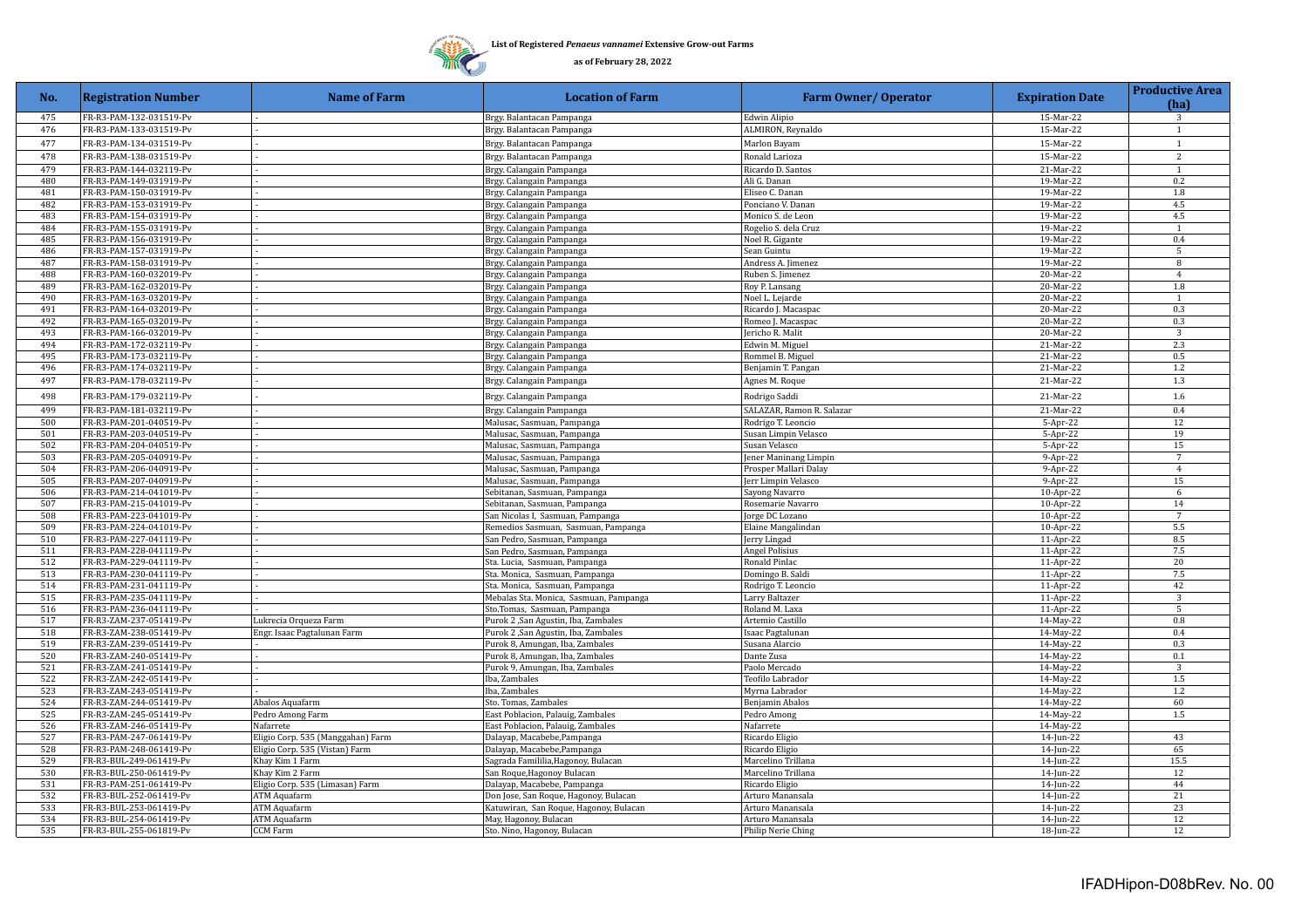

| No. | <b>Registration Number</b> | <b>Name of Farm</b>           | <b>Location of Farm</b>                  | <b>Farm Owner/ Operator</b>        | <b>Expiration Date</b> | <b>Productive Area</b><br>(ha) |
|-----|----------------------------|-------------------------------|------------------------------------------|------------------------------------|------------------------|--------------------------------|
| 536 | FR-R3-BUL-256-061819-Pv    | <b>ATM Aquafarm</b>           | Sta. Elena, Hagonoy, Bulacan             | Arturo Manansala                   | 18-Jun-22              | 25                             |
| 537 | FR-R3-BUL-257-061819-Pv    | ATM Aquafarm                  | Pakawakan, Hagonoy, Bulacan              | Arturo Manansala                   | 18-Jun-22              | 20                             |
| 538 | FR-R3-BUL-258-061819-Pv    | <b>ATM Aquafarm</b>           | Mariablu, Paombong, Bulacan              | Arturo Manansala                   | 18-Jun-22              | 60                             |
| 539 | FR-R3-PAM-259-061819-Pv    | CCM Farm                      | Capiz, Sasmuan, Pampanga                 | Cornelio Manansala                 | 18-Jun-22              | 45                             |
| 540 | FR-R3-BUL-260-061919-Pv    | <b>CCM Farm</b>               | Sitio, Gumamela, Pugad, Hagonoy, Bulacan |                                    | 18-Jun-22              | 55                             |
| 541 | FR-R3-PAM-261-061919-Pv    | Trese Farm                    | Macabebe, Pampanga                       | oselito Lacap                      | 19-Jun-22              | 2.1                            |
| 542 | FR-R3-PAM-262-061919-Pv    | Madalumdum Farm               | Sasmuan, Pampanga                        | oselito Lacap                      | 19-Jun-22              | 9.5                            |
| 543 | FR-R3-PAM-263-061919-Pv    | Parara Farm                   | Sasmuan, Pampanga                        | oselito Lacap                      | 19-Jun-22              | 3.5                            |
| 544 | FR-R3-PAM-264-061919-Pv    | Squatter Farm                 | Mainloc, Zambales                        | oselito Lacap                      | 19-Jun-22              | 4.6                            |
| 545 | FR-R3-BUL-265-061919-Pv    | Trillana Fish Trading Farm I  | Sapang Dita, Pascual, Hagonoy, Bulacan   | Alredo Trillana                    | 19-Jun-22              |                                |
| 546 | FR-R3-BUL-266-061919-Pv    | Trillana Fish Trading Farm II | SapangOlandis, Hagonoy, Bulacan          | Alredo Trillana                    | 19-Jun-22              |                                |
| 547 | FR-R3-PAM-267-071919-Pv    |                               | Bulac, Minalin, Pamapanga                | Carlos Estrella                    | 19-Jun-22              |                                |
| 548 | FR-R3-PAM-268-071919-Pv    |                               | Saplad, Minalin, Pampanga                | Ernesto Baluyot                    | 19-Jul-22              | 3.2                            |
| 549 | FR-R3-PAM-269-071919-Pv    |                               | Macabebe, Pampanga                       | <b>Bonifacio Bungay</b>            | 19-Jul-22              |                                |
| 550 | FR-R3-PAM-270-071919-Pv    |                               | Dawe, Minalin Pampanga                   | Eduardo Sabado                     | 19-Jul-22              |                                |
| 551 | FR-R3-PAM-271-071919-Pv    |                               | Saplad, Minalin, Pampanga                | Alfredo Dela Cruz                  | 19-Jul-22              |                                |
| 552 | FR-R3-PAM-272-071919-Pv    |                               | Saplad, Minalin, Pampanga                | Efren Baluyut                      | $19$ -Jul-22           | 3                              |
| 553 | FR-R3-PAM-273-071919-Pv    |                               | Saplad, Minalin, Pampanga                | Felix Manabat                      | 19-Jul-22              |                                |
| 554 | FR-R3-PAM-274-071919-Pv    |                               | Maniago, Minalin, Pampanga               | Jennifer Talavera                  | $19$ -Jul-22           | 3.8                            |
| 555 | FR-R3-PAM-275-071919-Pv    |                               | Maniago, Minalin, Pampanga               | Orlito Dayrit                      | 19-Jul-22              | $\overline{4}$                 |
| 556 | FR-R3-PAM-276-071919-Pv    |                               | Sasmuan, Pampanga                        | Daniel Ocampo                      | 19-Jul-22              | 3.7                            |
| 557 | FR-R3-PAM-277-071919-Pv    |                               | Maniago, Minalin, Pampanga               | Feliasimo Talavera                 | 19-Jul-22              | 2                              |
| 558 | FR-R3-PAM-278-071919-Pv    |                               | Malpitic, CSFP                           | <b>Eddie Zapatero</b>              | 19-Jul-22              | 4.2                            |
| 559 | FR-R3-PAM-279-071919-Pv    |                               | Lourdes, Minalin, Pampanga               | Mario Sagmit                       | 19-Jul-22              |                                |
| 560 | FR-R3-PAM-280-071919-Pv    |                               | Saplad, Minalin, Pampanga                | Arcrel Jerwin Viray                | 19-Jul-22              | $\overline{1}$                 |
| 561 | FR-R3-PAM-281-071919-Pv    |                               | Macabebe, Pampanga                       | Honoreo Dela Cruz                  | 19-Jul-22              | 3                              |
| 562 | FR-R3-PAM-283-091319-Pv    |                               | Batasan Colgante, Apalit, Pampanga       | Joseph Dantes Meneses              | 13-Sep-22              | 2.8                            |
| 563 | FR-R3-PAM-284-091319-Pv    |                               | Batasan Colgante, Apalit, Pampanga       | Rodrigo B. Mutuc                   | 13-Sep-22              | 3                              |
| 564 | FR-R3-PAM-285-091319-Pv    |                               | Batasan Colgante, Apalit, Pampanga       | Felix B. Mutuc                     | 13-Sep-22              | 1.5                            |
| 565 | FR-R3-PAM-286-091319-Pv    |                               | Paligui, Apalit, Pampanga                | Alexander Agustin                  | 13-Sep-22              | $\overline{1}$                 |
| 566 | FR-R3-PAM-287-091319-Pv    |                               | Batasan Colgante, Apalit, Pampanga       | Jose Tolentino                     | 13-Sep-22              | 2                              |
| 567 | FR-R3-PAM-288-091319-Pv    |                               | Batasan Colgante, Apalit, Pampanga       | Jaime D. Mendoza                   | 13-Sep-22              | $\overline{2}$                 |
| 568 | FR-R3-PAM-289-091319-Pv    |                               | Sitio, Batasan, Apalit, Pampang          | Nestor G. Capulong                 | 13-Sep-22              | 5.8                            |
| 569 | FR-R3-PAM-290-091319-Pv    |                               | Paligui, Apalit, Pampanga                | Restituto B. Velasco               | 13-Sep-22              | 3                              |
| 570 | FR-R3-PAM-291-091319-Pv    |                               | Colgante, Apalit, Pampanga               | Rennaldo S. Dantes                 | 13-Sep-22              | $\mathbf{1}$                   |
| 571 | FR-R3-PAM-292-091319-Pv    |                               | Colgante, Apalit, Pampanga               | Roberto D. Palao                   | 13-Sep-22              | 0.5                            |
| 572 | FR-R3-PAM-293-091319-Pv    |                               | Colgante, Apalit, Pampanga               | Macario M. Valderama               | 13-Sep-22              | 0.5                            |
| 573 | FR-R3-PAM-294-091319-Pv    |                               | Colgante, Apalit, Pampanga               | Bienvenido M. Balderama            | 13-Sep-22              | $\overline{1}$                 |
| 574 | FR-R3-PAM-295-091319-Pv    |                               | Colgante, Apalit, Pampanga               | Eduardo Valderama                  | 13-Sep-22              | $\overline{1}$                 |
| 575 | FR-R3-PAM-296-091319-Pv    |                               | Puti Masantol, Pampanga                  | Miner D. Viray                     | 13-Sep-22              | $\overline{1}$                 |
| 576 | FR-R3-PAM-297-091319-Pv    |                               | Sagrada, Masantol, Pampanga              | Renato Pangilinan                  | 13-Sep-22              | $\overline{c}$                 |
| 577 | FR-R3-BAT-298-091919-Pv    |                               | Wawa, Abucay, Bataan                     | Domingo Yumang Jr.                 | 19-Sep-22              | 2                              |
| 578 | FR-R3-BAT-299-091919-Pv    |                               | Wawa, Abucay, Bataan                     | Crispin Paria                      | 19-Sep-22              | 3                              |
| 579 | FR-R3-BAT-300-091919-Pv    |                               | Calaylayan. Abucay, Bataan               | Ma. Lilibeth Reyes                 | 19-Sep-22              | 1.1                            |
| 580 | FR-R3-BAT-301-091919-Pv    |                               | Calaylayan. Abucay, Bataan               | Pepito M. Sebastian                | 19-Sep-22              | 2.1                            |
| 581 | FR-R3-BAT-302-091919-Pv    |                               | Mabatang, Abucay, Bataan                 | Reynaldo Angeles                   | 19-Sep-22              | 6                              |
| 582 | FR-R3-BAT-303-091919-Pv    |                               | Calaylayan. Abucay, Bataan               | Mario Bulan Gelomio                | 19-Sep-22              | 3                              |
| 583 | FR-R3-BAT-304-091919-Pv    |                               | Capitangan, Abucay, Bataan               | <b>Resty Banzon</b>                | 19-Sep-22              | 6                              |
| 584 | FR-R3-ZAM-305-102419-Pv    | DL Abalos Aquafarm            | Darwin S. Abalos                         | Libaba, Palauig, Zambales          | 24-Oct-22              | 0.1                            |
| 585 | FR-R3-ZAM-306-102419-Pv    | Catolico Fish Farm            | Imelda Catolico Ramos/ Aurecio Ramos jr. | Libaba, Palauig, Zambales          | 24-Oct-22              | 5                              |
| 586 | FR-R3-ZAM-307-102419-Pv    | MCB-Farm                      | Marilou Catolico-Baguilat                | Libaba, Palauig, Zambales          | 24-Oct-22              | $\overline{5}$                 |
| 587 | FR-R3-ZAM-308-102419-Pv    | Vanchepoy Aqua Farm           | Fermin Catolico                          | Libaba, Palauig, Zambales          | 24-Oct-22              | $\overline{4}$                 |
| 588 | FR-R3-ZAM-309-102419-Pv    |                               | Federico P. Del Rosario                  | Alwa, Palauig, Zambales            | 24-Oct-22              | 0.2                            |
| 589 | FR-R3-ZAM-310-102519-Pv    |                               | Nick Mendez                              | Gama,Sta. Cruz Zambales            | 25-Oct-22              | 1.7                            |
| 590 | FR-R3-ZAM-311-102519-Pv    |                               | Noemi Donaire                            | Sabangan Lipay, Sta. Cruz Zambales | 25-Oct-22              | 1.1                            |
| 591 | FR-R3-ZAM-312-102519-Pv    |                               | Teodorico Millodo                        | Bangan, Gama,Sta. Cruz Zambales    | 25-Oct-22              | 0.8                            |
| 592 | FR-R3-ZAM-313-102519-Pv    |                               | Michael Millodo                          | Bangan, Gama, Sta. Cruz Zambales   | 25-Oct-22              | 0.5                            |
| 593 | FR-R3-ZAM-314-102519-Pv    |                               | Elizabeth E. Mon                         | San Fernando, Sta. Cruz Zambales   | 25-Oct-22              | 5                              |
| 594 | FR-R3-ZAM-315-102519-Pv    |                               | Ruel Millodo                             | Bangan, Gama,Sta. Cruz Zambales    | 25-Oct-22              | - 5                            |
| 595 | FR-R3-ZAM-316-102519-Pv    |                               | Winston M. Hebron                        | San Fernando, Sta. Cruz Zambales   | 25-Oct-22              | 10.5                           |
| 596 | FR-R3-ZAM-317-102519-Pv    |                               | <b>Freddie Angeles</b>                   | San Fernando, Sta. Cruz Zambales   | 25-Oct-22              | 5                              |
| 597 | FR-R3-ZAM-318-102519-Pv    |                               | Eliseo Gregorio                          | Gama, Sta. Cruz Zambales           | 25-Oct-22              | 16                             |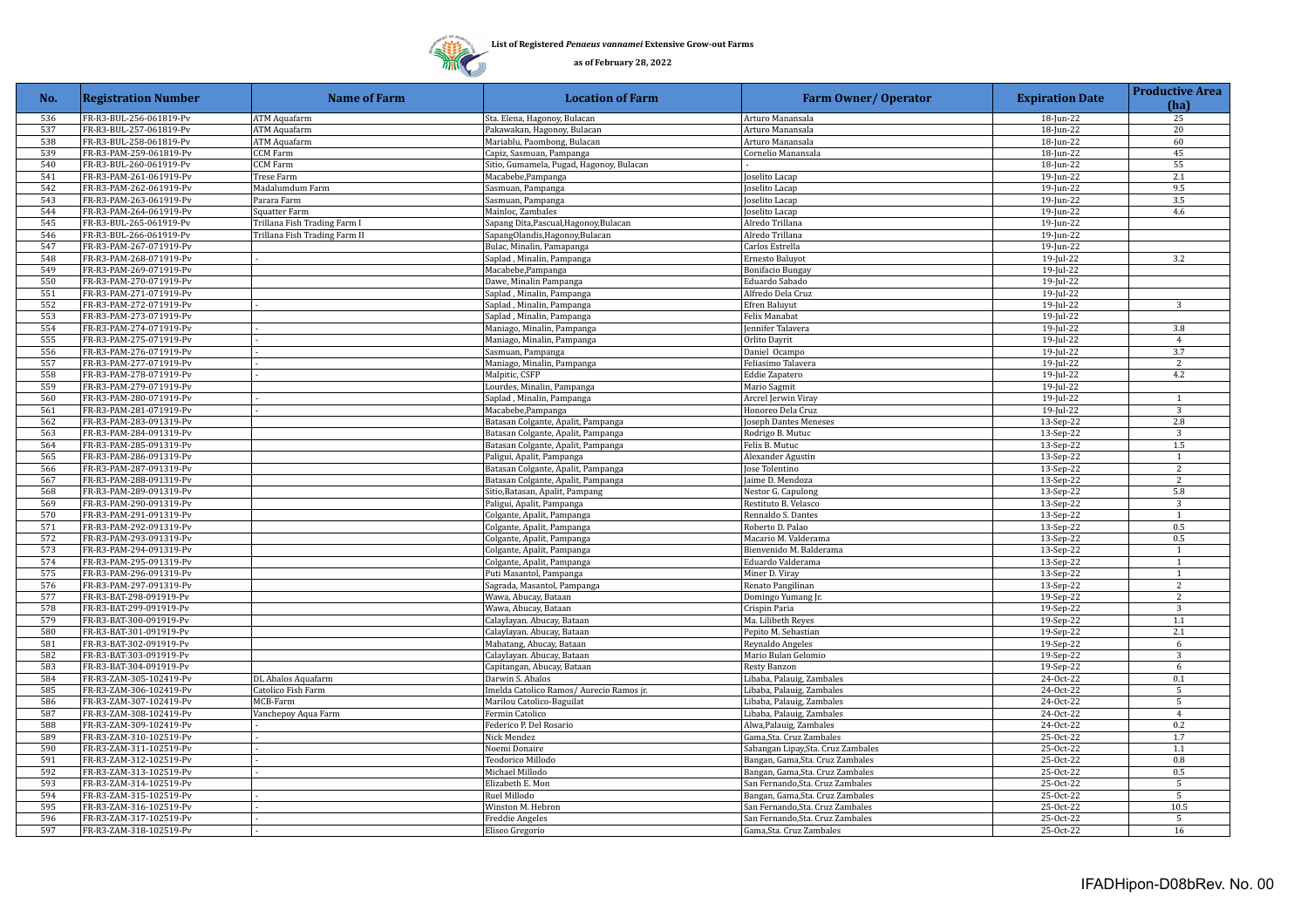

| No. | <b>Registration Number</b> | <b>Name of Farm</b>                 | <b>Location of Farm</b>                         | <b>Farm Owner/ Operator</b>                 | <b>Expiration Date</b> | <b>Productive Area</b><br>(ha) |
|-----|----------------------------|-------------------------------------|-------------------------------------------------|---------------------------------------------|------------------------|--------------------------------|
| 598 | FR-R3-ZAM-319-102519-Pv    |                                     | Magdaleno Maneja                                | Gama.Sta. Cruz Zambales                     | 25-Oct-22              | $0.6^{\circ}$                  |
| 599 | FR-R3-ZAM-320-102519-Pv    | Ahlo Aquaculture                    | Kenny Turilla                                   | Libertador, Candelaria, Zambales            | 25-Oct-22              | $7\overline{ }$                |
| 600 | FR-R3-ZAM-321-102519-Pv    |                                     | Virgilio M. Malay                               | San Fernando, Sta. Cruz Zambales            | 25-Oct-22              | 0.85                           |
| 601 | FR-R3-ZAM-322-102519-Pv    |                                     | Antonio M. Morcillo                             | Malabago Sta Cruz, Zambales                 | 25-Oct-22              | 0.5                            |
| 602 | FR-R3-ZAM-323-102519-Pv    |                                     | Chona Hebron                                    | San Fernando, Sta. Cruz Zambales            | 25-Oct-22              | 3                              |
| 603 | FR-R3-ZAM-324-102519-Pv    |                                     | Sonia M. Mayo                                   | Gama, Sta. Cruz Zambales                    | 25-Oct-22              | 0.6                            |
| 604 | FR-R3-ZAM-325-102519-Pv    |                                     | Carlos Aquino Sr.                               | Sitio BotBot Brgy. Gama, Sta. Cruz Zambales | 25-Oct-22              | 19                             |
| 605 | FR-R3-ZAM-326-102519-Pv    |                                     | Herman Malong                                   | Gama, Sta. Cruz Zambales                    | 25-Oct-22              | 0.9                            |
| 606 | FR-R3-ZAM-327-102519-Pv    |                                     | Janine Morcillo                                 | Gama, Sta. Cruz Zambales                    | 25-Oct-22              | 0.5                            |
| 607 | FR-R3-BUL-328-111521-Pv    |                                     | Lorenzo Dela Cruz                               | Bambang (Bunlo), Bocaue                     | 15-Nov-24              | $\overline{1}$                 |
| 608 | FR-R3-BUL-329-111521-Pv    |                                     | Antonio Dela Cruz                               | Bambang, Bocaue                             | 15-Nov-24              | 0.4725                         |
| 609 | FR-R3-BUL-330-111521-Pv    |                                     | Rodelio Lopez                                   | Bambang (Wakas), Bocaue                     | 15-Nov-24              | 14                             |
| 610 | FR-R3-BUL-331-111521-Pv    |                                     | <b>Edwin Santiago</b>                           | Bambang, Bocaue                             | 15-Nov-24              | 6                              |
| 611 | FR-R3-BUL-332-111521-Pv    |                                     | Rolando Alejandro                               | Bambang, Bocaue                             | 15-Nov-24              | $\overline{2}$                 |
| 612 | FR-R3-BUL-333-111521-Pv    |                                     | Joseph Gillermo                                 | Lolomboy, Bocaue                            | 15-Nov-24              | 6                              |
| 613 | FR-R3-BUL-334-111521-Pv    |                                     | Gloria Dela Cruz                                | Bambang, Bocaue                             | 15-Nov-24              | $\mathbf{Q}$                   |
| 614 | FR-R3-BUL-335-111521-Pv    |                                     | Roberto C. Sanchez                              | Sulucan, Bocaue                             | 15-Nov-24              | 2                              |
| 615 | FR-R3-BUL-336-111521-Pv    |                                     | Eduardo V. Celestino                            | Bambang                                     | 15-Nov-24              | 5.5                            |
| 616 | FR-R3-BUL-337-111521-Pv    |                                     | Rogelio De Guzman                               | Bambang (Biñan 1st)                         | 15-Nov-24              | $\overline{7}$                 |
| 617 | FR-R3-BUL-338-111521-Pv    |                                     | Reynaldo D. Felizardo                           | Sta. Ana,Bulakan                            | 15-Nov-24              | 8                              |
| 618 | FR-R3-BUL-339-111521-Pv    |                                     | Melencio Villacoba                              | Sta. Ana.Bulakan                            | 15-Nov-24              | 2                              |
| 619 | FR-R3-BUL-340-111521-Pv    |                                     | Jose Olazo                                      | Sta. Ana,Bulakan                            | 15-Nov-24              | 3                              |
| 620 | FR-R3-BUL-341-111521-Pv    |                                     | Isagani Olazo                                   | Sta. Ana,Bulakan                            | 15-Nov-24              | $\overline{1}$                 |
| 621 | FR-R3-BUL-342-111521-Pv    |                                     | Conrado Vicente                                 | Sta. Ana,Bulakan                            | 15-Nov-24              | 3                              |
| 622 | FR-R3-BUL-343-111521-Pv    |                                     | Aira Santos                                     | Sta. Ana,Bulakan                            | 15-Nov-24              | $\overline{2}$                 |
| 623 | FR-R3-BUL-344-111521-Pv    |                                     | Allan Olazo                                     | Sta. Ana,Bulakan                            | 15-Nov-24              | 2                              |
| 624 | FR-R3-BUL-345-111521-Pv    |                                     | Jose Santos                                     | Sta. Ana.Bulakan                            | 15-Nov-24              | 0.04                           |
| 625 | FR-R3-BUL-346-111521-Pv    |                                     | Rolando Concepcion                              | Sta. Ana,Bulakan                            | 15-Nov-24              | -1                             |
| 626 | FR-R3-BUL-348-111521-Pv    |                                     | Rufino Lapasanda                                | Sta. Ana,Bulakan                            | 15-Nov-24              | 0.07                           |
| 627 | FR-R3-BUL-349-111521-Pv    |                                     | Edgardo Ramos                                   | San Nicolas,Bulakan                         | 15-Nov-24              | 1.7                            |
| 628 | FR-R3-BUL-350-111521-Pv    |                                     | Mario Santos                                    | Matungao, Bulakan                           | 15-Nov-24              | 1.8                            |
| 629 | FR-R3-BUL-351-111521-Pv    |                                     | Joaquin Florentino Jr.                          | Matungao, Bulakan                           | 15-Nov-24              | 0.06                           |
| 630 | FR-R3-BUL-352-111521-Pv    |                                     | Emiliano Concepcion                             | Matungao, Bulakan                           | 15-Nov-24              | $\overline{3}$                 |
| 631 | FR-R3-BUL-353-111521-Pv    |                                     | Edgardo Ramos                                   | San Nicolas, Bulakan                        | 15-Nov-24              | $1.5\,$                        |
| 632 | FR-R3-BUL-354-111521-Pv    |                                     | Feliciano Marcelo                               | Bambang, Bulakan                            | 15-Nov-24              | $\overline{c}$                 |
| 633 | FR-R3-BUL-355-111521-Pv    |                                     | Danilo Samonte Sr.                              | Bambang, Bulakan                            | 15-Nov-24              | $\mathbf{1}$                   |
| 634 | FR-R3-BUL-356-111521-Pv    |                                     | Romeo Valderama                                 | Bambang, Bulakan                            | 15-Nov-24              | $\mathbf{1}$                   |
| 635 | FR-R3-BUL-357-111521-Pv    |                                     | Candida G. de Vera                              | Bambang, Bulakan                            | 15-Nov-24              | 0.1                            |
| 636 | FR-R3-BUL-358-111521-Pv    |                                     | Roberto de Ocampo                               | Bambang, Bulakan                            | 15-Nov-24              | 0.08                           |
| 637 | FR-R3-BUL-359-111521-Pv    |                                     | Geraldo Bituin                                  | Bambang, Bulakan                            | 15-Nov-24              | 1                              |
| 638 | FR-R3-BUL-360-111521-Pv    |                                     | Joseph Gonzales                                 | Bambang, Bulakan                            | 15-Nov-24              | 0.07                           |
| 639 | FR-R3-BUL-361-111521-Pv    |                                     | Leomar Gandhi Meneses Marcelo                   | Bambang, Bulakan                            | 15-Nov-24              | 0.7                            |
| 640 | FR-R3-BUL-362-111521-Pv    |                                     | Mercy Marcelo Samonte                           | Balubad, Bulakan                            | 15-Nov-24              | 0.6                            |
| 641 | FR-R3-BUL-363-111521-Pv    |                                     | Abraham Santos Palomarez                        | Matungao, Bulakan                           | 15-Nov-24              | 0.5                            |
| 642 | FR-R3-BUL-364-111521-Pv    |                                     | Alvin Parungao                                  | Taliptip, Bulakan                           | 15-Nov-24              | 13                             |
|     |                            |                                     | <b>REGION IV A (0)</b>                          |                                             |                        |                                |
|     |                            |                                     | <b>REGION IVB (67 farms, 451 hectares)</b>      |                                             |                        |                                |
| 643 | FR-R4B-MOR-002-120420-Pv   | Aqua Tierra Agri-Industrial Farms 2 | Brgy. Masipit, Calapan City, Oriental Mindoro   | Gaudencio Renato T. Goco                    | 4-Dec-23               | $7\phantom{.0}$                |
| 644 | FR-R4B-MOR-021-021621-Pv   | Padilla's Farm                      | Baruyan, Calapan, Oriental Mindoro              | Edgardo M. Padilla                          | 16-Feb-23              | 1.2                            |
| 645 | FR-R4B-MOR-022-031218-Pv   | Marvel Prawn Farm-Kalinisan         | Brgy. Kalinisan, Naujan, Oriental Mindoro       | Ziana Trading Company, Inc.                 | 3-Dec-24               | 12                             |
| 646 | FR-R4B-MOR-025-100716-Lv   | Castillo Farm                       | Brgy. Masipit, Calapan City, Oriental Mindoro   | Romulo Castillo                             | renewal on process     | 14                             |
| 647 | FR-R4B-MOR-027-100716-Lv   | Santos Farm                         | Brgy. Kalinisan, Naujan, Oriental Mindoro       | Cornelio Santos                             | renewal on process     | 16                             |
| 648 | FR-R4B-MOR-028-092321-Pv   | Padilla Farm                        | Brgy. Baruyan, Calapan City, Oriental Mindoro   | Eduardo Padilla                             | 23-Sep-24              | $\overline{4}$                 |
| 649 | FR-R4B-MOR-031-100716-Lv   | Legaspi Farm                        | Brgy. Baruyan, Calapan City, Oriental Mindoro   | Ismael Legaspi                              | renewal on process     | 3.5                            |
| 650 | FR-R4B-MOR-041-100716-Lv   | Cueto Farm                          | Brgy. Masipit, Calapan City, Oriental Mindoro   | Flordeliza Cueto                            | renewal on process     | $\overline{4}$                 |
| 651 | FR-R4B-MOR-042-102721-Lv   | Casapao Farm                        | Brgy. Baruyan, Calapan City, Oriental Mindoro   | Casapao Family                              | $27-0ct-24$            | 1.7                            |
| 652 | FR-R4B-MOR-046-061821-Pv   | Alexander C. Leonor                 | Nag-iba I, Naujan, Oriental Mindoro             | Alexander C. Leonar                         | 18-Jun-24              | 12                             |
| 653 | FR-R4B-MOR-048-100716-Lv   | <b>Bobis Farm</b>                   | San Andres, Baco, Oriental Mindoro              | Jennifer G. Bobis                           | renewal on process     | 2                              |
| 654 | FR-R4B-MOR-053-100716-Lv   | Hermoso Farm                        | Brgy. Camantigue, Bongabong, Oriental Mindoro   | Raul Hermoso                                | renewal on process     | 12                             |
| 655 | FR-R4B-MOR-054-120420-Pv   | Aqua Tierra Agri-Industrial Farms   | Brgy. Tawagan, Calapan City, Oriental Mindoro   | Gaudencio Renato T. Goco                    | 2-Dec-23               | 16                             |
| 656 | FR-R4B-MOR-056-082219-Pv   | JEB Aquaculture Farm                | Brgy Lumangbayan, Pinamalayan, Oriental Mindoro | Juan Enrico Blanca                          | 22-Aug-22              | 0.5                            |
| 657 | FR-R4B-MOR-057-100716-Lv   | Arenillo Farm                       | Brgy. Calsapa, San Teodoro, Oriental Mindoro    | Walberto Arenillo                           | renewal on process     | 0.5                            |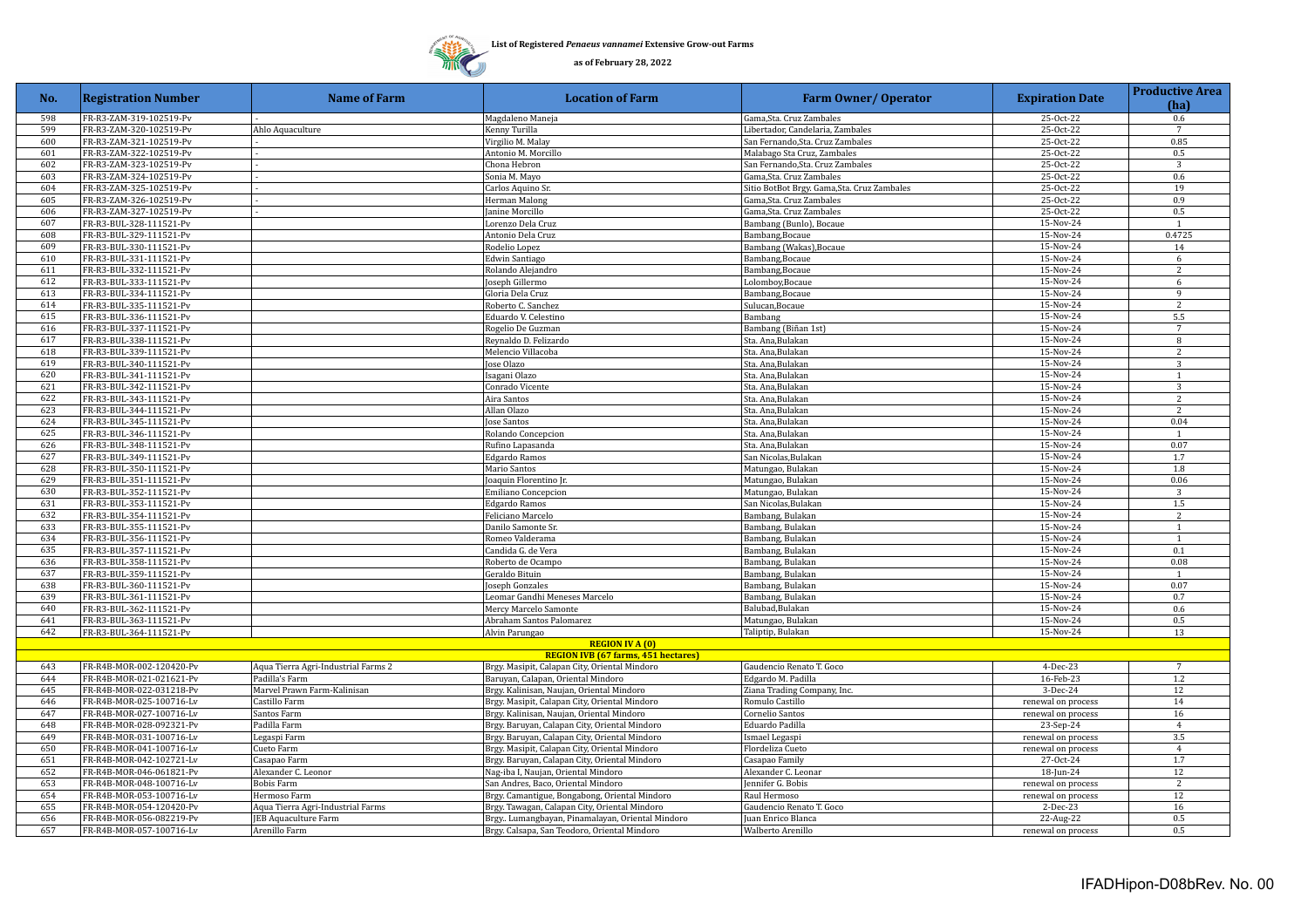

| 658<br>FR-R4B-MOR-058-100716-Lv<br>Santiago Tria Farm<br>Brgy. Tilik, Lubang, Occidental Mindoro<br>Santiago Tria<br>renewal on process<br>4<br>659<br>FR-R4B-MOR-059-100716-Lv<br>Tiatson Farm<br>Brgy. Tagbac, Occidental Mindoro<br>Michael Ron Tiatson<br>renewal on process<br>0.3<br>6.5<br>660<br>FR-R4B-MOR-060-100716-Lv<br>Interlaken Aqua-Marine Resources Industries Inc.<br>Brgy. Agkawayan, Looc, Occidental Mindoro<br>Interlaken Aqua-Marine Resources Industries Inc.<br>renewal on process<br>661<br>2.6<br>FR-R4B-MOR-061-100716-Lv<br>Tarriela Farm<br>Brgy. Kanluran, Looc, Occidental Mindoro<br>Leody Tarriela<br>renewal on process<br>FR-R4B-MOR-065-100716-Lv<br>11<br>662<br>Brgy. Kasily, Sta. Cruz, Marinduque<br>renewal on process<br>Lomio Farm<br>Emerson Lomio<br>663<br>FR-R4B-MOR-066-021621-Pv<br>Pastrana Farm<br>Brgy. Baruyan, Calapan City, Oriental Mindoro<br>Miriam Pastrana<br>16-Feb-23<br>8<br>664<br>FR-R4B-MOR-067-021621-Pv<br>Santos Farm Corporation<br>Cornelio Santos<br>16-Feb-23<br>20<br>Brgy. Baruyan, Calapan City, Oriental Mindoro<br>665<br>FR-R4B-MOR-072-102721-Pv<br>Bigaan, San Teodoro, Oriental Mindoro<br>27-Oct-24<br>0.25<br>Ramos Farm<br>Bernardo F. Ramos III<br>666<br>FR-R4B-MOC-081-120120-Pv<br>Fulgencio Farm 1<br>Brgy. Balansay, Mamburao, Occidental Mindoro<br>Avelino D. Fulgencio Jr.<br>1-Dec-23<br>5.5<br>Farmers Organization for the Rural Upliftment of Mindord<br>Farmers Organization for the Rural Upliftment of Mindoro<br>38<br>667<br>FR-R4B-MOR-094-120420-Pv<br>Brgy. Anilao, Bongabong, Oriental Mindoro<br>4-Dec-23<br>(FORUM) Farm<br>[FORUM] Farm<br>12<br>668<br>FR-R4B-MOC-099-120120-Pv<br>Star Mindoro Tamaraw Fish and Salt Farm<br>Brgy. Caguray, Magsaysay, Occidental Mindoro<br>Joel G. Aguilar<br>1-Dec-23<br>32<br>669<br>FR-R4B-MOC-100-120120-Pv<br>Star Mindoro Tamaraw Fish and Salt Farm 2<br>Brgy. Laste, Magssaysay, Occidental Mindoro<br>Joel G. Aguilar<br>$1-Dec-23$<br>23-Sep-24<br>670<br>FR-R4B-MOC-111-092321-Pv<br>Mercado Farm<br>Balansay, Mamburao, Occidental Mindoro<br>Lina M. Mercado<br>11.5<br>671<br>Brgy. Sta Cruz, naujan, Oriental Mindoro<br>24<br>FR-R4B-MOR-104-120120-Pv<br>Macaraig Farm<br>$1-Dec-23$<br>Macaraig Family<br>672<br>FR-R4B-MAR-147-031819-Pv<br>JNJ Corporation Farm 2<br>Bonliw, Torrijos, Marinduque<br>[N] Corporation/Joey Peñaflor<br>3<br>renewal on process<br>45<br>673<br>16-Feb-23<br>FR-R4B-MOR-114-021621-Pv<br>Putulin/Legaspi Farm<br>Masipit, Calapan, Oriental Mindoro<br>Dr. Florentino Putulin/Bonifacio Legaspi<br>$\overline{2}$<br>674<br>FR-R4B-MAR-148-031819-Pv<br>JNJ Corporation Farm 3<br>Torrijos, Marinduque<br>[N] Corporation/Joey Peñaflor<br>renewal on process<br>675<br>FR-R4B-PAL-154-041219-Pv<br>Acmad Farm<br>Panitian, Sofronio Española, Palawan<br>12-Apr-22<br>2.75<br>Nul-Intan M. Acmad<br>676<br>FR-R4B-PAL-155-041219-Pv<br>Weng Pong Farm<br>Panitian, Sofronio Española, Palawan<br><b>Weng Pong</b><br>12-Apr-22<br>3.75<br>677<br>FR-R4B-PAL-156-041219-Pv<br>Jabil Farm<br>Panitian, Sofronio Española, Palawan<br>Nocsan P. Jabil<br>12-Apr-22<br>$\overline{\mathbf{3}}$<br>678<br>FR-R4B-PAL-157-041219-Pv<br>Ismael Jabil Farm<br>Panitian, Sofronio Española, Palawan<br>Ismael P. Jabil<br>12-Apr-22<br>10<br>679<br>2.75<br>FR-R4B-PAL-158-041219-Pv<br>Betita Farm<br>Panitian, Sofronio Española, Palawan<br>Lamdaria Betita<br>12-Apr-22<br>680<br>4.7<br>FR-R4B-MOR-160-041219-Pv<br>Malapote Farm<br>Nag-iba I, Naujan, Oriental Mindoro<br>Reymar M. Malapote<br>12-Apr-22<br>681<br>Maria Angelie C. Solis and Shela Marie C. Solis<br>16-Feb-23<br>2.8<br>FR-R4B-PAL-174-021621-Pv<br>TMS Aquafarm<br>Panitian, Quezon, Palawan<br>682<br>FR-R4B-PAL-177-082219-Pv<br>Oledario R. Invierno<br>22-Aug-22<br>6.2<br>DIP Fishfarm 6<br>Panitian, Quezon, Palawan<br>683<br>FR-R4B-MOC-201-082219-Pv<br>Fulgencio Farm 3<br>Avelino D. Fulgencio Jr.<br>22-Aug-22<br>0.7<br>Balansay, Mamburao, Occidental Mindoro<br>684<br>FR-R4B-MOR-205-121619-Pv<br>Rafa Farm<br>Tawagan, Calapan, Oriental Mindoro<br>Gilbert T. Rafa<br>16-Dec-22<br>$\overline{2}$<br>0.3<br>685<br>FR-R4B-MOR-206-121619-Pv<br>Balite, Calapan, Oriental Mindoro<br>Engr. Salvador A. Dela Cruz<br>Jargus Agri-Aqua Farm<br>16-Dec-22<br>686<br>19 Oct-23<br>$\overline{2}$<br>FR-R4B-MOC-207-101920-Pv<br>Ram's Aquafarming<br>Fatima, Mamburao, Occidental Mindoro<br>Allan D. Rayos Del Sol<br>687<br>FR-R4B-MOR-208-021621-Pv<br>Baruyan, Calapan, Oriental Mindoro<br>Ricardo Pastrana<br>16-Feb-23<br>Patrana Farm 2<br>2<br>688<br>1.8<br>FR-R4B-MOR-209-021621-Pv<br>Colorado Farm<br>Papandayan, Pinamalayan, Oriental Mindoro<br>Limuel G. Colorado<br>16-Feb-23<br>689<br>FR-R4B-MOC-210-021621-Pv<br>Felros Farm<br>Sto. Niño, Sablayan, Occiedntal Mindoro<br>Mervyn M. Salazar<br>16-Feb-23<br>0.48<br>690<br>FR-R4B-MOR-214-061821-Pv<br>Ruben T. Alvarez Fishfarm<br>Baruyan, Calapan, Oriental Mindoro<br>Ruben T. Alvarez<br>18-Jun-24<br>$\overline{3}$<br>3<br>691<br>FR-R4B-MOR-215-061821-Pv<br>Nag-iba I, Naujan, Oriental Mindoro<br>Evelyn S. Guiang<br>18-Jun-24<br><b>Guiang Farm</b><br>692<br>FR-R4B-MOR-218-061821-Pv<br>Mañibo Farm 2<br>Nag-iba I, Naujan, Oriental Mindoro<br>Marcos Q. Mañibo<br>18-Jun-24<br>0.4<br>693<br>Aguilar Farm<br>23-Sep-24<br>0.2<br>FR-R4B-MOR-229-092321-Pv<br>Ba;ite, Calapan, Orinetal Mindoro<br>Grace Infantado<br>694<br>Ba;ite, Calapan, Orinetal Mindoro<br>0.3<br>FR-R4B-MOR-230-092321-Pv<br>Alveyra Farm<br>Eduardo Z. Alveyra<br>23-Sep-24<br>695<br>FR-R4B-MOR-231-092321-Pv<br>Nag-iba I, Naujan, Oriental Mindoro<br>$\overline{4}$<br>Gutierrez Farm<br>Galileo Gutierrez<br>23-Sep-24<br>696<br>FR-R4B-MOR-232-092321-Pv<br>Villao Farm<br>Baruyan, Calapan, Oriental Mindoro<br>Villao Family<br>16<br>23-Sep-24<br>697<br>FR-R4B-MOR-233-092321-Pv<br><b>Maulion Farm</b><br>Baruyan, Calapan, Oriental Mindoro<br>23-Sep-24<br>$\overline{4}$<br>Cesar Maulion<br>698<br>FR-R4B-MOC-234-092321-Pv<br>Fulgencio Farm 6<br>Balansay, Mamburao, Occidental Mindoro<br>Avelino D. Fulgencio Jr.<br>23-Sep-24<br>1.8<br>699<br>2.8<br>FR-R4B-MOC-235-092321-Pv<br>Balansay, Mamburao, Occidental Mindoro<br>Fulgencio Farm 7<br>Avelino D. Fulgencio Jr.<br>23-Sep-24<br>Fatima, Mamburao, Occidental Mindoro<br>700<br>FR-R4B-MOC-236-092321-Pv<br>Tadalan Farm<br>Danilo R. Tadalan<br>23-Sep-24<br>2<br>701<br>FR-R4B-MOR-238-092321-Pv<br>Albarillo Farm 3<br>Bigaan, San Teodoro, Oriental Mindoro<br>Donna A. Mangornong<br>23-Sep-24<br>0.08<br>702<br>FR-R4B-MOR-239-092321-Pv<br>Albarillo Farm 4<br>0.6<br>Bigaan, San Teodoro, Oriental Mindoro<br>Melandro E. Albarillo<br>23-Sep-24<br>703<br>FR-R4B-MOR-240-092321-Pv<br>Albariilo Farm 2<br>Bigaan, San Teodoro, Oriental Mindoro<br>Edgardo E. Albarillo<br>23-Sep-24<br>0.3<br>704<br>0.02<br>FR-R4B-MOR-241-092321-Pv<br>Negrillo Farm<br>Bigaan, San Teodoro, Oriental Mindoro<br>Marlon M. Negrillo<br>23-Sep-24<br>705<br>FR-R4B-MOR-243-102721-Pv<br>Gipan Farm<br>Nag-iba I, Naujan, Oriental Mindoro<br>Rommel D. Gipan<br>27-Oct-24<br>$\overline{2}$<br>706<br>FR-R4B-MOR-245-102721-Pv<br>Masaguisi, Bongabong, Oriental Mindoro<br>Edmund F. Magararu<br>Magararu Farm<br>27-Oct-24<br>2<br>30<br>707<br>FR-R4B-MOR-258-120321-Pv<br>Michelle Malaluan Farm<br>Masipit, Calapan, Oriental Mindoro<br>Michelle L. Malaluan<br>$3-Dec-24$<br>708<br>FR-R4B-MOR-259-120321-Pv<br>Rico Agricultural Farm<br>San Jose, Roxas, Oriental Mindoro<br>3-Dec-24<br>Macy C. Dagami<br>$\overline{1}$<br>709<br>FR-R4B-MOC-260-120321-Pv<br>Geron Farm<br>Balansay, Mamburao, Occidental Mindoro<br>Marcial S. Geron<br>$3-Dec-24$<br>0.22<br><b>REGION V (2 farm, 7 hectares)</b><br>710<br>FR-R5-Cat-001-012115-Lv<br>Northseed<br>Brgy. Panganiban, Catanduanes<br>renewal on process<br>$\overline{4}$<br>$\overline{3}$<br>711<br>FR-R5-Alb-002-031219-Lv<br>Brgy. Binisitahan, Boracay, Albay<br>Eddie S. Perol<br>12-Mar-22<br>Eddie S. Perol Farm<br><b>REGION VI (1 farm, 7 hectares)</b><br>712<br>FR-R6-ILO-001-082917-Pv<br>Dulalia Inc.<br>Umba, Bacay, Dumangas, Iloilo<br>$7\overline{ }$<br>Jean Britaña<br>renewal on process<br><b>REGION VII (55 farms, 438.74 hectares)</b><br>713<br>FR-R7-BOH-001-041619Lv<br>Poblacion, Trinidad, Bohol<br>2.8<br>Bonifacio Sumatra Farm<br>Roseller<br>16-Apr-22<br>714<br>FR-R7-BOH-002-041619Lv<br>Purok 5, Poblacion, Trinidad, Bohol<br>3.0<br>Calixto Saligumba Farm<br>Calixto Saligumba<br>16-Apr-22 | No. | <b>Registration Number</b> | <b>Name of Farm</b> | <b>Location of Farm</b> | <b>Farm Owner/ Operator</b> | <b>Expiration Date</b> | <b>Productive Area</b><br>(ha) |
|-----------------------------------------------------------------------------------------------------------------------------------------------------------------------------------------------------------------------------------------------------------------------------------------------------------------------------------------------------------------------------------------------------------------------------------------------------------------------------------------------------------------------------------------------------------------------------------------------------------------------------------------------------------------------------------------------------------------------------------------------------------------------------------------------------------------------------------------------------------------------------------------------------------------------------------------------------------------------------------------------------------------------------------------------------------------------------------------------------------------------------------------------------------------------------------------------------------------------------------------------------------------------------------------------------------------------------------------------------------------------------------------------------------------------------------------------------------------------------------------------------------------------------------------------------------------------------------------------------------------------------------------------------------------------------------------------------------------------------------------------------------------------------------------------------------------------------------------------------------------------------------------------------------------------------------------------------------------------------------------------------------------------------------------------------------------------------------------------------------------------------------------------------------------------------------------------------------------------------------------------------------------------------------------------------------------------------------------------------------------------------------------------------------------------------------------------------------------------------------------------------------------------------------------------------------------------------------------------------------------------------------------------------------------------------------------------------------------------------------------------------------------------------------------------------------------------------------------------------------------------------------------------------------------------------------------------------------------------------------------------------------------------------------------------------------------------------------------------------------------------------------------------------------------------------------------------------------------------------------------------------------------------------------------------------------------------------------------------------------------------------------------------------------------------------------------------------------------------------------------------------------------------------------------------------------------------------------------------------------------------------------------------------------------------------------------------------------------------------------------------------------------------------------------------------------------------------------------------------------------------------------------------------------------------------------------------------------------------------------------------------------------------------------------------------------------------------------------------------------------------------------------------------------------------------------------------------------------------------------------------------------------------------------------------------------------------------------------------------------------------------------------------------------------------------------------------------------------------------------------------------------------------------------------------------------------------------------------------------------------------------------------------------------------------------------------------------------------------------------------------------------------------------------------------------------------------------------------------------------------------------------------------------------------------------------------------------------------------------------------------------------------------------------------------------------------------------------------------------------------------------------------------------------------------------------------------------------------------------------------------------------------------------------------------------------------------------------------------------------------------------------------------------------------------------------------------------------------------------------------------------------------------------------------------------------------------------------------------------------------------------------------------------------------------------------------------------------------------------------------------------------------------------------------------------------------------------------------------------------------------------------------------------------------------------------------------------------------------------------------------------------------------------------------------------------------------------------------------------------------------------------------------------------------------------------------------------------------------------------------------------------------------------------------------------------------------------------------------------------------------------------------------------------------------------------------------------------------------------------------------------------------------------------------------------------------------------------------------------------------------------------------------------------------------------------------------------------------------------------------------------------------------------------------------------------------------------------------------------------------------------------------------------------------------------------------------------------------------------------------------------------------------------------------------------------------------------------------------------------------------------------------------------------------------------------------------------------------------------------------------------------------------------------------------------------------------------------------------------------------------------------------------------------------------------------------------------------------------------------------------------------------------------------------------------------------------------------------------------------------------------------------------------------------------------------------------------------------------------------------------------------------------------------------------------------------------------------------------------------------------------------------------------------------------------------------------------------------------------------------------------------------------------------------------------------------------------------------------------------------------------------------------------------------------------------------------------------------------------------------------------------------------------------------------------------------------------------------------------------------------------------------------------------------------------------------------------------------------------------------------------------------------------------------------------------------------------------------------------------------------------|-----|----------------------------|---------------------|-------------------------|-----------------------------|------------------------|--------------------------------|
|                                                                                                                                                                                                                                                                                                                                                                                                                                                                                                                                                                                                                                                                                                                                                                                                                                                                                                                                                                                                                                                                                                                                                                                                                                                                                                                                                                                                                                                                                                                                                                                                                                                                                                                                                                                                                                                                                                                                                                                                                                                                                                                                                                                                                                                                                                                                                                                                                                                                                                                                                                                                                                                                                                                                                                                                                                                                                                                                                                                                                                                                                                                                                                                                                                                                                                                                                                                                                                                                                                                                                                                                                                                                                                                                                                                                                                                                                                                                                                                                                                                                                                                                                                                                                                                                                                                                                                                                                                                                                                                                                                                                                                                                                                                                                                                                                                                                                                                                                                                                                                                                                                                                                                                                                                                                                                                                                                                                                                                                                                                                                                                                                                                                                                                                                                                                                                                                                                                                                                                                                                                                                                                                                                                                                                                                                                                                                                                                                                                                                                                                                                                                                                                                                                                                                                                                                                                                                                                                                                                                                                                                                                                                                                                                                                                                                                                                                                                                                                                                                                                                                                                                                                                                                                                                                                                                                                                                                                                                                                                                                                                                                                                                                                                                                                                                                                                                                                                                                                                                                                                                                                                                                             |     |                            |                     |                         |                             |                        |                                |
|                                                                                                                                                                                                                                                                                                                                                                                                                                                                                                                                                                                                                                                                                                                                                                                                                                                                                                                                                                                                                                                                                                                                                                                                                                                                                                                                                                                                                                                                                                                                                                                                                                                                                                                                                                                                                                                                                                                                                                                                                                                                                                                                                                                                                                                                                                                                                                                                                                                                                                                                                                                                                                                                                                                                                                                                                                                                                                                                                                                                                                                                                                                                                                                                                                                                                                                                                                                                                                                                                                                                                                                                                                                                                                                                                                                                                                                                                                                                                                                                                                                                                                                                                                                                                                                                                                                                                                                                                                                                                                                                                                                                                                                                                                                                                                                                                                                                                                                                                                                                                                                                                                                                                                                                                                                                                                                                                                                                                                                                                                                                                                                                                                                                                                                                                                                                                                                                                                                                                                                                                                                                                                                                                                                                                                                                                                                                                                                                                                                                                                                                                                                                                                                                                                                                                                                                                                                                                                                                                                                                                                                                                                                                                                                                                                                                                                                                                                                                                                                                                                                                                                                                                                                                                                                                                                                                                                                                                                                                                                                                                                                                                                                                                                                                                                                                                                                                                                                                                                                                                                                                                                                                                             |     |                            |                     |                         |                             |                        |                                |
|                                                                                                                                                                                                                                                                                                                                                                                                                                                                                                                                                                                                                                                                                                                                                                                                                                                                                                                                                                                                                                                                                                                                                                                                                                                                                                                                                                                                                                                                                                                                                                                                                                                                                                                                                                                                                                                                                                                                                                                                                                                                                                                                                                                                                                                                                                                                                                                                                                                                                                                                                                                                                                                                                                                                                                                                                                                                                                                                                                                                                                                                                                                                                                                                                                                                                                                                                                                                                                                                                                                                                                                                                                                                                                                                                                                                                                                                                                                                                                                                                                                                                                                                                                                                                                                                                                                                                                                                                                                                                                                                                                                                                                                                                                                                                                                                                                                                                                                                                                                                                                                                                                                                                                                                                                                                                                                                                                                                                                                                                                                                                                                                                                                                                                                                                                                                                                                                                                                                                                                                                                                                                                                                                                                                                                                                                                                                                                                                                                                                                                                                                                                                                                                                                                                                                                                                                                                                                                                                                                                                                                                                                                                                                                                                                                                                                                                                                                                                                                                                                                                                                                                                                                                                                                                                                                                                                                                                                                                                                                                                                                                                                                                                                                                                                                                                                                                                                                                                                                                                                                                                                                                                                             |     |                            |                     |                         |                             |                        |                                |
|                                                                                                                                                                                                                                                                                                                                                                                                                                                                                                                                                                                                                                                                                                                                                                                                                                                                                                                                                                                                                                                                                                                                                                                                                                                                                                                                                                                                                                                                                                                                                                                                                                                                                                                                                                                                                                                                                                                                                                                                                                                                                                                                                                                                                                                                                                                                                                                                                                                                                                                                                                                                                                                                                                                                                                                                                                                                                                                                                                                                                                                                                                                                                                                                                                                                                                                                                                                                                                                                                                                                                                                                                                                                                                                                                                                                                                                                                                                                                                                                                                                                                                                                                                                                                                                                                                                                                                                                                                                                                                                                                                                                                                                                                                                                                                                                                                                                                                                                                                                                                                                                                                                                                                                                                                                                                                                                                                                                                                                                                                                                                                                                                                                                                                                                                                                                                                                                                                                                                                                                                                                                                                                                                                                                                                                                                                                                                                                                                                                                                                                                                                                                                                                                                                                                                                                                                                                                                                                                                                                                                                                                                                                                                                                                                                                                                                                                                                                                                                                                                                                                                                                                                                                                                                                                                                                                                                                                                                                                                                                                                                                                                                                                                                                                                                                                                                                                                                                                                                                                                                                                                                                                                             |     |                            |                     |                         |                             |                        |                                |
|                                                                                                                                                                                                                                                                                                                                                                                                                                                                                                                                                                                                                                                                                                                                                                                                                                                                                                                                                                                                                                                                                                                                                                                                                                                                                                                                                                                                                                                                                                                                                                                                                                                                                                                                                                                                                                                                                                                                                                                                                                                                                                                                                                                                                                                                                                                                                                                                                                                                                                                                                                                                                                                                                                                                                                                                                                                                                                                                                                                                                                                                                                                                                                                                                                                                                                                                                                                                                                                                                                                                                                                                                                                                                                                                                                                                                                                                                                                                                                                                                                                                                                                                                                                                                                                                                                                                                                                                                                                                                                                                                                                                                                                                                                                                                                                                                                                                                                                                                                                                                                                                                                                                                                                                                                                                                                                                                                                                                                                                                                                                                                                                                                                                                                                                                                                                                                                                                                                                                                                                                                                                                                                                                                                                                                                                                                                                                                                                                                                                                                                                                                                                                                                                                                                                                                                                                                                                                                                                                                                                                                                                                                                                                                                                                                                                                                                                                                                                                                                                                                                                                                                                                                                                                                                                                                                                                                                                                                                                                                                                                                                                                                                                                                                                                                                                                                                                                                                                                                                                                                                                                                                                                             |     |                            |                     |                         |                             |                        |                                |
|                                                                                                                                                                                                                                                                                                                                                                                                                                                                                                                                                                                                                                                                                                                                                                                                                                                                                                                                                                                                                                                                                                                                                                                                                                                                                                                                                                                                                                                                                                                                                                                                                                                                                                                                                                                                                                                                                                                                                                                                                                                                                                                                                                                                                                                                                                                                                                                                                                                                                                                                                                                                                                                                                                                                                                                                                                                                                                                                                                                                                                                                                                                                                                                                                                                                                                                                                                                                                                                                                                                                                                                                                                                                                                                                                                                                                                                                                                                                                                                                                                                                                                                                                                                                                                                                                                                                                                                                                                                                                                                                                                                                                                                                                                                                                                                                                                                                                                                                                                                                                                                                                                                                                                                                                                                                                                                                                                                                                                                                                                                                                                                                                                                                                                                                                                                                                                                                                                                                                                                                                                                                                                                                                                                                                                                                                                                                                                                                                                                                                                                                                                                                                                                                                                                                                                                                                                                                                                                                                                                                                                                                                                                                                                                                                                                                                                                                                                                                                                                                                                                                                                                                                                                                                                                                                                                                                                                                                                                                                                                                                                                                                                                                                                                                                                                                                                                                                                                                                                                                                                                                                                                                                             |     |                            |                     |                         |                             |                        |                                |
|                                                                                                                                                                                                                                                                                                                                                                                                                                                                                                                                                                                                                                                                                                                                                                                                                                                                                                                                                                                                                                                                                                                                                                                                                                                                                                                                                                                                                                                                                                                                                                                                                                                                                                                                                                                                                                                                                                                                                                                                                                                                                                                                                                                                                                                                                                                                                                                                                                                                                                                                                                                                                                                                                                                                                                                                                                                                                                                                                                                                                                                                                                                                                                                                                                                                                                                                                                                                                                                                                                                                                                                                                                                                                                                                                                                                                                                                                                                                                                                                                                                                                                                                                                                                                                                                                                                                                                                                                                                                                                                                                                                                                                                                                                                                                                                                                                                                                                                                                                                                                                                                                                                                                                                                                                                                                                                                                                                                                                                                                                                                                                                                                                                                                                                                                                                                                                                                                                                                                                                                                                                                                                                                                                                                                                                                                                                                                                                                                                                                                                                                                                                                                                                                                                                                                                                                                                                                                                                                                                                                                                                                                                                                                                                                                                                                                                                                                                                                                                                                                                                                                                                                                                                                                                                                                                                                                                                                                                                                                                                                                                                                                                                                                                                                                                                                                                                                                                                                                                                                                                                                                                                                                             |     |                            |                     |                         |                             |                        |                                |
|                                                                                                                                                                                                                                                                                                                                                                                                                                                                                                                                                                                                                                                                                                                                                                                                                                                                                                                                                                                                                                                                                                                                                                                                                                                                                                                                                                                                                                                                                                                                                                                                                                                                                                                                                                                                                                                                                                                                                                                                                                                                                                                                                                                                                                                                                                                                                                                                                                                                                                                                                                                                                                                                                                                                                                                                                                                                                                                                                                                                                                                                                                                                                                                                                                                                                                                                                                                                                                                                                                                                                                                                                                                                                                                                                                                                                                                                                                                                                                                                                                                                                                                                                                                                                                                                                                                                                                                                                                                                                                                                                                                                                                                                                                                                                                                                                                                                                                                                                                                                                                                                                                                                                                                                                                                                                                                                                                                                                                                                                                                                                                                                                                                                                                                                                                                                                                                                                                                                                                                                                                                                                                                                                                                                                                                                                                                                                                                                                                                                                                                                                                                                                                                                                                                                                                                                                                                                                                                                                                                                                                                                                                                                                                                                                                                                                                                                                                                                                                                                                                                                                                                                                                                                                                                                                                                                                                                                                                                                                                                                                                                                                                                                                                                                                                                                                                                                                                                                                                                                                                                                                                                                                             |     |                            |                     |                         |                             |                        |                                |
|                                                                                                                                                                                                                                                                                                                                                                                                                                                                                                                                                                                                                                                                                                                                                                                                                                                                                                                                                                                                                                                                                                                                                                                                                                                                                                                                                                                                                                                                                                                                                                                                                                                                                                                                                                                                                                                                                                                                                                                                                                                                                                                                                                                                                                                                                                                                                                                                                                                                                                                                                                                                                                                                                                                                                                                                                                                                                                                                                                                                                                                                                                                                                                                                                                                                                                                                                                                                                                                                                                                                                                                                                                                                                                                                                                                                                                                                                                                                                                                                                                                                                                                                                                                                                                                                                                                                                                                                                                                                                                                                                                                                                                                                                                                                                                                                                                                                                                                                                                                                                                                                                                                                                                                                                                                                                                                                                                                                                                                                                                                                                                                                                                                                                                                                                                                                                                                                                                                                                                                                                                                                                                                                                                                                                                                                                                                                                                                                                                                                                                                                                                                                                                                                                                                                                                                                                                                                                                                                                                                                                                                                                                                                                                                                                                                                                                                                                                                                                                                                                                                                                                                                                                                                                                                                                                                                                                                                                                                                                                                                                                                                                                                                                                                                                                                                                                                                                                                                                                                                                                                                                                                                                             |     |                            |                     |                         |                             |                        |                                |
|                                                                                                                                                                                                                                                                                                                                                                                                                                                                                                                                                                                                                                                                                                                                                                                                                                                                                                                                                                                                                                                                                                                                                                                                                                                                                                                                                                                                                                                                                                                                                                                                                                                                                                                                                                                                                                                                                                                                                                                                                                                                                                                                                                                                                                                                                                                                                                                                                                                                                                                                                                                                                                                                                                                                                                                                                                                                                                                                                                                                                                                                                                                                                                                                                                                                                                                                                                                                                                                                                                                                                                                                                                                                                                                                                                                                                                                                                                                                                                                                                                                                                                                                                                                                                                                                                                                                                                                                                                                                                                                                                                                                                                                                                                                                                                                                                                                                                                                                                                                                                                                                                                                                                                                                                                                                                                                                                                                                                                                                                                                                                                                                                                                                                                                                                                                                                                                                                                                                                                                                                                                                                                                                                                                                                                                                                                                                                                                                                                                                                                                                                                                                                                                                                                                                                                                                                                                                                                                                                                                                                                                                                                                                                                                                                                                                                                                                                                                                                                                                                                                                                                                                                                                                                                                                                                                                                                                                                                                                                                                                                                                                                                                                                                                                                                                                                                                                                                                                                                                                                                                                                                                                                             |     |                            |                     |                         |                             |                        |                                |
|                                                                                                                                                                                                                                                                                                                                                                                                                                                                                                                                                                                                                                                                                                                                                                                                                                                                                                                                                                                                                                                                                                                                                                                                                                                                                                                                                                                                                                                                                                                                                                                                                                                                                                                                                                                                                                                                                                                                                                                                                                                                                                                                                                                                                                                                                                                                                                                                                                                                                                                                                                                                                                                                                                                                                                                                                                                                                                                                                                                                                                                                                                                                                                                                                                                                                                                                                                                                                                                                                                                                                                                                                                                                                                                                                                                                                                                                                                                                                                                                                                                                                                                                                                                                                                                                                                                                                                                                                                                                                                                                                                                                                                                                                                                                                                                                                                                                                                                                                                                                                                                                                                                                                                                                                                                                                                                                                                                                                                                                                                                                                                                                                                                                                                                                                                                                                                                                                                                                                                                                                                                                                                                                                                                                                                                                                                                                                                                                                                                                                                                                                                                                                                                                                                                                                                                                                                                                                                                                                                                                                                                                                                                                                                                                                                                                                                                                                                                                                                                                                                                                                                                                                                                                                                                                                                                                                                                                                                                                                                                                                                                                                                                                                                                                                                                                                                                                                                                                                                                                                                                                                                                                                             |     |                            |                     |                         |                             |                        |                                |
|                                                                                                                                                                                                                                                                                                                                                                                                                                                                                                                                                                                                                                                                                                                                                                                                                                                                                                                                                                                                                                                                                                                                                                                                                                                                                                                                                                                                                                                                                                                                                                                                                                                                                                                                                                                                                                                                                                                                                                                                                                                                                                                                                                                                                                                                                                                                                                                                                                                                                                                                                                                                                                                                                                                                                                                                                                                                                                                                                                                                                                                                                                                                                                                                                                                                                                                                                                                                                                                                                                                                                                                                                                                                                                                                                                                                                                                                                                                                                                                                                                                                                                                                                                                                                                                                                                                                                                                                                                                                                                                                                                                                                                                                                                                                                                                                                                                                                                                                                                                                                                                                                                                                                                                                                                                                                                                                                                                                                                                                                                                                                                                                                                                                                                                                                                                                                                                                                                                                                                                                                                                                                                                                                                                                                                                                                                                                                                                                                                                                                                                                                                                                                                                                                                                                                                                                                                                                                                                                                                                                                                                                                                                                                                                                                                                                                                                                                                                                                                                                                                                                                                                                                                                                                                                                                                                                                                                                                                                                                                                                                                                                                                                                                                                                                                                                                                                                                                                                                                                                                                                                                                                                                             |     |                            |                     |                         |                             |                        |                                |
|                                                                                                                                                                                                                                                                                                                                                                                                                                                                                                                                                                                                                                                                                                                                                                                                                                                                                                                                                                                                                                                                                                                                                                                                                                                                                                                                                                                                                                                                                                                                                                                                                                                                                                                                                                                                                                                                                                                                                                                                                                                                                                                                                                                                                                                                                                                                                                                                                                                                                                                                                                                                                                                                                                                                                                                                                                                                                                                                                                                                                                                                                                                                                                                                                                                                                                                                                                                                                                                                                                                                                                                                                                                                                                                                                                                                                                                                                                                                                                                                                                                                                                                                                                                                                                                                                                                                                                                                                                                                                                                                                                                                                                                                                                                                                                                                                                                                                                                                                                                                                                                                                                                                                                                                                                                                                                                                                                                                                                                                                                                                                                                                                                                                                                                                                                                                                                                                                                                                                                                                                                                                                                                                                                                                                                                                                                                                                                                                                                                                                                                                                                                                                                                                                                                                                                                                                                                                                                                                                                                                                                                                                                                                                                                                                                                                                                                                                                                                                                                                                                                                                                                                                                                                                                                                                                                                                                                                                                                                                                                                                                                                                                                                                                                                                                                                                                                                                                                                                                                                                                                                                                                                                             |     |                            |                     |                         |                             |                        |                                |
|                                                                                                                                                                                                                                                                                                                                                                                                                                                                                                                                                                                                                                                                                                                                                                                                                                                                                                                                                                                                                                                                                                                                                                                                                                                                                                                                                                                                                                                                                                                                                                                                                                                                                                                                                                                                                                                                                                                                                                                                                                                                                                                                                                                                                                                                                                                                                                                                                                                                                                                                                                                                                                                                                                                                                                                                                                                                                                                                                                                                                                                                                                                                                                                                                                                                                                                                                                                                                                                                                                                                                                                                                                                                                                                                                                                                                                                                                                                                                                                                                                                                                                                                                                                                                                                                                                                                                                                                                                                                                                                                                                                                                                                                                                                                                                                                                                                                                                                                                                                                                                                                                                                                                                                                                                                                                                                                                                                                                                                                                                                                                                                                                                                                                                                                                                                                                                                                                                                                                                                                                                                                                                                                                                                                                                                                                                                                                                                                                                                                                                                                                                                                                                                                                                                                                                                                                                                                                                                                                                                                                                                                                                                                                                                                                                                                                                                                                                                                                                                                                                                                                                                                                                                                                                                                                                                                                                                                                                                                                                                                                                                                                                                                                                                                                                                                                                                                                                                                                                                                                                                                                                                                                             |     |                            |                     |                         |                             |                        |                                |
|                                                                                                                                                                                                                                                                                                                                                                                                                                                                                                                                                                                                                                                                                                                                                                                                                                                                                                                                                                                                                                                                                                                                                                                                                                                                                                                                                                                                                                                                                                                                                                                                                                                                                                                                                                                                                                                                                                                                                                                                                                                                                                                                                                                                                                                                                                                                                                                                                                                                                                                                                                                                                                                                                                                                                                                                                                                                                                                                                                                                                                                                                                                                                                                                                                                                                                                                                                                                                                                                                                                                                                                                                                                                                                                                                                                                                                                                                                                                                                                                                                                                                                                                                                                                                                                                                                                                                                                                                                                                                                                                                                                                                                                                                                                                                                                                                                                                                                                                                                                                                                                                                                                                                                                                                                                                                                                                                                                                                                                                                                                                                                                                                                                                                                                                                                                                                                                                                                                                                                                                                                                                                                                                                                                                                                                                                                                                                                                                                                                                                                                                                                                                                                                                                                                                                                                                                                                                                                                                                                                                                                                                                                                                                                                                                                                                                                                                                                                                                                                                                                                                                                                                                                                                                                                                                                                                                                                                                                                                                                                                                                                                                                                                                                                                                                                                                                                                                                                                                                                                                                                                                                                                                             |     |                            |                     |                         |                             |                        |                                |
|                                                                                                                                                                                                                                                                                                                                                                                                                                                                                                                                                                                                                                                                                                                                                                                                                                                                                                                                                                                                                                                                                                                                                                                                                                                                                                                                                                                                                                                                                                                                                                                                                                                                                                                                                                                                                                                                                                                                                                                                                                                                                                                                                                                                                                                                                                                                                                                                                                                                                                                                                                                                                                                                                                                                                                                                                                                                                                                                                                                                                                                                                                                                                                                                                                                                                                                                                                                                                                                                                                                                                                                                                                                                                                                                                                                                                                                                                                                                                                                                                                                                                                                                                                                                                                                                                                                                                                                                                                                                                                                                                                                                                                                                                                                                                                                                                                                                                                                                                                                                                                                                                                                                                                                                                                                                                                                                                                                                                                                                                                                                                                                                                                                                                                                                                                                                                                                                                                                                                                                                                                                                                                                                                                                                                                                                                                                                                                                                                                                                                                                                                                                                                                                                                                                                                                                                                                                                                                                                                                                                                                                                                                                                                                                                                                                                                                                                                                                                                                                                                                                                                                                                                                                                                                                                                                                                                                                                                                                                                                                                                                                                                                                                                                                                                                                                                                                                                                                                                                                                                                                                                                                                                             |     |                            |                     |                         |                             |                        |                                |
|                                                                                                                                                                                                                                                                                                                                                                                                                                                                                                                                                                                                                                                                                                                                                                                                                                                                                                                                                                                                                                                                                                                                                                                                                                                                                                                                                                                                                                                                                                                                                                                                                                                                                                                                                                                                                                                                                                                                                                                                                                                                                                                                                                                                                                                                                                                                                                                                                                                                                                                                                                                                                                                                                                                                                                                                                                                                                                                                                                                                                                                                                                                                                                                                                                                                                                                                                                                                                                                                                                                                                                                                                                                                                                                                                                                                                                                                                                                                                                                                                                                                                                                                                                                                                                                                                                                                                                                                                                                                                                                                                                                                                                                                                                                                                                                                                                                                                                                                                                                                                                                                                                                                                                                                                                                                                                                                                                                                                                                                                                                                                                                                                                                                                                                                                                                                                                                                                                                                                                                                                                                                                                                                                                                                                                                                                                                                                                                                                                                                                                                                                                                                                                                                                                                                                                                                                                                                                                                                                                                                                                                                                                                                                                                                                                                                                                                                                                                                                                                                                                                                                                                                                                                                                                                                                                                                                                                                                                                                                                                                                                                                                                                                                                                                                                                                                                                                                                                                                                                                                                                                                                                                                             |     |                            |                     |                         |                             |                        |                                |
|                                                                                                                                                                                                                                                                                                                                                                                                                                                                                                                                                                                                                                                                                                                                                                                                                                                                                                                                                                                                                                                                                                                                                                                                                                                                                                                                                                                                                                                                                                                                                                                                                                                                                                                                                                                                                                                                                                                                                                                                                                                                                                                                                                                                                                                                                                                                                                                                                                                                                                                                                                                                                                                                                                                                                                                                                                                                                                                                                                                                                                                                                                                                                                                                                                                                                                                                                                                                                                                                                                                                                                                                                                                                                                                                                                                                                                                                                                                                                                                                                                                                                                                                                                                                                                                                                                                                                                                                                                                                                                                                                                                                                                                                                                                                                                                                                                                                                                                                                                                                                                                                                                                                                                                                                                                                                                                                                                                                                                                                                                                                                                                                                                                                                                                                                                                                                                                                                                                                                                                                                                                                                                                                                                                                                                                                                                                                                                                                                                                                                                                                                                                                                                                                                                                                                                                                                                                                                                                                                                                                                                                                                                                                                                                                                                                                                                                                                                                                                                                                                                                                                                                                                                                                                                                                                                                                                                                                                                                                                                                                                                                                                                                                                                                                                                                                                                                                                                                                                                                                                                                                                                                                                             |     |                            |                     |                         |                             |                        |                                |
|                                                                                                                                                                                                                                                                                                                                                                                                                                                                                                                                                                                                                                                                                                                                                                                                                                                                                                                                                                                                                                                                                                                                                                                                                                                                                                                                                                                                                                                                                                                                                                                                                                                                                                                                                                                                                                                                                                                                                                                                                                                                                                                                                                                                                                                                                                                                                                                                                                                                                                                                                                                                                                                                                                                                                                                                                                                                                                                                                                                                                                                                                                                                                                                                                                                                                                                                                                                                                                                                                                                                                                                                                                                                                                                                                                                                                                                                                                                                                                                                                                                                                                                                                                                                                                                                                                                                                                                                                                                                                                                                                                                                                                                                                                                                                                                                                                                                                                                                                                                                                                                                                                                                                                                                                                                                                                                                                                                                                                                                                                                                                                                                                                                                                                                                                                                                                                                                                                                                                                                                                                                                                                                                                                                                                                                                                                                                                                                                                                                                                                                                                                                                                                                                                                                                                                                                                                                                                                                                                                                                                                                                                                                                                                                                                                                                                                                                                                                                                                                                                                                                                                                                                                                                                                                                                                                                                                                                                                                                                                                                                                                                                                                                                                                                                                                                                                                                                                                                                                                                                                                                                                                                                             |     |                            |                     |                         |                             |                        |                                |
|                                                                                                                                                                                                                                                                                                                                                                                                                                                                                                                                                                                                                                                                                                                                                                                                                                                                                                                                                                                                                                                                                                                                                                                                                                                                                                                                                                                                                                                                                                                                                                                                                                                                                                                                                                                                                                                                                                                                                                                                                                                                                                                                                                                                                                                                                                                                                                                                                                                                                                                                                                                                                                                                                                                                                                                                                                                                                                                                                                                                                                                                                                                                                                                                                                                                                                                                                                                                                                                                                                                                                                                                                                                                                                                                                                                                                                                                                                                                                                                                                                                                                                                                                                                                                                                                                                                                                                                                                                                                                                                                                                                                                                                                                                                                                                                                                                                                                                                                                                                                                                                                                                                                                                                                                                                                                                                                                                                                                                                                                                                                                                                                                                                                                                                                                                                                                                                                                                                                                                                                                                                                                                                                                                                                                                                                                                                                                                                                                                                                                                                                                                                                                                                                                                                                                                                                                                                                                                                                                                                                                                                                                                                                                                                                                                                                                                                                                                                                                                                                                                                                                                                                                                                                                                                                                                                                                                                                                                                                                                                                                                                                                                                                                                                                                                                                                                                                                                                                                                                                                                                                                                                                                             |     |                            |                     |                         |                             |                        |                                |
|                                                                                                                                                                                                                                                                                                                                                                                                                                                                                                                                                                                                                                                                                                                                                                                                                                                                                                                                                                                                                                                                                                                                                                                                                                                                                                                                                                                                                                                                                                                                                                                                                                                                                                                                                                                                                                                                                                                                                                                                                                                                                                                                                                                                                                                                                                                                                                                                                                                                                                                                                                                                                                                                                                                                                                                                                                                                                                                                                                                                                                                                                                                                                                                                                                                                                                                                                                                                                                                                                                                                                                                                                                                                                                                                                                                                                                                                                                                                                                                                                                                                                                                                                                                                                                                                                                                                                                                                                                                                                                                                                                                                                                                                                                                                                                                                                                                                                                                                                                                                                                                                                                                                                                                                                                                                                                                                                                                                                                                                                                                                                                                                                                                                                                                                                                                                                                                                                                                                                                                                                                                                                                                                                                                                                                                                                                                                                                                                                                                                                                                                                                                                                                                                                                                                                                                                                                                                                                                                                                                                                                                                                                                                                                                                                                                                                                                                                                                                                                                                                                                                                                                                                                                                                                                                                                                                                                                                                                                                                                                                                                                                                                                                                                                                                                                                                                                                                                                                                                                                                                                                                                                                                             |     |                            |                     |                         |                             |                        |                                |
|                                                                                                                                                                                                                                                                                                                                                                                                                                                                                                                                                                                                                                                                                                                                                                                                                                                                                                                                                                                                                                                                                                                                                                                                                                                                                                                                                                                                                                                                                                                                                                                                                                                                                                                                                                                                                                                                                                                                                                                                                                                                                                                                                                                                                                                                                                                                                                                                                                                                                                                                                                                                                                                                                                                                                                                                                                                                                                                                                                                                                                                                                                                                                                                                                                                                                                                                                                                                                                                                                                                                                                                                                                                                                                                                                                                                                                                                                                                                                                                                                                                                                                                                                                                                                                                                                                                                                                                                                                                                                                                                                                                                                                                                                                                                                                                                                                                                                                                                                                                                                                                                                                                                                                                                                                                                                                                                                                                                                                                                                                                                                                                                                                                                                                                                                                                                                                                                                                                                                                                                                                                                                                                                                                                                                                                                                                                                                                                                                                                                                                                                                                                                                                                                                                                                                                                                                                                                                                                                                                                                                                                                                                                                                                                                                                                                                                                                                                                                                                                                                                                                                                                                                                                                                                                                                                                                                                                                                                                                                                                                                                                                                                                                                                                                                                                                                                                                                                                                                                                                                                                                                                                                                             |     |                            |                     |                         |                             |                        |                                |
|                                                                                                                                                                                                                                                                                                                                                                                                                                                                                                                                                                                                                                                                                                                                                                                                                                                                                                                                                                                                                                                                                                                                                                                                                                                                                                                                                                                                                                                                                                                                                                                                                                                                                                                                                                                                                                                                                                                                                                                                                                                                                                                                                                                                                                                                                                                                                                                                                                                                                                                                                                                                                                                                                                                                                                                                                                                                                                                                                                                                                                                                                                                                                                                                                                                                                                                                                                                                                                                                                                                                                                                                                                                                                                                                                                                                                                                                                                                                                                                                                                                                                                                                                                                                                                                                                                                                                                                                                                                                                                                                                                                                                                                                                                                                                                                                                                                                                                                                                                                                                                                                                                                                                                                                                                                                                                                                                                                                                                                                                                                                                                                                                                                                                                                                                                                                                                                                                                                                                                                                                                                                                                                                                                                                                                                                                                                                                                                                                                                                                                                                                                                                                                                                                                                                                                                                                                                                                                                                                                                                                                                                                                                                                                                                                                                                                                                                                                                                                                                                                                                                                                                                                                                                                                                                                                                                                                                                                                                                                                                                                                                                                                                                                                                                                                                                                                                                                                                                                                                                                                                                                                                                                             |     |                            |                     |                         |                             |                        |                                |
|                                                                                                                                                                                                                                                                                                                                                                                                                                                                                                                                                                                                                                                                                                                                                                                                                                                                                                                                                                                                                                                                                                                                                                                                                                                                                                                                                                                                                                                                                                                                                                                                                                                                                                                                                                                                                                                                                                                                                                                                                                                                                                                                                                                                                                                                                                                                                                                                                                                                                                                                                                                                                                                                                                                                                                                                                                                                                                                                                                                                                                                                                                                                                                                                                                                                                                                                                                                                                                                                                                                                                                                                                                                                                                                                                                                                                                                                                                                                                                                                                                                                                                                                                                                                                                                                                                                                                                                                                                                                                                                                                                                                                                                                                                                                                                                                                                                                                                                                                                                                                                                                                                                                                                                                                                                                                                                                                                                                                                                                                                                                                                                                                                                                                                                                                                                                                                                                                                                                                                                                                                                                                                                                                                                                                                                                                                                                                                                                                                                                                                                                                                                                                                                                                                                                                                                                                                                                                                                                                                                                                                                                                                                                                                                                                                                                                                                                                                                                                                                                                                                                                                                                                                                                                                                                                                                                                                                                                                                                                                                                                                                                                                                                                                                                                                                                                                                                                                                                                                                                                                                                                                                                                             |     |                            |                     |                         |                             |                        |                                |
|                                                                                                                                                                                                                                                                                                                                                                                                                                                                                                                                                                                                                                                                                                                                                                                                                                                                                                                                                                                                                                                                                                                                                                                                                                                                                                                                                                                                                                                                                                                                                                                                                                                                                                                                                                                                                                                                                                                                                                                                                                                                                                                                                                                                                                                                                                                                                                                                                                                                                                                                                                                                                                                                                                                                                                                                                                                                                                                                                                                                                                                                                                                                                                                                                                                                                                                                                                                                                                                                                                                                                                                                                                                                                                                                                                                                                                                                                                                                                                                                                                                                                                                                                                                                                                                                                                                                                                                                                                                                                                                                                                                                                                                                                                                                                                                                                                                                                                                                                                                                                                                                                                                                                                                                                                                                                                                                                                                                                                                                                                                                                                                                                                                                                                                                                                                                                                                                                                                                                                                                                                                                                                                                                                                                                                                                                                                                                                                                                                                                                                                                                                                                                                                                                                                                                                                                                                                                                                                                                                                                                                                                                                                                                                                                                                                                                                                                                                                                                                                                                                                                                                                                                                                                                                                                                                                                                                                                                                                                                                                                                                                                                                                                                                                                                                                                                                                                                                                                                                                                                                                                                                                                                             |     |                            |                     |                         |                             |                        |                                |
|                                                                                                                                                                                                                                                                                                                                                                                                                                                                                                                                                                                                                                                                                                                                                                                                                                                                                                                                                                                                                                                                                                                                                                                                                                                                                                                                                                                                                                                                                                                                                                                                                                                                                                                                                                                                                                                                                                                                                                                                                                                                                                                                                                                                                                                                                                                                                                                                                                                                                                                                                                                                                                                                                                                                                                                                                                                                                                                                                                                                                                                                                                                                                                                                                                                                                                                                                                                                                                                                                                                                                                                                                                                                                                                                                                                                                                                                                                                                                                                                                                                                                                                                                                                                                                                                                                                                                                                                                                                                                                                                                                                                                                                                                                                                                                                                                                                                                                                                                                                                                                                                                                                                                                                                                                                                                                                                                                                                                                                                                                                                                                                                                                                                                                                                                                                                                                                                                                                                                                                                                                                                                                                                                                                                                                                                                                                                                                                                                                                                                                                                                                                                                                                                                                                                                                                                                                                                                                                                                                                                                                                                                                                                                                                                                                                                                                                                                                                                                                                                                                                                                                                                                                                                                                                                                                                                                                                                                                                                                                                                                                                                                                                                                                                                                                                                                                                                                                                                                                                                                                                                                                                                                             |     |                            |                     |                         |                             |                        |                                |
|                                                                                                                                                                                                                                                                                                                                                                                                                                                                                                                                                                                                                                                                                                                                                                                                                                                                                                                                                                                                                                                                                                                                                                                                                                                                                                                                                                                                                                                                                                                                                                                                                                                                                                                                                                                                                                                                                                                                                                                                                                                                                                                                                                                                                                                                                                                                                                                                                                                                                                                                                                                                                                                                                                                                                                                                                                                                                                                                                                                                                                                                                                                                                                                                                                                                                                                                                                                                                                                                                                                                                                                                                                                                                                                                                                                                                                                                                                                                                                                                                                                                                                                                                                                                                                                                                                                                                                                                                                                                                                                                                                                                                                                                                                                                                                                                                                                                                                                                                                                                                                                                                                                                                                                                                                                                                                                                                                                                                                                                                                                                                                                                                                                                                                                                                                                                                                                                                                                                                                                                                                                                                                                                                                                                                                                                                                                                                                                                                                                                                                                                                                                                                                                                                                                                                                                                                                                                                                                                                                                                                                                                                                                                                                                                                                                                                                                                                                                                                                                                                                                                                                                                                                                                                                                                                                                                                                                                                                                                                                                                                                                                                                                                                                                                                                                                                                                                                                                                                                                                                                                                                                                                                             |     |                            |                     |                         |                             |                        |                                |
|                                                                                                                                                                                                                                                                                                                                                                                                                                                                                                                                                                                                                                                                                                                                                                                                                                                                                                                                                                                                                                                                                                                                                                                                                                                                                                                                                                                                                                                                                                                                                                                                                                                                                                                                                                                                                                                                                                                                                                                                                                                                                                                                                                                                                                                                                                                                                                                                                                                                                                                                                                                                                                                                                                                                                                                                                                                                                                                                                                                                                                                                                                                                                                                                                                                                                                                                                                                                                                                                                                                                                                                                                                                                                                                                                                                                                                                                                                                                                                                                                                                                                                                                                                                                                                                                                                                                                                                                                                                                                                                                                                                                                                                                                                                                                                                                                                                                                                                                                                                                                                                                                                                                                                                                                                                                                                                                                                                                                                                                                                                                                                                                                                                                                                                                                                                                                                                                                                                                                                                                                                                                                                                                                                                                                                                                                                                                                                                                                                                                                                                                                                                                                                                                                                                                                                                                                                                                                                                                                                                                                                                                                                                                                                                                                                                                                                                                                                                                                                                                                                                                                                                                                                                                                                                                                                                                                                                                                                                                                                                                                                                                                                                                                                                                                                                                                                                                                                                                                                                                                                                                                                                                                             |     |                            |                     |                         |                             |                        |                                |
|                                                                                                                                                                                                                                                                                                                                                                                                                                                                                                                                                                                                                                                                                                                                                                                                                                                                                                                                                                                                                                                                                                                                                                                                                                                                                                                                                                                                                                                                                                                                                                                                                                                                                                                                                                                                                                                                                                                                                                                                                                                                                                                                                                                                                                                                                                                                                                                                                                                                                                                                                                                                                                                                                                                                                                                                                                                                                                                                                                                                                                                                                                                                                                                                                                                                                                                                                                                                                                                                                                                                                                                                                                                                                                                                                                                                                                                                                                                                                                                                                                                                                                                                                                                                                                                                                                                                                                                                                                                                                                                                                                                                                                                                                                                                                                                                                                                                                                                                                                                                                                                                                                                                                                                                                                                                                                                                                                                                                                                                                                                                                                                                                                                                                                                                                                                                                                                                                                                                                                                                                                                                                                                                                                                                                                                                                                                                                                                                                                                                                                                                                                                                                                                                                                                                                                                                                                                                                                                                                                                                                                                                                                                                                                                                                                                                                                                                                                                                                                                                                                                                                                                                                                                                                                                                                                                                                                                                                                                                                                                                                                                                                                                                                                                                                                                                                                                                                                                                                                                                                                                                                                                                                             |     |                            |                     |                         |                             |                        |                                |
|                                                                                                                                                                                                                                                                                                                                                                                                                                                                                                                                                                                                                                                                                                                                                                                                                                                                                                                                                                                                                                                                                                                                                                                                                                                                                                                                                                                                                                                                                                                                                                                                                                                                                                                                                                                                                                                                                                                                                                                                                                                                                                                                                                                                                                                                                                                                                                                                                                                                                                                                                                                                                                                                                                                                                                                                                                                                                                                                                                                                                                                                                                                                                                                                                                                                                                                                                                                                                                                                                                                                                                                                                                                                                                                                                                                                                                                                                                                                                                                                                                                                                                                                                                                                                                                                                                                                                                                                                                                                                                                                                                                                                                                                                                                                                                                                                                                                                                                                                                                                                                                                                                                                                                                                                                                                                                                                                                                                                                                                                                                                                                                                                                                                                                                                                                                                                                                                                                                                                                                                                                                                                                                                                                                                                                                                                                                                                                                                                                                                                                                                                                                                                                                                                                                                                                                                                                                                                                                                                                                                                                                                                                                                                                                                                                                                                                                                                                                                                                                                                                                                                                                                                                                                                                                                                                                                                                                                                                                                                                                                                                                                                                                                                                                                                                                                                                                                                                                                                                                                                                                                                                                                                             |     |                            |                     |                         |                             |                        |                                |
|                                                                                                                                                                                                                                                                                                                                                                                                                                                                                                                                                                                                                                                                                                                                                                                                                                                                                                                                                                                                                                                                                                                                                                                                                                                                                                                                                                                                                                                                                                                                                                                                                                                                                                                                                                                                                                                                                                                                                                                                                                                                                                                                                                                                                                                                                                                                                                                                                                                                                                                                                                                                                                                                                                                                                                                                                                                                                                                                                                                                                                                                                                                                                                                                                                                                                                                                                                                                                                                                                                                                                                                                                                                                                                                                                                                                                                                                                                                                                                                                                                                                                                                                                                                                                                                                                                                                                                                                                                                                                                                                                                                                                                                                                                                                                                                                                                                                                                                                                                                                                                                                                                                                                                                                                                                                                                                                                                                                                                                                                                                                                                                                                                                                                                                                                                                                                                                                                                                                                                                                                                                                                                                                                                                                                                                                                                                                                                                                                                                                                                                                                                                                                                                                                                                                                                                                                                                                                                                                                                                                                                                                                                                                                                                                                                                                                                                                                                                                                                                                                                                                                                                                                                                                                                                                                                                                                                                                                                                                                                                                                                                                                                                                                                                                                                                                                                                                                                                                                                                                                                                                                                                                                             |     |                            |                     |                         |                             |                        |                                |
|                                                                                                                                                                                                                                                                                                                                                                                                                                                                                                                                                                                                                                                                                                                                                                                                                                                                                                                                                                                                                                                                                                                                                                                                                                                                                                                                                                                                                                                                                                                                                                                                                                                                                                                                                                                                                                                                                                                                                                                                                                                                                                                                                                                                                                                                                                                                                                                                                                                                                                                                                                                                                                                                                                                                                                                                                                                                                                                                                                                                                                                                                                                                                                                                                                                                                                                                                                                                                                                                                                                                                                                                                                                                                                                                                                                                                                                                                                                                                                                                                                                                                                                                                                                                                                                                                                                                                                                                                                                                                                                                                                                                                                                                                                                                                                                                                                                                                                                                                                                                                                                                                                                                                                                                                                                                                                                                                                                                                                                                                                                                                                                                                                                                                                                                                                                                                                                                                                                                                                                                                                                                                                                                                                                                                                                                                                                                                                                                                                                                                                                                                                                                                                                                                                                                                                                                                                                                                                                                                                                                                                                                                                                                                                                                                                                                                                                                                                                                                                                                                                                                                                                                                                                                                                                                                                                                                                                                                                                                                                                                                                                                                                                                                                                                                                                                                                                                                                                                                                                                                                                                                                                                                             |     |                            |                     |                         |                             |                        |                                |
|                                                                                                                                                                                                                                                                                                                                                                                                                                                                                                                                                                                                                                                                                                                                                                                                                                                                                                                                                                                                                                                                                                                                                                                                                                                                                                                                                                                                                                                                                                                                                                                                                                                                                                                                                                                                                                                                                                                                                                                                                                                                                                                                                                                                                                                                                                                                                                                                                                                                                                                                                                                                                                                                                                                                                                                                                                                                                                                                                                                                                                                                                                                                                                                                                                                                                                                                                                                                                                                                                                                                                                                                                                                                                                                                                                                                                                                                                                                                                                                                                                                                                                                                                                                                                                                                                                                                                                                                                                                                                                                                                                                                                                                                                                                                                                                                                                                                                                                                                                                                                                                                                                                                                                                                                                                                                                                                                                                                                                                                                                                                                                                                                                                                                                                                                                                                                                                                                                                                                                                                                                                                                                                                                                                                                                                                                                                                                                                                                                                                                                                                                                                                                                                                                                                                                                                                                                                                                                                                                                                                                                                                                                                                                                                                                                                                                                                                                                                                                                                                                                                                                                                                                                                                                                                                                                                                                                                                                                                                                                                                                                                                                                                                                                                                                                                                                                                                                                                                                                                                                                                                                                                                                             |     |                            |                     |                         |                             |                        |                                |
|                                                                                                                                                                                                                                                                                                                                                                                                                                                                                                                                                                                                                                                                                                                                                                                                                                                                                                                                                                                                                                                                                                                                                                                                                                                                                                                                                                                                                                                                                                                                                                                                                                                                                                                                                                                                                                                                                                                                                                                                                                                                                                                                                                                                                                                                                                                                                                                                                                                                                                                                                                                                                                                                                                                                                                                                                                                                                                                                                                                                                                                                                                                                                                                                                                                                                                                                                                                                                                                                                                                                                                                                                                                                                                                                                                                                                                                                                                                                                                                                                                                                                                                                                                                                                                                                                                                                                                                                                                                                                                                                                                                                                                                                                                                                                                                                                                                                                                                                                                                                                                                                                                                                                                                                                                                                                                                                                                                                                                                                                                                                                                                                                                                                                                                                                                                                                                                                                                                                                                                                                                                                                                                                                                                                                                                                                                                                                                                                                                                                                                                                                                                                                                                                                                                                                                                                                                                                                                                                                                                                                                                                                                                                                                                                                                                                                                                                                                                                                                                                                                                                                                                                                                                                                                                                                                                                                                                                                                                                                                                                                                                                                                                                                                                                                                                                                                                                                                                                                                                                                                                                                                                                                             |     |                            |                     |                         |                             |                        |                                |
|                                                                                                                                                                                                                                                                                                                                                                                                                                                                                                                                                                                                                                                                                                                                                                                                                                                                                                                                                                                                                                                                                                                                                                                                                                                                                                                                                                                                                                                                                                                                                                                                                                                                                                                                                                                                                                                                                                                                                                                                                                                                                                                                                                                                                                                                                                                                                                                                                                                                                                                                                                                                                                                                                                                                                                                                                                                                                                                                                                                                                                                                                                                                                                                                                                                                                                                                                                                                                                                                                                                                                                                                                                                                                                                                                                                                                                                                                                                                                                                                                                                                                                                                                                                                                                                                                                                                                                                                                                                                                                                                                                                                                                                                                                                                                                                                                                                                                                                                                                                                                                                                                                                                                                                                                                                                                                                                                                                                                                                                                                                                                                                                                                                                                                                                                                                                                                                                                                                                                                                                                                                                                                                                                                                                                                                                                                                                                                                                                                                                                                                                                                                                                                                                                                                                                                                                                                                                                                                                                                                                                                                                                                                                                                                                                                                                                                                                                                                                                                                                                                                                                                                                                                                                                                                                                                                                                                                                                                                                                                                                                                                                                                                                                                                                                                                                                                                                                                                                                                                                                                                                                                                                                             |     |                            |                     |                         |                             |                        |                                |
|                                                                                                                                                                                                                                                                                                                                                                                                                                                                                                                                                                                                                                                                                                                                                                                                                                                                                                                                                                                                                                                                                                                                                                                                                                                                                                                                                                                                                                                                                                                                                                                                                                                                                                                                                                                                                                                                                                                                                                                                                                                                                                                                                                                                                                                                                                                                                                                                                                                                                                                                                                                                                                                                                                                                                                                                                                                                                                                                                                                                                                                                                                                                                                                                                                                                                                                                                                                                                                                                                                                                                                                                                                                                                                                                                                                                                                                                                                                                                                                                                                                                                                                                                                                                                                                                                                                                                                                                                                                                                                                                                                                                                                                                                                                                                                                                                                                                                                                                                                                                                                                                                                                                                                                                                                                                                                                                                                                                                                                                                                                                                                                                                                                                                                                                                                                                                                                                                                                                                                                                                                                                                                                                                                                                                                                                                                                                                                                                                                                                                                                                                                                                                                                                                                                                                                                                                                                                                                                                                                                                                                                                                                                                                                                                                                                                                                                                                                                                                                                                                                                                                                                                                                                                                                                                                                                                                                                                                                                                                                                                                                                                                                                                                                                                                                                                                                                                                                                                                                                                                                                                                                                                                             |     |                            |                     |                         |                             |                        |                                |
|                                                                                                                                                                                                                                                                                                                                                                                                                                                                                                                                                                                                                                                                                                                                                                                                                                                                                                                                                                                                                                                                                                                                                                                                                                                                                                                                                                                                                                                                                                                                                                                                                                                                                                                                                                                                                                                                                                                                                                                                                                                                                                                                                                                                                                                                                                                                                                                                                                                                                                                                                                                                                                                                                                                                                                                                                                                                                                                                                                                                                                                                                                                                                                                                                                                                                                                                                                                                                                                                                                                                                                                                                                                                                                                                                                                                                                                                                                                                                                                                                                                                                                                                                                                                                                                                                                                                                                                                                                                                                                                                                                                                                                                                                                                                                                                                                                                                                                                                                                                                                                                                                                                                                                                                                                                                                                                                                                                                                                                                                                                                                                                                                                                                                                                                                                                                                                                                                                                                                                                                                                                                                                                                                                                                                                                                                                                                                                                                                                                                                                                                                                                                                                                                                                                                                                                                                                                                                                                                                                                                                                                                                                                                                                                                                                                                                                                                                                                                                                                                                                                                                                                                                                                                                                                                                                                                                                                                                                                                                                                                                                                                                                                                                                                                                                                                                                                                                                                                                                                                                                                                                                                                                             |     |                            |                     |                         |                             |                        |                                |
|                                                                                                                                                                                                                                                                                                                                                                                                                                                                                                                                                                                                                                                                                                                                                                                                                                                                                                                                                                                                                                                                                                                                                                                                                                                                                                                                                                                                                                                                                                                                                                                                                                                                                                                                                                                                                                                                                                                                                                                                                                                                                                                                                                                                                                                                                                                                                                                                                                                                                                                                                                                                                                                                                                                                                                                                                                                                                                                                                                                                                                                                                                                                                                                                                                                                                                                                                                                                                                                                                                                                                                                                                                                                                                                                                                                                                                                                                                                                                                                                                                                                                                                                                                                                                                                                                                                                                                                                                                                                                                                                                                                                                                                                                                                                                                                                                                                                                                                                                                                                                                                                                                                                                                                                                                                                                                                                                                                                                                                                                                                                                                                                                                                                                                                                                                                                                                                                                                                                                                                                                                                                                                                                                                                                                                                                                                                                                                                                                                                                                                                                                                                                                                                                                                                                                                                                                                                                                                                                                                                                                                                                                                                                                                                                                                                                                                                                                                                                                                                                                                                                                                                                                                                                                                                                                                                                                                                                                                                                                                                                                                                                                                                                                                                                                                                                                                                                                                                                                                                                                                                                                                                                                             |     |                            |                     |                         |                             |                        |                                |
|                                                                                                                                                                                                                                                                                                                                                                                                                                                                                                                                                                                                                                                                                                                                                                                                                                                                                                                                                                                                                                                                                                                                                                                                                                                                                                                                                                                                                                                                                                                                                                                                                                                                                                                                                                                                                                                                                                                                                                                                                                                                                                                                                                                                                                                                                                                                                                                                                                                                                                                                                                                                                                                                                                                                                                                                                                                                                                                                                                                                                                                                                                                                                                                                                                                                                                                                                                                                                                                                                                                                                                                                                                                                                                                                                                                                                                                                                                                                                                                                                                                                                                                                                                                                                                                                                                                                                                                                                                                                                                                                                                                                                                                                                                                                                                                                                                                                                                                                                                                                                                                                                                                                                                                                                                                                                                                                                                                                                                                                                                                                                                                                                                                                                                                                                                                                                                                                                                                                                                                                                                                                                                                                                                                                                                                                                                                                                                                                                                                                                                                                                                                                                                                                                                                                                                                                                                                                                                                                                                                                                                                                                                                                                                                                                                                                                                                                                                                                                                                                                                                                                                                                                                                                                                                                                                                                                                                                                                                                                                                                                                                                                                                                                                                                                                                                                                                                                                                                                                                                                                                                                                                                                             |     |                            |                     |                         |                             |                        |                                |
|                                                                                                                                                                                                                                                                                                                                                                                                                                                                                                                                                                                                                                                                                                                                                                                                                                                                                                                                                                                                                                                                                                                                                                                                                                                                                                                                                                                                                                                                                                                                                                                                                                                                                                                                                                                                                                                                                                                                                                                                                                                                                                                                                                                                                                                                                                                                                                                                                                                                                                                                                                                                                                                                                                                                                                                                                                                                                                                                                                                                                                                                                                                                                                                                                                                                                                                                                                                                                                                                                                                                                                                                                                                                                                                                                                                                                                                                                                                                                                                                                                                                                                                                                                                                                                                                                                                                                                                                                                                                                                                                                                                                                                                                                                                                                                                                                                                                                                                                                                                                                                                                                                                                                                                                                                                                                                                                                                                                                                                                                                                                                                                                                                                                                                                                                                                                                                                                                                                                                                                                                                                                                                                                                                                                                                                                                                                                                                                                                                                                                                                                                                                                                                                                                                                                                                                                                                                                                                                                                                                                                                                                                                                                                                                                                                                                                                                                                                                                                                                                                                                                                                                                                                                                                                                                                                                                                                                                                                                                                                                                                                                                                                                                                                                                                                                                                                                                                                                                                                                                                                                                                                                                                             |     |                            |                     |                         |                             |                        |                                |
|                                                                                                                                                                                                                                                                                                                                                                                                                                                                                                                                                                                                                                                                                                                                                                                                                                                                                                                                                                                                                                                                                                                                                                                                                                                                                                                                                                                                                                                                                                                                                                                                                                                                                                                                                                                                                                                                                                                                                                                                                                                                                                                                                                                                                                                                                                                                                                                                                                                                                                                                                                                                                                                                                                                                                                                                                                                                                                                                                                                                                                                                                                                                                                                                                                                                                                                                                                                                                                                                                                                                                                                                                                                                                                                                                                                                                                                                                                                                                                                                                                                                                                                                                                                                                                                                                                                                                                                                                                                                                                                                                                                                                                                                                                                                                                                                                                                                                                                                                                                                                                                                                                                                                                                                                                                                                                                                                                                                                                                                                                                                                                                                                                                                                                                                                                                                                                                                                                                                                                                                                                                                                                                                                                                                                                                                                                                                                                                                                                                                                                                                                                                                                                                                                                                                                                                                                                                                                                                                                                                                                                                                                                                                                                                                                                                                                                                                                                                                                                                                                                                                                                                                                                                                                                                                                                                                                                                                                                                                                                                                                                                                                                                                                                                                                                                                                                                                                                                                                                                                                                                                                                                                                             |     |                            |                     |                         |                             |                        |                                |
|                                                                                                                                                                                                                                                                                                                                                                                                                                                                                                                                                                                                                                                                                                                                                                                                                                                                                                                                                                                                                                                                                                                                                                                                                                                                                                                                                                                                                                                                                                                                                                                                                                                                                                                                                                                                                                                                                                                                                                                                                                                                                                                                                                                                                                                                                                                                                                                                                                                                                                                                                                                                                                                                                                                                                                                                                                                                                                                                                                                                                                                                                                                                                                                                                                                                                                                                                                                                                                                                                                                                                                                                                                                                                                                                                                                                                                                                                                                                                                                                                                                                                                                                                                                                                                                                                                                                                                                                                                                                                                                                                                                                                                                                                                                                                                                                                                                                                                                                                                                                                                                                                                                                                                                                                                                                                                                                                                                                                                                                                                                                                                                                                                                                                                                                                                                                                                                                                                                                                                                                                                                                                                                                                                                                                                                                                                                                                                                                                                                                                                                                                                                                                                                                                                                                                                                                                                                                                                                                                                                                                                                                                                                                                                                                                                                                                                                                                                                                                                                                                                                                                                                                                                                                                                                                                                                                                                                                                                                                                                                                                                                                                                                                                                                                                                                                                                                                                                                                                                                                                                                                                                                                                             |     |                            |                     |                         |                             |                        |                                |
|                                                                                                                                                                                                                                                                                                                                                                                                                                                                                                                                                                                                                                                                                                                                                                                                                                                                                                                                                                                                                                                                                                                                                                                                                                                                                                                                                                                                                                                                                                                                                                                                                                                                                                                                                                                                                                                                                                                                                                                                                                                                                                                                                                                                                                                                                                                                                                                                                                                                                                                                                                                                                                                                                                                                                                                                                                                                                                                                                                                                                                                                                                                                                                                                                                                                                                                                                                                                                                                                                                                                                                                                                                                                                                                                                                                                                                                                                                                                                                                                                                                                                                                                                                                                                                                                                                                                                                                                                                                                                                                                                                                                                                                                                                                                                                                                                                                                                                                                                                                                                                                                                                                                                                                                                                                                                                                                                                                                                                                                                                                                                                                                                                                                                                                                                                                                                                                                                                                                                                                                                                                                                                                                                                                                                                                                                                                                                                                                                                                                                                                                                                                                                                                                                                                                                                                                                                                                                                                                                                                                                                                                                                                                                                                                                                                                                                                                                                                                                                                                                                                                                                                                                                                                                                                                                                                                                                                                                                                                                                                                                                                                                                                                                                                                                                                                                                                                                                                                                                                                                                                                                                                                                             |     |                            |                     |                         |                             |                        |                                |
|                                                                                                                                                                                                                                                                                                                                                                                                                                                                                                                                                                                                                                                                                                                                                                                                                                                                                                                                                                                                                                                                                                                                                                                                                                                                                                                                                                                                                                                                                                                                                                                                                                                                                                                                                                                                                                                                                                                                                                                                                                                                                                                                                                                                                                                                                                                                                                                                                                                                                                                                                                                                                                                                                                                                                                                                                                                                                                                                                                                                                                                                                                                                                                                                                                                                                                                                                                                                                                                                                                                                                                                                                                                                                                                                                                                                                                                                                                                                                                                                                                                                                                                                                                                                                                                                                                                                                                                                                                                                                                                                                                                                                                                                                                                                                                                                                                                                                                                                                                                                                                                                                                                                                                                                                                                                                                                                                                                                                                                                                                                                                                                                                                                                                                                                                                                                                                                                                                                                                                                                                                                                                                                                                                                                                                                                                                                                                                                                                                                                                                                                                                                                                                                                                                                                                                                                                                                                                                                                                                                                                                                                                                                                                                                                                                                                                                                                                                                                                                                                                                                                                                                                                                                                                                                                                                                                                                                                                                                                                                                                                                                                                                                                                                                                                                                                                                                                                                                                                                                                                                                                                                                                                             |     |                            |                     |                         |                             |                        |                                |
|                                                                                                                                                                                                                                                                                                                                                                                                                                                                                                                                                                                                                                                                                                                                                                                                                                                                                                                                                                                                                                                                                                                                                                                                                                                                                                                                                                                                                                                                                                                                                                                                                                                                                                                                                                                                                                                                                                                                                                                                                                                                                                                                                                                                                                                                                                                                                                                                                                                                                                                                                                                                                                                                                                                                                                                                                                                                                                                                                                                                                                                                                                                                                                                                                                                                                                                                                                                                                                                                                                                                                                                                                                                                                                                                                                                                                                                                                                                                                                                                                                                                                                                                                                                                                                                                                                                                                                                                                                                                                                                                                                                                                                                                                                                                                                                                                                                                                                                                                                                                                                                                                                                                                                                                                                                                                                                                                                                                                                                                                                                                                                                                                                                                                                                                                                                                                                                                                                                                                                                                                                                                                                                                                                                                                                                                                                                                                                                                                                                                                                                                                                                                                                                                                                                                                                                                                                                                                                                                                                                                                                                                                                                                                                                                                                                                                                                                                                                                                                                                                                                                                                                                                                                                                                                                                                                                                                                                                                                                                                                                                                                                                                                                                                                                                                                                                                                                                                                                                                                                                                                                                                                                                             |     |                            |                     |                         |                             |                        |                                |
|                                                                                                                                                                                                                                                                                                                                                                                                                                                                                                                                                                                                                                                                                                                                                                                                                                                                                                                                                                                                                                                                                                                                                                                                                                                                                                                                                                                                                                                                                                                                                                                                                                                                                                                                                                                                                                                                                                                                                                                                                                                                                                                                                                                                                                                                                                                                                                                                                                                                                                                                                                                                                                                                                                                                                                                                                                                                                                                                                                                                                                                                                                                                                                                                                                                                                                                                                                                                                                                                                                                                                                                                                                                                                                                                                                                                                                                                                                                                                                                                                                                                                                                                                                                                                                                                                                                                                                                                                                                                                                                                                                                                                                                                                                                                                                                                                                                                                                                                                                                                                                                                                                                                                                                                                                                                                                                                                                                                                                                                                                                                                                                                                                                                                                                                                                                                                                                                                                                                                                                                                                                                                                                                                                                                                                                                                                                                                                                                                                                                                                                                                                                                                                                                                                                                                                                                                                                                                                                                                                                                                                                                                                                                                                                                                                                                                                                                                                                                                                                                                                                                                                                                                                                                                                                                                                                                                                                                                                                                                                                                                                                                                                                                                                                                                                                                                                                                                                                                                                                                                                                                                                                                                             |     |                            |                     |                         |                             |                        |                                |
|                                                                                                                                                                                                                                                                                                                                                                                                                                                                                                                                                                                                                                                                                                                                                                                                                                                                                                                                                                                                                                                                                                                                                                                                                                                                                                                                                                                                                                                                                                                                                                                                                                                                                                                                                                                                                                                                                                                                                                                                                                                                                                                                                                                                                                                                                                                                                                                                                                                                                                                                                                                                                                                                                                                                                                                                                                                                                                                                                                                                                                                                                                                                                                                                                                                                                                                                                                                                                                                                                                                                                                                                                                                                                                                                                                                                                                                                                                                                                                                                                                                                                                                                                                                                                                                                                                                                                                                                                                                                                                                                                                                                                                                                                                                                                                                                                                                                                                                                                                                                                                                                                                                                                                                                                                                                                                                                                                                                                                                                                                                                                                                                                                                                                                                                                                                                                                                                                                                                                                                                                                                                                                                                                                                                                                                                                                                                                                                                                                                                                                                                                                                                                                                                                                                                                                                                                                                                                                                                                                                                                                                                                                                                                                                                                                                                                                                                                                                                                                                                                                                                                                                                                                                                                                                                                                                                                                                                                                                                                                                                                                                                                                                                                                                                                                                                                                                                                                                                                                                                                                                                                                                                                             |     |                            |                     |                         |                             |                        |                                |
|                                                                                                                                                                                                                                                                                                                                                                                                                                                                                                                                                                                                                                                                                                                                                                                                                                                                                                                                                                                                                                                                                                                                                                                                                                                                                                                                                                                                                                                                                                                                                                                                                                                                                                                                                                                                                                                                                                                                                                                                                                                                                                                                                                                                                                                                                                                                                                                                                                                                                                                                                                                                                                                                                                                                                                                                                                                                                                                                                                                                                                                                                                                                                                                                                                                                                                                                                                                                                                                                                                                                                                                                                                                                                                                                                                                                                                                                                                                                                                                                                                                                                                                                                                                                                                                                                                                                                                                                                                                                                                                                                                                                                                                                                                                                                                                                                                                                                                                                                                                                                                                                                                                                                                                                                                                                                                                                                                                                                                                                                                                                                                                                                                                                                                                                                                                                                                                                                                                                                                                                                                                                                                                                                                                                                                                                                                                                                                                                                                                                                                                                                                                                                                                                                                                                                                                                                                                                                                                                                                                                                                                                                                                                                                                                                                                                                                                                                                                                                                                                                                                                                                                                                                                                                                                                                                                                                                                                                                                                                                                                                                                                                                                                                                                                                                                                                                                                                                                                                                                                                                                                                                                                                             |     |                            |                     |                         |                             |                        |                                |
|                                                                                                                                                                                                                                                                                                                                                                                                                                                                                                                                                                                                                                                                                                                                                                                                                                                                                                                                                                                                                                                                                                                                                                                                                                                                                                                                                                                                                                                                                                                                                                                                                                                                                                                                                                                                                                                                                                                                                                                                                                                                                                                                                                                                                                                                                                                                                                                                                                                                                                                                                                                                                                                                                                                                                                                                                                                                                                                                                                                                                                                                                                                                                                                                                                                                                                                                                                                                                                                                                                                                                                                                                                                                                                                                                                                                                                                                                                                                                                                                                                                                                                                                                                                                                                                                                                                                                                                                                                                                                                                                                                                                                                                                                                                                                                                                                                                                                                                                                                                                                                                                                                                                                                                                                                                                                                                                                                                                                                                                                                                                                                                                                                                                                                                                                                                                                                                                                                                                                                                                                                                                                                                                                                                                                                                                                                                                                                                                                                                                                                                                                                                                                                                                                                                                                                                                                                                                                                                                                                                                                                                                                                                                                                                                                                                                                                                                                                                                                                                                                                                                                                                                                                                                                                                                                                                                                                                                                                                                                                                                                                                                                                                                                                                                                                                                                                                                                                                                                                                                                                                                                                                                                             |     |                            |                     |                         |                             |                        |                                |
|                                                                                                                                                                                                                                                                                                                                                                                                                                                                                                                                                                                                                                                                                                                                                                                                                                                                                                                                                                                                                                                                                                                                                                                                                                                                                                                                                                                                                                                                                                                                                                                                                                                                                                                                                                                                                                                                                                                                                                                                                                                                                                                                                                                                                                                                                                                                                                                                                                                                                                                                                                                                                                                                                                                                                                                                                                                                                                                                                                                                                                                                                                                                                                                                                                                                                                                                                                                                                                                                                                                                                                                                                                                                                                                                                                                                                                                                                                                                                                                                                                                                                                                                                                                                                                                                                                                                                                                                                                                                                                                                                                                                                                                                                                                                                                                                                                                                                                                                                                                                                                                                                                                                                                                                                                                                                                                                                                                                                                                                                                                                                                                                                                                                                                                                                                                                                                                                                                                                                                                                                                                                                                                                                                                                                                                                                                                                                                                                                                                                                                                                                                                                                                                                                                                                                                                                                                                                                                                                                                                                                                                                                                                                                                                                                                                                                                                                                                                                                                                                                                                                                                                                                                                                                                                                                                                                                                                                                                                                                                                                                                                                                                                                                                                                                                                                                                                                                                                                                                                                                                                                                                                                                             |     |                            |                     |                         |                             |                        |                                |
|                                                                                                                                                                                                                                                                                                                                                                                                                                                                                                                                                                                                                                                                                                                                                                                                                                                                                                                                                                                                                                                                                                                                                                                                                                                                                                                                                                                                                                                                                                                                                                                                                                                                                                                                                                                                                                                                                                                                                                                                                                                                                                                                                                                                                                                                                                                                                                                                                                                                                                                                                                                                                                                                                                                                                                                                                                                                                                                                                                                                                                                                                                                                                                                                                                                                                                                                                                                                                                                                                                                                                                                                                                                                                                                                                                                                                                                                                                                                                                                                                                                                                                                                                                                                                                                                                                                                                                                                                                                                                                                                                                                                                                                                                                                                                                                                                                                                                                                                                                                                                                                                                                                                                                                                                                                                                                                                                                                                                                                                                                                                                                                                                                                                                                                                                                                                                                                                                                                                                                                                                                                                                                                                                                                                                                                                                                                                                                                                                                                                                                                                                                                                                                                                                                                                                                                                                                                                                                                                                                                                                                                                                                                                                                                                                                                                                                                                                                                                                                                                                                                                                                                                                                                                                                                                                                                                                                                                                                                                                                                                                                                                                                                                                                                                                                                                                                                                                                                                                                                                                                                                                                                                                             |     |                            |                     |                         |                             |                        |                                |
|                                                                                                                                                                                                                                                                                                                                                                                                                                                                                                                                                                                                                                                                                                                                                                                                                                                                                                                                                                                                                                                                                                                                                                                                                                                                                                                                                                                                                                                                                                                                                                                                                                                                                                                                                                                                                                                                                                                                                                                                                                                                                                                                                                                                                                                                                                                                                                                                                                                                                                                                                                                                                                                                                                                                                                                                                                                                                                                                                                                                                                                                                                                                                                                                                                                                                                                                                                                                                                                                                                                                                                                                                                                                                                                                                                                                                                                                                                                                                                                                                                                                                                                                                                                                                                                                                                                                                                                                                                                                                                                                                                                                                                                                                                                                                                                                                                                                                                                                                                                                                                                                                                                                                                                                                                                                                                                                                                                                                                                                                                                                                                                                                                                                                                                                                                                                                                                                                                                                                                                                                                                                                                                                                                                                                                                                                                                                                                                                                                                                                                                                                                                                                                                                                                                                                                                                                                                                                                                                                                                                                                                                                                                                                                                                                                                                                                                                                                                                                                                                                                                                                                                                                                                                                                                                                                                                                                                                                                                                                                                                                                                                                                                                                                                                                                                                                                                                                                                                                                                                                                                                                                                                                             |     |                            |                     |                         |                             |                        |                                |
|                                                                                                                                                                                                                                                                                                                                                                                                                                                                                                                                                                                                                                                                                                                                                                                                                                                                                                                                                                                                                                                                                                                                                                                                                                                                                                                                                                                                                                                                                                                                                                                                                                                                                                                                                                                                                                                                                                                                                                                                                                                                                                                                                                                                                                                                                                                                                                                                                                                                                                                                                                                                                                                                                                                                                                                                                                                                                                                                                                                                                                                                                                                                                                                                                                                                                                                                                                                                                                                                                                                                                                                                                                                                                                                                                                                                                                                                                                                                                                                                                                                                                                                                                                                                                                                                                                                                                                                                                                                                                                                                                                                                                                                                                                                                                                                                                                                                                                                                                                                                                                                                                                                                                                                                                                                                                                                                                                                                                                                                                                                                                                                                                                                                                                                                                                                                                                                                                                                                                                                                                                                                                                                                                                                                                                                                                                                                                                                                                                                                                                                                                                                                                                                                                                                                                                                                                                                                                                                                                                                                                                                                                                                                                                                                                                                                                                                                                                                                                                                                                                                                                                                                                                                                                                                                                                                                                                                                                                                                                                                                                                                                                                                                                                                                                                                                                                                                                                                                                                                                                                                                                                                                                             |     |                            |                     |                         |                             |                        |                                |
|                                                                                                                                                                                                                                                                                                                                                                                                                                                                                                                                                                                                                                                                                                                                                                                                                                                                                                                                                                                                                                                                                                                                                                                                                                                                                                                                                                                                                                                                                                                                                                                                                                                                                                                                                                                                                                                                                                                                                                                                                                                                                                                                                                                                                                                                                                                                                                                                                                                                                                                                                                                                                                                                                                                                                                                                                                                                                                                                                                                                                                                                                                                                                                                                                                                                                                                                                                                                                                                                                                                                                                                                                                                                                                                                                                                                                                                                                                                                                                                                                                                                                                                                                                                                                                                                                                                                                                                                                                                                                                                                                                                                                                                                                                                                                                                                                                                                                                                                                                                                                                                                                                                                                                                                                                                                                                                                                                                                                                                                                                                                                                                                                                                                                                                                                                                                                                                                                                                                                                                                                                                                                                                                                                                                                                                                                                                                                                                                                                                                                                                                                                                                                                                                                                                                                                                                                                                                                                                                                                                                                                                                                                                                                                                                                                                                                                                                                                                                                                                                                                                                                                                                                                                                                                                                                                                                                                                                                                                                                                                                                                                                                                                                                                                                                                                                                                                                                                                                                                                                                                                                                                                                                             |     |                            |                     |                         |                             |                        |                                |
|                                                                                                                                                                                                                                                                                                                                                                                                                                                                                                                                                                                                                                                                                                                                                                                                                                                                                                                                                                                                                                                                                                                                                                                                                                                                                                                                                                                                                                                                                                                                                                                                                                                                                                                                                                                                                                                                                                                                                                                                                                                                                                                                                                                                                                                                                                                                                                                                                                                                                                                                                                                                                                                                                                                                                                                                                                                                                                                                                                                                                                                                                                                                                                                                                                                                                                                                                                                                                                                                                                                                                                                                                                                                                                                                                                                                                                                                                                                                                                                                                                                                                                                                                                                                                                                                                                                                                                                                                                                                                                                                                                                                                                                                                                                                                                                                                                                                                                                                                                                                                                                                                                                                                                                                                                                                                                                                                                                                                                                                                                                                                                                                                                                                                                                                                                                                                                                                                                                                                                                                                                                                                                                                                                                                                                                                                                                                                                                                                                                                                                                                                                                                                                                                                                                                                                                                                                                                                                                                                                                                                                                                                                                                                                                                                                                                                                                                                                                                                                                                                                                                                                                                                                                                                                                                                                                                                                                                                                                                                                                                                                                                                                                                                                                                                                                                                                                                                                                                                                                                                                                                                                                                                             |     |                            |                     |                         |                             |                        |                                |
|                                                                                                                                                                                                                                                                                                                                                                                                                                                                                                                                                                                                                                                                                                                                                                                                                                                                                                                                                                                                                                                                                                                                                                                                                                                                                                                                                                                                                                                                                                                                                                                                                                                                                                                                                                                                                                                                                                                                                                                                                                                                                                                                                                                                                                                                                                                                                                                                                                                                                                                                                                                                                                                                                                                                                                                                                                                                                                                                                                                                                                                                                                                                                                                                                                                                                                                                                                                                                                                                                                                                                                                                                                                                                                                                                                                                                                                                                                                                                                                                                                                                                                                                                                                                                                                                                                                                                                                                                                                                                                                                                                                                                                                                                                                                                                                                                                                                                                                                                                                                                                                                                                                                                                                                                                                                                                                                                                                                                                                                                                                                                                                                                                                                                                                                                                                                                                                                                                                                                                                                                                                                                                                                                                                                                                                                                                                                                                                                                                                                                                                                                                                                                                                                                                                                                                                                                                                                                                                                                                                                                                                                                                                                                                                                                                                                                                                                                                                                                                                                                                                                                                                                                                                                                                                                                                                                                                                                                                                                                                                                                                                                                                                                                                                                                                                                                                                                                                                                                                                                                                                                                                                                                             |     |                            |                     |                         |                             |                        |                                |
|                                                                                                                                                                                                                                                                                                                                                                                                                                                                                                                                                                                                                                                                                                                                                                                                                                                                                                                                                                                                                                                                                                                                                                                                                                                                                                                                                                                                                                                                                                                                                                                                                                                                                                                                                                                                                                                                                                                                                                                                                                                                                                                                                                                                                                                                                                                                                                                                                                                                                                                                                                                                                                                                                                                                                                                                                                                                                                                                                                                                                                                                                                                                                                                                                                                                                                                                                                                                                                                                                                                                                                                                                                                                                                                                                                                                                                                                                                                                                                                                                                                                                                                                                                                                                                                                                                                                                                                                                                                                                                                                                                                                                                                                                                                                                                                                                                                                                                                                                                                                                                                                                                                                                                                                                                                                                                                                                                                                                                                                                                                                                                                                                                                                                                                                                                                                                                                                                                                                                                                                                                                                                                                                                                                                                                                                                                                                                                                                                                                                                                                                                                                                                                                                                                                                                                                                                                                                                                                                                                                                                                                                                                                                                                                                                                                                                                                                                                                                                                                                                                                                                                                                                                                                                                                                                                                                                                                                                                                                                                                                                                                                                                                                                                                                                                                                                                                                                                                                                                                                                                                                                                                                                             |     |                            |                     |                         |                             |                        |                                |
|                                                                                                                                                                                                                                                                                                                                                                                                                                                                                                                                                                                                                                                                                                                                                                                                                                                                                                                                                                                                                                                                                                                                                                                                                                                                                                                                                                                                                                                                                                                                                                                                                                                                                                                                                                                                                                                                                                                                                                                                                                                                                                                                                                                                                                                                                                                                                                                                                                                                                                                                                                                                                                                                                                                                                                                                                                                                                                                                                                                                                                                                                                                                                                                                                                                                                                                                                                                                                                                                                                                                                                                                                                                                                                                                                                                                                                                                                                                                                                                                                                                                                                                                                                                                                                                                                                                                                                                                                                                                                                                                                                                                                                                                                                                                                                                                                                                                                                                                                                                                                                                                                                                                                                                                                                                                                                                                                                                                                                                                                                                                                                                                                                                                                                                                                                                                                                                                                                                                                                                                                                                                                                                                                                                                                                                                                                                                                                                                                                                                                                                                                                                                                                                                                                                                                                                                                                                                                                                                                                                                                                                                                                                                                                                                                                                                                                                                                                                                                                                                                                                                                                                                                                                                                                                                                                                                                                                                                                                                                                                                                                                                                                                                                                                                                                                                                                                                                                                                                                                                                                                                                                                                                             |     |                            |                     |                         |                             |                        |                                |
|                                                                                                                                                                                                                                                                                                                                                                                                                                                                                                                                                                                                                                                                                                                                                                                                                                                                                                                                                                                                                                                                                                                                                                                                                                                                                                                                                                                                                                                                                                                                                                                                                                                                                                                                                                                                                                                                                                                                                                                                                                                                                                                                                                                                                                                                                                                                                                                                                                                                                                                                                                                                                                                                                                                                                                                                                                                                                                                                                                                                                                                                                                                                                                                                                                                                                                                                                                                                                                                                                                                                                                                                                                                                                                                                                                                                                                                                                                                                                                                                                                                                                                                                                                                                                                                                                                                                                                                                                                                                                                                                                                                                                                                                                                                                                                                                                                                                                                                                                                                                                                                                                                                                                                                                                                                                                                                                                                                                                                                                                                                                                                                                                                                                                                                                                                                                                                                                                                                                                                                                                                                                                                                                                                                                                                                                                                                                                                                                                                                                                                                                                                                                                                                                                                                                                                                                                                                                                                                                                                                                                                                                                                                                                                                                                                                                                                                                                                                                                                                                                                                                                                                                                                                                                                                                                                                                                                                                                                                                                                                                                                                                                                                                                                                                                                                                                                                                                                                                                                                                                                                                                                                                                             |     |                            |                     |                         |                             |                        |                                |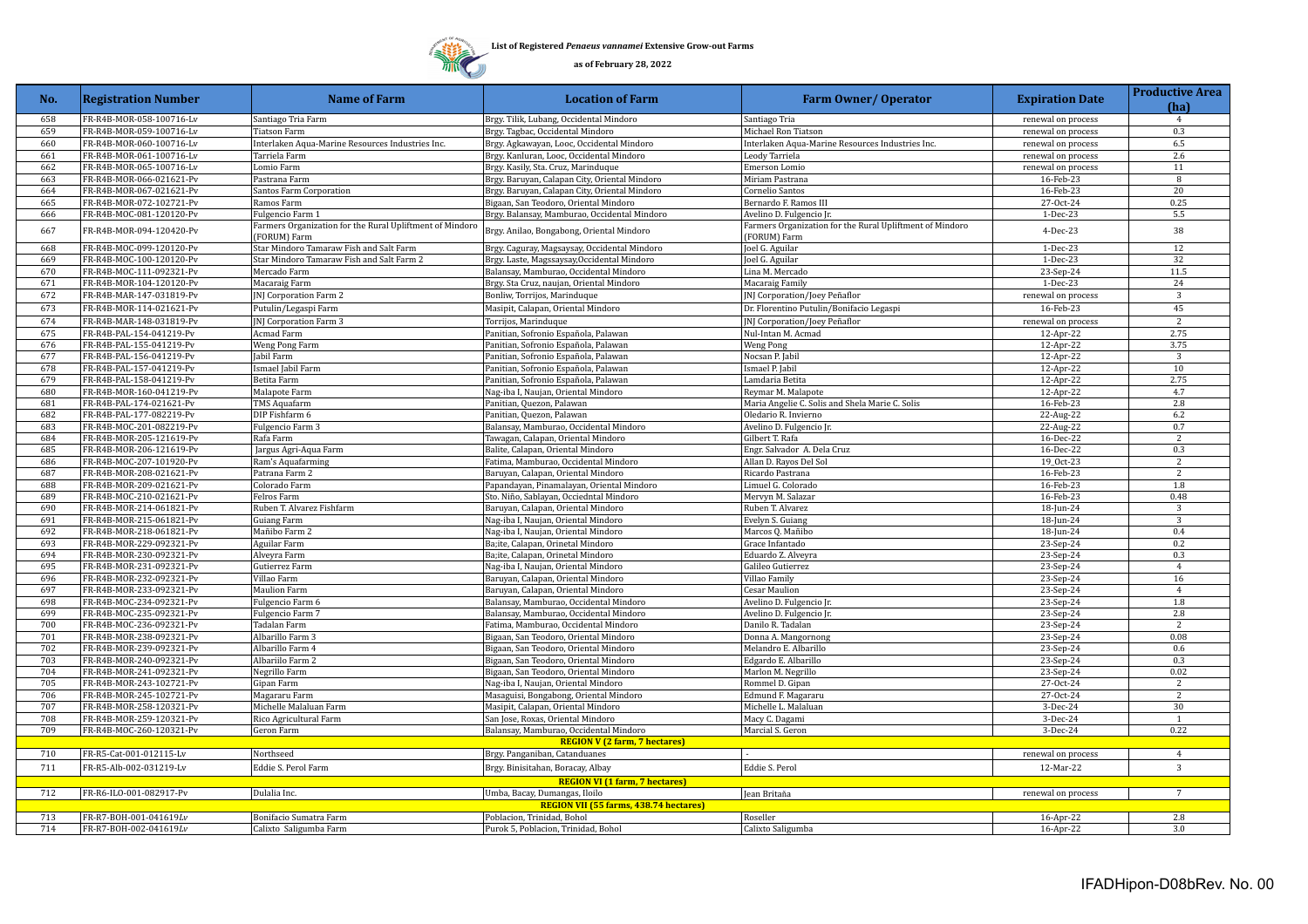## DD)

**List of Registered** *Penaeus vannamei* **Extensive Grow-out Farms**

| No.                                    | <b>Registration Number</b>                       | Name of Farm                               | <b>Location of Farm</b>                                 | <b>Farm Owner/ Operator</b>                    | <b>Expiration Date</b>       | <b>Productive Area</b><br>(ha) |
|----------------------------------------|--------------------------------------------------|--------------------------------------------|---------------------------------------------------------|------------------------------------------------|------------------------------|--------------------------------|
| 715                                    | FR-R7-BOH-003-041619Lv                           | <b>Florecer Gonzales Farm</b>              | Purok 3, Poblacion, Trinidad, Bohol                     | <b>Florecer Gonzales</b>                       | 16-Apr-22                    | 1.6                            |
| 716                                    | FR-R7-BOH-004-041619Lv                           | Amalia Tirol Farm                          | Purok 2, Poblacion, Trinidad, Bohol                     | Amalia Tirol                                   | 16-Apr-22                    | 15.0                           |
| 717                                    | FR-R7-BOH-005-041619Lv                           | Avelino Puracan Farm                       | Tagum Norte, Trinidad, Bohol                            | Avelino Puracan                                | 16-Apr-22                    | 14                             |
| 718                                    | FR-R7-BOH-006-041619Lv                           | Wenifredo Antones Farm                     | Purok 7, Tagum Sur, Trinidad, Bohol                     | Wenifredo Antones                              | 16-Apr-22                    | 12                             |
| 719                                    | FR-R7-BOH-007-041619Lv                           | Leo Lim Farm                               | Purok 5, Tagum Sur, Trinidad, Bohol                     | Leo Lim                                        | 16-Apr-22                    | 21                             |
| 720                                    | FR-R7-BOH-008-041719Lv                           | Epifania Dacua Farm                        | Biabas, Ubay, Bohol                                     | Epifania Dacua                                 | 17-Apr-22                    | 30                             |
| 721                                    | FR-R7-BOH-009-041719Lv                           | Epifania Dacua Farm                        | Biabas, Ubay, Bohol                                     | Epifania Dacua                                 | 17-Apr-22                    | 26.76                          |
| 722                                    | FR-R7-BOH-010-041719Lv                           | Dalmacio Polo Jr. Farm                     | Juagdan, Ubay, Bohol                                    | Leasee: Dalmacio Polo Jr.                      | 17-Apr-22                    | 12.9                           |
| 723                                    | FR-R7-BOH-011-041719Lv                           | Florencio Dypongco                         | Tipolo, Ubay, Bohol                                     | Rent: Felix Tac-an Jr.                         | $17-Apr-22$                  | $\overline{5}$                 |
| 724                                    | FR-R7-BOH-012-041719Lv                           | Provido Farm                               | Sentinella, Ubay, Bohol                                 | Roseller S. Provido                            | 17-Apr-22                    | 25                             |
| 725                                    | FR-R7-BOH-013-051619Lv                           | Dubalan Family Farm                        | Pinamgo, Bien Unido, Bohol                              | Heirs of Lamberto Dubalan                      | 16-May-22                    | 20.3                           |
| 726                                    | FR-R7-BOH-014-051619Lv                           | Miculob Leoncia Fish Farm                  | Mandawa, Bien Unido, Bohol                              | Leoncia Miculob                                | 16-May-22                    | 10                             |
| 727                                    | FR-R7-BOH-015-051719Lv                           | Niña Golosino Farm                         | Purok 6, San Francisco, Talibon, Bohol                  | Niña Golosino                                  | 17-May-22                    | $\overline{1}$                 |
| 728                                    | FR-R7-BOH-016-070319Lv                           | William Piodo Farm                         | Cuya, Ubay, Bohol                                       | William Piodo                                  | 03-Jul-22                    | 1.2                            |
| 729<br>730                             | FR-R7-BOH-017-070319Lv                           | Protacio Tero Farm                         | Purok 3, Cuya, Ubay, Bohol                              | Protacio Tero                                  | 03-Jul-22                    | 10<br>1.87                     |
| 731                                    | FR-R7-BOH-018-070319Lv<br>FR-R7-BOH-019-070319Lv | Emma Potot Farm<br>Dionny Farm             | Purok 3, Cuya, Ubay, Bohol<br>Bogo, CPG, Bohol          | Eusebio Potot<br>Dionny Gallego                | 03-Jul-22<br>03-Jul-22       | 6.5                            |
| 732                                    | FR-R7-BOH-020-070319Lv                           | Dionny Farm                                | Villa Milagrosa, CPG, Bohol                             | Dionny Gallego                                 | 03-Jul-22                    | 4.6                            |
| 733                                    | FR-R7-BOH-021-070319Lv                           | Dionny Farm                                | Sentinella, Ubay, Bohol                                 | Dionny Gallego                                 | 03-Jul-22                    | 5.5                            |
| 734                                    | FR-R7-BOH-022-070319Lv                           | Roberto Licatan                            | Bogo, CPG, Bohol                                        | Roberto Licatan                                | 04-Jul-22                    | 6.5                            |
| 735                                    | FR-R7-BOH-023-070419Lv                           | Gonzales Corp. Farm                        | Pangpang, Ubay, Bohol                                   | Arturo Gonzales                                | 04-Jul-22                    | 37.6                           |
| 736                                    | FR-R7-BOH-024-070419Lv                           | Eugenio Atuel Sr.                          | Pangpang, Ubay, Bohol                                   | Eugenio Atuel Sr.                              | 04-Jul-22                    | 6                              |
| 737                                    | FR-R7-BOH-025-070419Lv                           | Luis Tan                                   | Pangpang, Ubay, Bohol                                   | Pastor Cadenas                                 | $04$ -Jul-22                 | $\overline{\mathbf{3}}$        |
| 738                                    | FR-R7-BOH-026-070419Lv                           | Analiza Fasci                              | Pangpang, Ubay, Bohol                                   | Analiza Fasci                                  | 04-Jul-22                    | 13                             |
| 739                                    | FR-R7-BOH-027-070419Lv                           | Emee Bolabos                               | Pangpang, Ubay, Bohol                                   | Emee Bolabos                                   | 04-Jul-22                    | $\overline{4}$                 |
| 740                                    | FR-R7-B0H-028-070419Lv                           | Teodoro Henson                             | Pangpang, Ubay, Bohol                                   | Wilbert Henson                                 | $04$ -Jul-22                 | $\overline{30}$                |
| 741                                    | FR-R7-BOH-029-070419Lv                           | <b>Feodoro Henson</b>                      | Tapon, Ubay, Bohol                                      | Wilbert Henson                                 | 04-Jul-22                    | 8                              |
| 742                                    | FR-R7-BOH-030-110819Lv                           | Procopio Torreon                           | Sto. Niño, Talibon, Bohol                               | Procopio Torreon                               | 08-Nov-22                    | 0.2                            |
| 743                                    | FR-R7-BOH-031-110819Lv                           | Ernesto Burgos                             | Sto. Niño, Talibon, Bohol                               | Ernesto Burgos                                 | 08-Nov-22                    | 6                              |
| 744                                    | FR-R7-BOH-032-110819Lv                           | Luceño Auxtero                             | San Francisco, Talibon, Bohol                           | Luceño Auxtero                                 | 08-Nov-22                    | 1.8                            |
| 745                                    | FR-R7-BOH-033-110819Lv                           | Gati Aqua Farm                             | Alumar, Jetafe, Bohol                                   | Crestito C. Garcia                             | 08-Nov-22                    | $\overline{4}$                 |
| 746                                    | FR-R7-BOH-034-110819Lv                           | Gati Aqua Farm                             | San Isidro, Talibon, Bohol                              | Crestito C. Garcia                             | 08-Nov-22                    | 7.9                            |
| 747                                    | FR-R7-BOH-035-110819Lv                           | Maximino Torreon Jr.                       | Sitio Gutahit, San Isidro, Talibon, Bohol               | Maximino Torreon Jr.                           | 08-Nov-22                    | 5                              |
| 748                                    | FR-R7-BOH-036-110819Lv                           | Maximino Torreon In                        | San Pedro, Talibon, Bohol                               | Maximino Torreon Jr.                           | 08-Nov-22                    | 3                              |
| 749                                    | FR-R7-BOH-037-110919 Lv                          | Napoleon G. Gurrea                         | San Isidro Talibon, Bohol                               | Simpronio Gurrea/Zacarias Gurrea               | 08-Nov-22                    | 4.2                            |
| 750                                    | FR-R7-BOH-038-110919 Lv                          | Vicente Tabañag                            | Bagacay, Talibon, Bohol                                 | Richard Tabañag                                | 08-Nov-22                    | 5.0                            |
| 751                                    | FR-R7-B0H-039-110919 Lv                          | Perlito Tabañag                            | Purok 1, Burgos, Talibon                                | Perlito Tabañag                                | 08-Nov-22                    | 1.2                            |
| 752                                    | FR-R7-B0H-040-110919 Lv                          | Marcos Unabia                              | Purok 1, Burgos, Talibon                                | Marcos Unabia                                  | $08-Nov-22$                  | 3.3                            |
| 753                                    | FR-R7-BOH-041-110919 Lv                          | Rosales Family Farm                        | Purok 2 San Agustin, Talibon, Bohol                     | <b>Aquilino Rosales</b>                        | 08-Nov-22                    | 3                              |
| 754                                    | FR-R7-B0H-042-120619Lv                           | Esmeralda Farm                             | Mandawa, Bien Unido, Bohol                              | Janette Garcia/Jane Aurestila                  | 12-Jun-22                    | 0.085                          |
| 755                                    | FR-R7-BOH-043-120619Lv                           | Labojon Farm                               | Taytay, Getafe, Bohol                                   | Moises T. Lambojon                             | 12-Jun-22                    | 2                              |
| 756                                    | FR-R7-BOH-044-013020Lv                           | Añana's Farm                               | San Isidro, Talibon, Bohol                              | Leonora Añana                                  | 30-Jan-23                    | 7                              |
| 757                                    | FR-R7-BOH-045-013020Lv                           | TJ Boy Farm                                | Mahanay Island, Talibon, Bohol                          | Tito Cambangay                                 | 30-Jan-23                    | 10                             |
| 758                                    | FR-R7-BOH-046-013020Lv                           | Taclino's Farm                             | San Isidro Talibon, Bohol                               | Cirgen Taclino                                 | 30-Jan-23                    | $\overline{2}$                 |
| 759                                    | FR-R7-B0H-047-013020Lv                           | Taclino's Farm                             | San Francisco, Talibon, Bohol                           | Cirgen Taclino                                 | 30-Jan-23                    | 1.0                            |
| 760                                    | FR-R7-BOH-048-013020Lv                           | Avenido Farm                               | San Francisco, Talibon, Bohol                           | Joaquin E. Avenido                             | 30-Jan-23                    | 1.8                            |
| 761                                    | FR-R7-BOH-049-013020Lv                           | Tan Farm                                   | San Isidro, Talibon, Bohol                              | Douglas S. Tan                                 | 30-Jan-23                    | 6.5                            |
| 762<br>763                             | FR-R7-BOH-050-013020Lv<br>FR-R7-BOH-051-013120Lv | Leonardo R. Rosales                        | San Francisco, Talibon, Bohol                           | Leonardo R. Rosales                            | 30-Jan-23                    | 1.4<br>10                      |
| 764                                    | FR-R7-BOH-052-013120Lv                           | Cabading Farm<br>Heirs of Pablo Torremocha | Taytay, Getafe, Bohol<br>San Francisco, Talibon, Bohol  | Romeo P. Cabading<br>Heirs of Pablo Torremocha | $31$ -Jan-23<br>$31$ -Jan-23 | 1.6356                         |
| 765                                    | FR-R7-BOH-053-013120Lv                           |                                            | Sto. Niño, Talibon, Bohol                               | Timoteo Leolgao                                | $31$ -Jan-23                 | 9.307                          |
| 766                                    | FR-R7-BOH-054-013120Lv                           | eoligao's Farm<br>Jason Evangelista        | Purok 3 San Francisco, Talibon, Bohol                   | Jason Evangelista                              | 31-Jan-23                    | 0.5                            |
| 767                                    | FR-R7-BOH-055-013120Lv                           | Heirs of Anacarias Torremocha              | San Francisco, Talibon, Bohol                           | Heirs of Anacarias Torremocha                  | 31-Jan-23                    | 2.8                            |
|                                        |                                                  |                                            | <b>REGION VIII (0)</b>                                  |                                                |                              |                                |
|                                        |                                                  |                                            | <b>REGION IX (0)</b>                                    |                                                |                              |                                |
| <b>REGION X (1 farm, 1.5 hectares)</b> |                                                  |                                            |                                                         |                                                |                              |                                |
| 768                                    | FR-R10-MOR-094-072916-Lv                         | Zion Farm                                  | Brgy. Centro, Sinacaban, Misamis Occidental             | <b>Emmanuel Bongales</b>                       | renewal on process           | 1.5                            |
|                                        |                                                  |                                            | <b>REGION XI (37 farms, 62.99 hectares)</b>             |                                                |                              |                                |
| 769                                    | FR-R11-DVOcc-001-030519-Lv                       | RDEX Balangonan Prawn Farm                 | Balangonan, Jose Abad Santos Davao Occidental           | Rodrigo E. Rivera                              | 05-Mar-22                    | 16.792                         |
| 770                                    | FR-R11-DVOr-004-031419-Lv                        | ROG Shrimp Farming                         | Sitio Butuasan, Brgy. Dahican, Mati City Dvo. Oriental  | Romilito O. Gamalong                           | 14-Mar-22                    | 0.5                            |
| 771                                    | FR-R11-DVOr-005-031419-Lv                        | Gem's Shrimp Farm                          | Sitio Butuasan, Brgy. Dahican, Mati City, Dvo. Oriental | Morshed P. Pisac                               | 14-Mar-22                    | 0.6                            |
| 772                                    | FR-R11-DvOr - 006-031419Lv                       | <b>IML ShrimpP FARM</b>                    | Sitio Lahusan, Brgy. Dahican, Mati, Davao Oriental      | Ibrahim M. Lamodoc                             | 14-Mar-22                    | 0.6                            |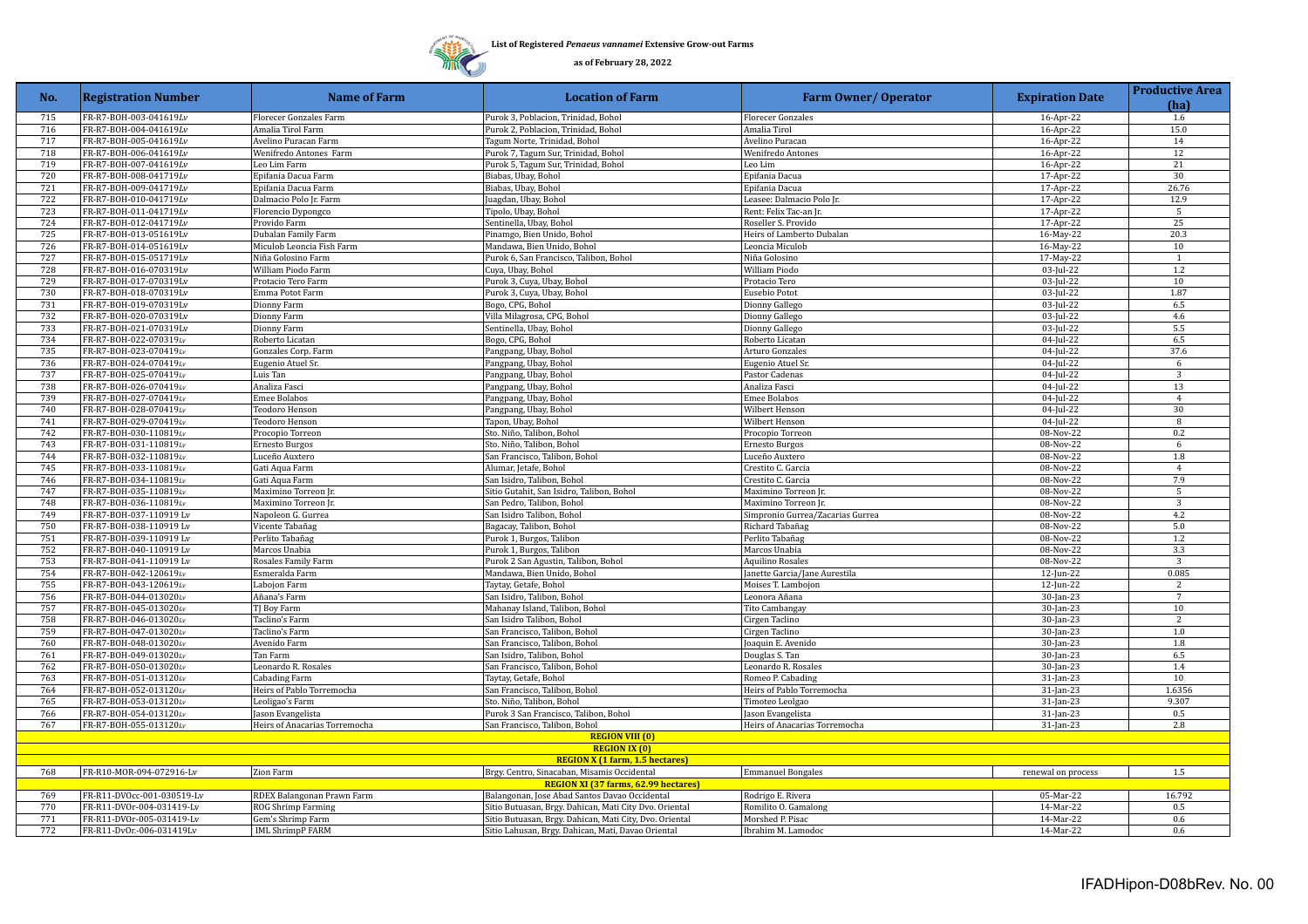

| No.        | <b>Registration Number</b>                             | <b>Name of Farm</b>                                        | <b>Location of Farm</b>                                                                                       | <b>Farm Owner/ Operator</b>                   | <b>Expiration Date</b> | <b>Productive Area</b><br>(ha) |
|------------|--------------------------------------------------------|------------------------------------------------------------|---------------------------------------------------------------------------------------------------------------|-----------------------------------------------|------------------------|--------------------------------|
| 773        | FR-R11-DVOr-007-031419-Lv                              | Conchita Farm/ Conchita Shrimp Farm                        | Sitio Lahusan, Brgy. Dahican, Mati City Dvo. Oriental                                                         | Rashid M. Flores                              | 14-Mar-22              | 2.05                           |
| 774        | FR-R11-DVOr-008-031419-Lv                              | FHZ Shrimp Farm                                            | Sitio Butuasan, Brgy. Dahican, Mati City, Dvo. Oriental                                                       | Haludin A. Bandigan                           | 14-Mar-22              | 2.3                            |
| 775        | FR-R11-DVOr-011-031519-Lv                              | <b>BBL Shrimp Farm</b>                                     | Sitio Lahusan, Brgy. Dahican, Mati City, Dvo. Oriental                                                        | Benjamin B. Lopez, Jr.                        | 15-Mar-22              | 1.9026                         |
| 776        | FR-R11-DvOr - 013-031519Lv                             | Guro Aqua Farm                                             | Sitio Butuasan, Brgy. Dahican, Mati, Davao Oriental                                                           | Ronnie T. Guro                                | 15-Mar-22              | 0.3                            |
| 777        | FR-R11-DVOr-015-031519-Lv                              | Alfonso Fish Pond                                          | Sitio Butuasan, Brgy. Dahican, Mati City, Dvo.Oriental                                                        | Abdulkarim Alfonso                            | 15-Mar-22              | 1.6                            |
| 778        | FR-R11-DvOr.-016-031519Lv                              | LBD Fishpond                                               | Dahican, Mati, Davao Oriental                                                                                 | Loreta B. Dacullo                             | 15-Mar-22              | 0.5                            |
| 779        | FR-R11-DVOr-017-031519-v                               | Roa Shrimp Farm                                            | Sitio lahusan, Brgy. Dahican, Mati City, Davao Oriental                                                       | Raul O. Alfonso                               | 15-Mar-22              | 0.3                            |
| 780        | FR-R11-DVOr-018-031519-Lv                              | Sanchex Shrimp Farm                                        | Sitio Butuasan, Brgy. Dahican, Mati City, Dvo. Oriental                                                       | Anecito R. Sanchez                            | 15-Mar-22              | 0.24                           |
| 781        | FR-R11-DVOr-021-031519-Lv                              | Jakar Shrimp Farm                                          | Sitio Butuasan. Brgy. Dahican, Mati City, Dvo. Oriental                                                       | Sayman E. Bandigan                            | 15-Mar-22              | 0.8                            |
| 782        | FR-R11-DvOr-022-031519Lv                               | & J Shrimp Farm                                            | Sitio Lahusan, Brgy. Dahican, Mati, Davao Oriental                                                            | Henry M. Templaza                             | 15-Mar-22              | 0.5                            |
| 783        | FR-R11-DvOr-023-031519Lv                               | WC Aquaculture                                             | Sitio Butuasan, Brgy. Dahican, Mati, Davao Oriental                                                           | Norhakim Tumawis                              | 15-Mar-22              | 0.9                            |
| 784        | FR-R11-DvOr-025-031519Lv                               | Zulmureah Aquaculture                                      | Sitio Butuasan, Brgy. Dahican, Mati, Davao Oriental                                                           | Sabaeda Tumawis                               | 15-Mar-22              | 0.28                           |
| 785        | FR-R11-DvOr-032-031519Lv                               | Samdeh Shrimp Pond                                         | Sitio Lahusan, Brgy. Dahican, Mati, Davao Oriental                                                            | Conde M. Mascardo                             | 15-Mar-22              | 2.0                            |
| 786        | FR-R11-DVOr-036-031519-Lv                              | Dax Vannamei Farm                                          | Sitio Lahusan, Brgy. Dahican, Mati City, Dvo. Oriental                                                        | Wilfredo L. Pisac                             | 15-Mar-22              | 1.2                            |
| 787        | FR-R11-DVOr-040-031519-Lv                              | Ota hrimp Farm                                             | Sitio Butuasan, Brgy. Dahican, Mati City, Dvo. Oriental                                                       | Orven T. Aniñon                               | 15-Mar-22              | 0.38                           |
| 788        | FR-R11-DVOr-041-031519-Lv                              | Boom Boom Prawn Farm                                       | Sitio Butuasan, Brgy. Dahican Mati City, Dvo. Oriental                                                        | Leonardo M. Naduaran                          | 15-Mar-22              | 1.3                            |
| 789        | FR-R11-DVOr-045-031519-Lv                              | Ken's Aqua Farm                                            | Sitio Butuasan, Brgy, Dahican, Mati City, Dvo. Oriental                                                       | Meriam Bandigan Sibayan                       | 15-Mar-22              | 0.4                            |
| 790<br>791 | FR-R11-DvOr-046-031519Lv                               | Ramon Shrimp Farm                                          | Sitio Lahusan, Brgy. Dahican, Mati, Davao Oriental                                                            | Nestor B. Ramon Sr.                           | $15-Mar-22$            | 0.75                           |
| 792        | FR-R11-DVOr-049-031519-Lv<br>FR-R11-DVOr-054-040419-Lv | Hipon Repablik Shrimp Culture Farm<br>Dickling Aquaculture | Purok Tinlagan, Brgy. Talisay, San Isidro Mati City<br>Sitio Lahusan, Brgy, Dahican, Mati City, dvo. Oriental | Nilo O. Pedriña<br>Audencio B. Uyan           | 15-Mar-22              | 1.6<br>$1.5\,$                 |
| 793        | FR-R11-DVOr-057-040519-Lv                              | G.A. Garcia Fishpond                                       | Purok 5 Cadunan, Mabini Comval. Province                                                                      | Sylvia A. Garcia                              | 04-Apr-22              | 0.6                            |
| 794        | FR-R11-DVOr-058-031519-Lv                              | Macaturac Aqua Farm                                        | Purok Maitum, Brgy. Dahican, Mati City, Dvo. Oriental                                                         | Val Nico Macaturac                            | 05-Apr-22<br>15-Mar-22 | 0.7068                         |
| 795        | FR-R11-DVS-062-092419-Lv                               | Dureza Agri Farms                                          | Purok 20B, Guihing, Hagonoy, Davao del Sur                                                                    | Jesus G. Dureza                               | 24-Sep-22              | 0.41                           |
| 796        | FR-R11-DVOro-063-01292020-Lv                           | Mabini Aqua Farms Inc.                                     | Brgy. Cuambog, Mabini, Davao de Oro                                                                           | Josue D. Tesado, Jr.                          | $29$ -Jan-23           | 0.64                           |
| 797        | FR-R11-DVOr-064-01302020-Lv                            | Shrimpaholic Aquafarming                                   | Purok Lahusan, m Brgy. Dahican, Mati City, Davao Oriental                                                     | Jessie A. Cabrera                             | 30-Jan-23              | 0.8                            |
| 798        | FR-R11-DVOr-065-03102020-Lv                            | Jeae Aqua Farm                                             | Purok Butuasan, Brgy. Dahican, Mati City, Davao Oriental                                                      | Alicazar L. Bandigan                          | 10-Mar-23              | 0.3855                         |
| 799        | FR-R11-DVOr-066-03102020-Lv                            | Amanah Aqua Farm                                           | Purok Lahusan, m Brgy. Dahican, Mati City, Davao Oriental                                                     | Franzil T. Bandigan                           | 10-Mar-23              | 0.05                           |
|            |                                                        |                                                            |                                                                                                               |                                               |                        |                                |
| 800        | FR-R11-DVOr-067-03102020-Lv                            | Lendribelle Aqua Farm                                      | Purok Lahusan, m Brgy. Dahican, Mati City, Davao Oriental                                                     | Concordion M. Flores, Jr.                     | 10-Mar-23              | 0.25                           |
| 801        | FR-R11-DVOr-068-03102020-Lv                            | K and H Shrimp Farm                                        | Purok Butuasan, Brgy. Dahican, Mati City, Davao Oriental                                                      | Anabelle E. Diano                             | 10-Mar-23              | 0.48                           |
| 802        | FR-R11-DVN-069-12102020-Lv                             | Elindo D. Lo Fishpond                                      | Purok 11, Brgy. Libuak, Babak Dist., Igacos, Davao del Norte                                                  | Elindo Lo                                     | 10-Dec-23              | 2.7                            |
| 803        | FR-R11-DVSur-070-08102021-Lv                           | Noecil Aquaculture Farm                                    | Prk. 2, Sirawan, Toril, Davao City                                                                            | Cecilia C. Egasan                             | 10-Aug-24              | 11.7                           |
| 804        | FR-R11-DVOr.-071-08182021-Lv                           | Eco Solar Aquaculture, Inc.                                | Prk. 6, Manuel Roxas, Governor Generoso, Davao Oriental                                                       | Eco Solar Aquaculture, Inc.                   | 18-Aug-24              | 4.8                            |
| 805        | FR-R11-DVOr.-072-03032022-Lv                           | Felmar Aqua Farm                                           | Bangunay 2, Bobon, Mati, Davao Oriental                                                                       | Ramal P. Pasandaan                            | 3-Mar-25               | 0.17                           |
|            |                                                        |                                                            | REGION XII (29 farms, 82 has.)                                                                                |                                               |                        |                                |
| 806        | FR-R12-SAR-38-28082019-Pv                              | Southpoint Aquaculture Farm (SAF)                          | Brgy. Taluya, Glan, Sarangani Province                                                                        | Ms. Tersa R. Castillo                         | 28-Aug-22              | $1.3\,$                        |
| 807        | FR-R12-LSK-39-021019-Pv                                | Wrynel Jr. Aqua Farming                                    | Brgy. Kinudalan, Lebak, Sultan Kudarat                                                                        | Mr. Wrynel A. Lao                             | 02-Oct-22              | 3.6                            |
| 808        | FR-R12-LSK-41-021019-Pv                                | Fejo Ogdang Farm                                           | Prk. Mangli, Barurao 1, Lebak, Sultan Kudarat                                                                 | Eduardo Ogdang Jr                             | 02-Oct-22              | 2                              |
| 809        | FR-R12-LSK-42-021019-Pv                                | Ian Rock Aqua Farm                                         | Prk. Mangli, Barurao 1, Lebak, Sultan Kudarat                                                                 | Ranny V. Alita                                | 02-Oct-22              | $\overline{1}$                 |
| 810        | FR-R12-LSK-43-021019-Pv                                | Diamante Farm                                              | Masurot, Brgy. Tibpuan, Lebak, Sultan Kudarat                                                                 | Ms. Consuelo N. Diamante                      | 02-Oct-22              | 0.5                            |
| 811        | FR-R12-LSK-44-021019-Pv                                | Gestosani Aqua Farm                                        | Prk. Sugpo, Brgy. Tibpuan, Lebak, Sultan Kudarat                                                              | Mr. Cyrel G. Sustento                         | 02-Oct-22              | 1                              |
| 812<br>813 | FR-R12-LSK-45-021019-Pv                                | Panoso Farm                                                | Sitio Kumalawit, Brgy. Taguisa, Lebak, Sultan Kudarat                                                         | Mr. Alfredo Panoso                            | 02-Oct-22              | 0.75<br>0.5                    |
| 814        | FR-R12-LSK-46-021019-Pv                                | Daday Aqua Farm                                            | Sitio Kumalawit, Brgy. Purikay, Lebak, Sultan Kudarat                                                         | Ms. Raquel De costa                           | 02-Oct-22              | 0.5                            |
| 815        | FR-R12-LSK-47-021019-Pv<br>FR-R12-LSK-48-021019-Pv     | Mr. & Mrs. Ede Beneagua Farm<br>Herguela Farm              | Brgy. Kinudalan, Lebak, Sultan Kudarat<br>Brgy. Kinudalan, Lebak, Sultan Kudarat                              | Mr. Eduardo Benagua<br>Mr. Fructuozo Herguela | 02-Oct-22<br>02-Oct-22 | 0.75                           |
| 816        | FR-R12-LSK-49-021019-Pv                                | TB Aqua Farm                                               | Sitio Kumalawit, Brgy. Taguisa, Lebak, Sultan Kudarat                                                         | Mr. Teddy M. Castañeda                        | 02-Oct-22              | 4.8                            |
| 817        | FR-R12-LSK-50-021019-Pv                                | Pad's Aquaculture Farm                                     | Sitio Kumalawit, Brgy. Purikay, Lebak, Sultan Kudarat                                                         | Mr. Bartolome O. Balontong                    | 02-Oct-22              | 0.5                            |
| 818        | FR-R12-LSK-51-021019-Pv                                | R & L Sangacena Aqua Farm                                  | Sitio Kumalawit, Brgy. Purikay, Lebak, Sultan Kudarat                                                         | Mr. and Mrs. Patricio Sangacena Sr            | 02-Oct-22              | 0.5                            |
| 819        | FR-R12-LSK-52-021019-Pv                                | De Tomas Farm                                              | Sitio Kumalawit, Brgy. Purikay, Lebak, Sultan Kudarat                                                         | Mr. Rommy de Tomas                            | 02-Oct-22              | 1.5                            |
| 820        | FR-R12-LSK-53-021019-Pv                                | Empanado Fish Farm                                         | Sitio Kumalawit, Brgy. Purikay, Lebak, Sultan Kudarat                                                         | Mrs. Zoraida D. Empanado                      | 02-Oct-22              | 1                              |
| 821        | FR-R12-LSK-54-021019-Pv                                | Paculba Shrimp farm                                        | Sitio Kumalawit, Brgy. Purikay, Lebak, Sultan Kudarat                                                         | Mrs. Melody E. Paculba                        | 02-Oct-22              | 0.7                            |
| 822        | FR-R12-LSK-55-021019-Pv                                | Sophia Aqua Farm                                           | Sitio Kumalawit, Brgy. Purikay, Lebak, Sultan Kudarat                                                         | Mr. Christopher Delos Santos                  | 02-Oct-22              | 1                              |
| 823        | FR-R12-LSK-56-021019-Pv                                | Fredie Shrimp Farm                                         | Brgy. Tibpuan, Lebak, Sultan Kudarat                                                                          | Mr. Fredie N. Castillo                        | 02-Oct-22              | 0.5                            |
| 824        | FR-R12-LSK-57-021019-Pv                                | Torreña Aqua farm                                          | Mangli, Brgy. Barurao 1, Lebak, Sultan Kudarat                                                                | Mr. Domingo Torreña                           | 02-Oct-22              | 30                             |
| 825        | FR-R12-GSC-58-04112019-Pv                              | SPMA Foods Enterprises                                     | Sitio Royeca, Brgy. Bula, General Santos City                                                                 | Ms. Priscilla Mae S. Animas                   | 04-Nov-22              | 4.8                            |
| 826        | FR-R12-LSK-59-28022020-Pv                              | Sacdalan Aqua Marine Culture                               | Sitio Paga, Brgy. Taguisa, Lebak, Sultan Kudarat                                                              | Mr. Florencio G. Sacdalan Jr                  | 28-Feb-23              | 10                             |
| 827        | FR-R12-LSK-60-28022020-Pv                              | Abayo Farm                                                 | Center 2, Brgy. Taguisa, Lebak, Sultan Kudarat                                                                | Ms. Gerlyn M. Abayon                          | 28-Feb-23              | $\mathbf{1}$                   |
| 828        | FR-R12-LSK-61-28022020-Pv                              | <b>SMB</b> Farm                                            | Sudoy, Brgy. Kinudalan, Lebak, Sultan Kudarat                                                                 | Mr. Samrodin M. Bruna                         | 28-Feb-23              | 1.3                            |